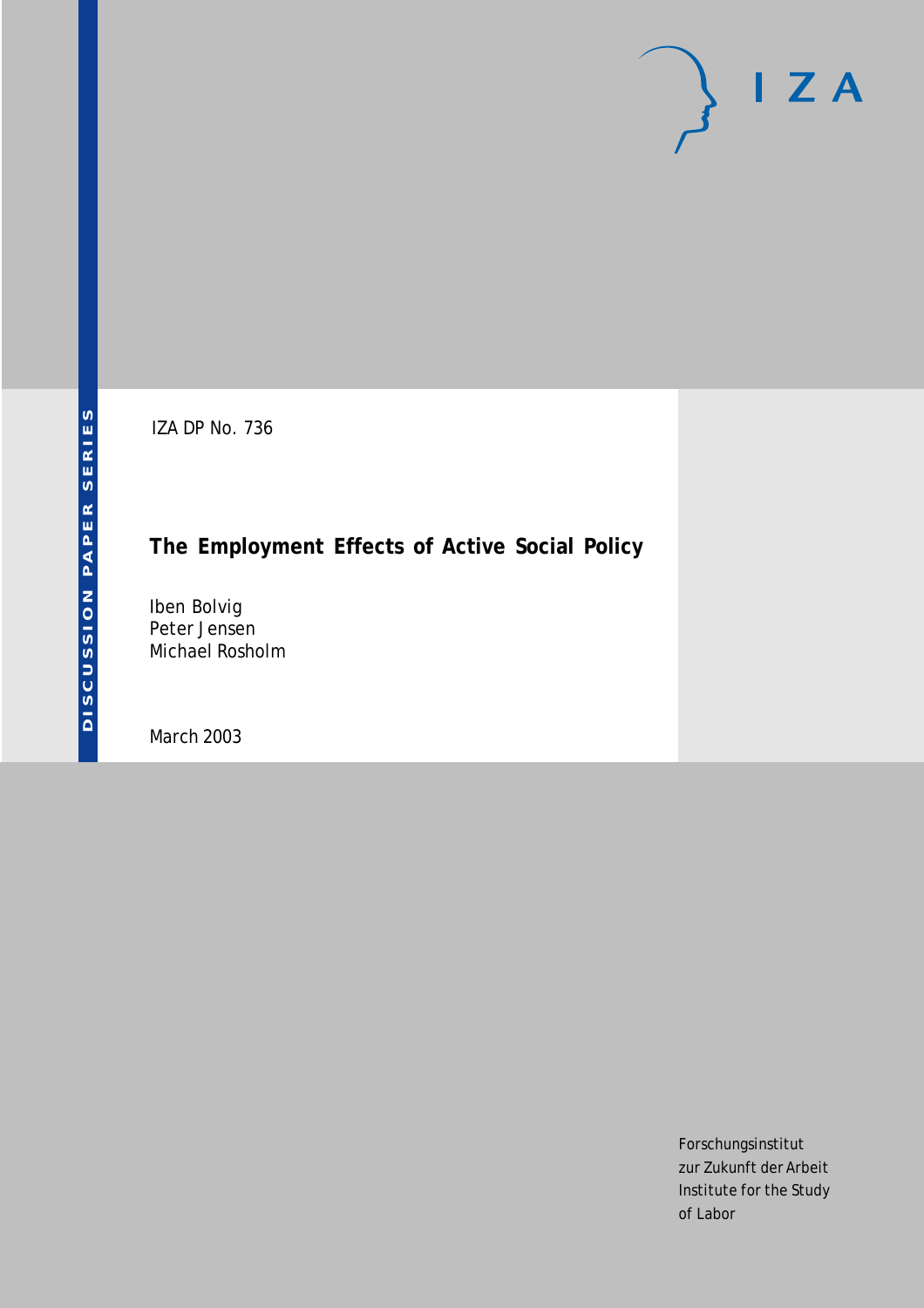# **The Employment Effects of Active Social Policy**

#### **Iben Bolvig**

*Aarhus School of Business* 

#### **Peter Jensen**

*Aarhus School of Business and IZA Bonn* 

#### **Michael Rosholm**

*University of Aarhus and IZA Bonn* 

#### Discussion Paper No. 736 March 2003

IZA

P.O. Box 7240 D-53072 Bonn Germany

Tel.: +49-228-3894-0 Fax: +49-228-3894-210 Email: [iza@iza.org](mailto:iza@iza.org)

This Discussion Paper is issued within the framework of IZA's research area *Evaluation of Labor Market Policies and Projects.* Any opinions expressed here are those of the author(s) and not those of the institute. Research disseminated by IZA may include views on policy, but the institute itself takes no institutional policy positions.

The Institute for the Study of Labor (IZA) in Bonn is a local and virtual international research center and a place of communication between science, politics and business. IZA is an independent, nonprofit limited liability company (Gesellschaft mit beschränkter Haftung) supported by the Deutsche Post AG. The center is associated with the University of Bonn and offers a stimulating research environment through its research networks, research support, and visitors and doctoral programs. IZA engages in (i) original and internationally competitive research in all fields of labor economics, (ii) development of policy concepts, and (iii) dissemination of research results and concepts to the interested public. The current research program deals with (1) mobility and flexibility of labor, (2) internationalization of labor markets, (3) welfare state and labor market, (4) labor markets in transition countries, (5) the future of labor, (6) evaluation of labor market policies and projects and (7) general labor economics.

IZA Discussion Papers often represent preliminary work and are circulated to encourage discussion. Citation of such a paper should account for its provisional character. A revised version may be available on the IZA website ([www.iza.org](http://www.iza.org/)) or directly from the author.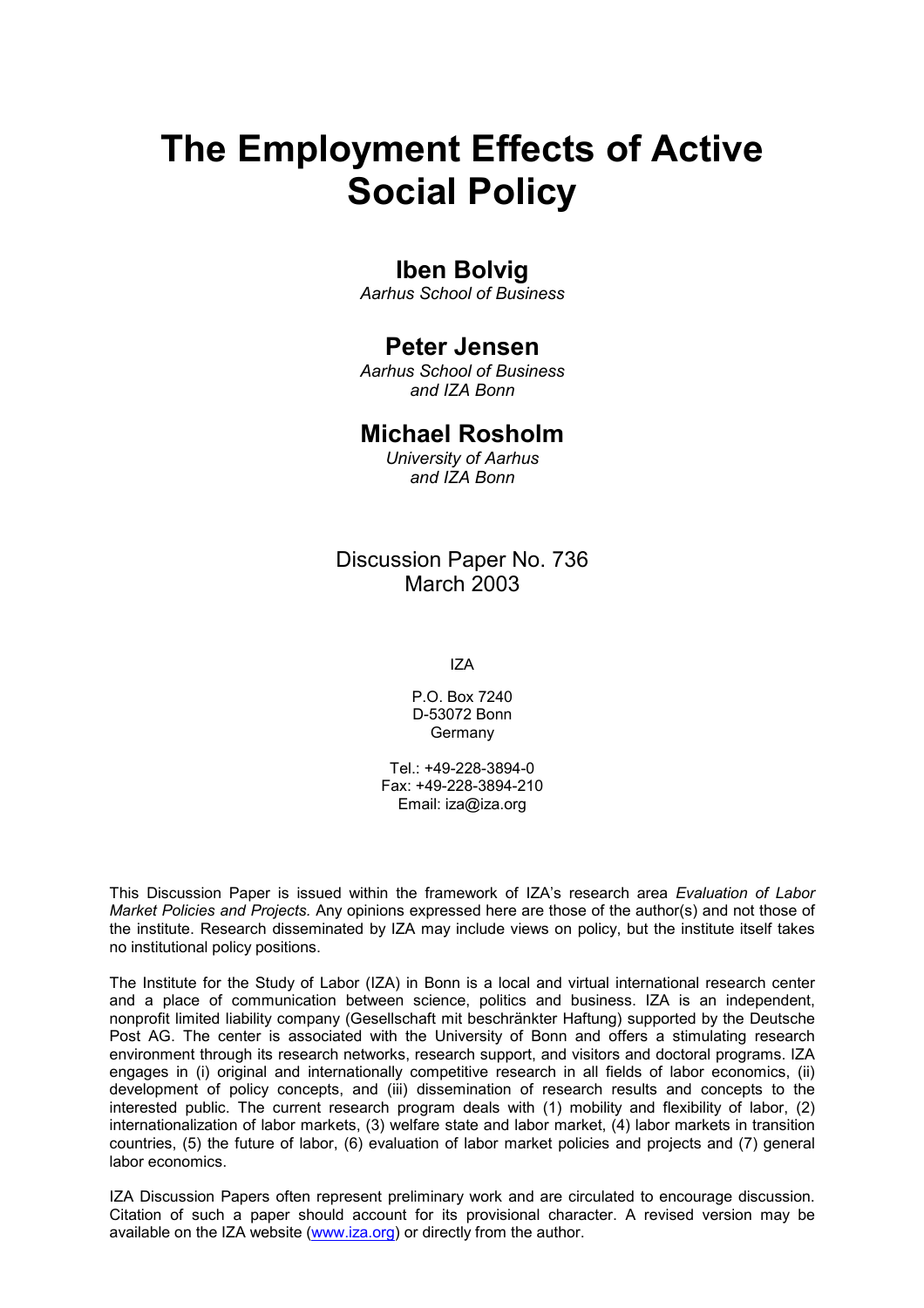IZA Discussion Paper No. 736 March 2003

## **ABSTRACT**

### **The Employment Effects of Active Social Policy**

We analyse the effects of active social policy (ASP) on the dynamics of welfare dependence. We evaluate the impact of various ASP measures (employment and training) on the duration of welfare spells and subsequent employment spells, based on data from Denmark. The results show that employment measures improve the chances of leaving welfare dependence whereas training measures have detrimental effects on the exit rate from welfare spells. We investigate the optimal timing of ASP and show that there is a case for assigning individuals to early participation in employment programmes, as the net effect is larger the earlier participation begins.

JEL Classification: I38, J18, J64, J68

Keywords: employment effects, welfare dependence, active social policy

Corresponding author:

Peter Jensen Department of Economics Aarhus School of Business Prismet, Silkeborgvej 2 8000 Aarhus C Denmark Tel.: +45 89 486 482 Fax: +45 89 486 197 Email: [pje@asb.dk](mailto:pje@asb.dk)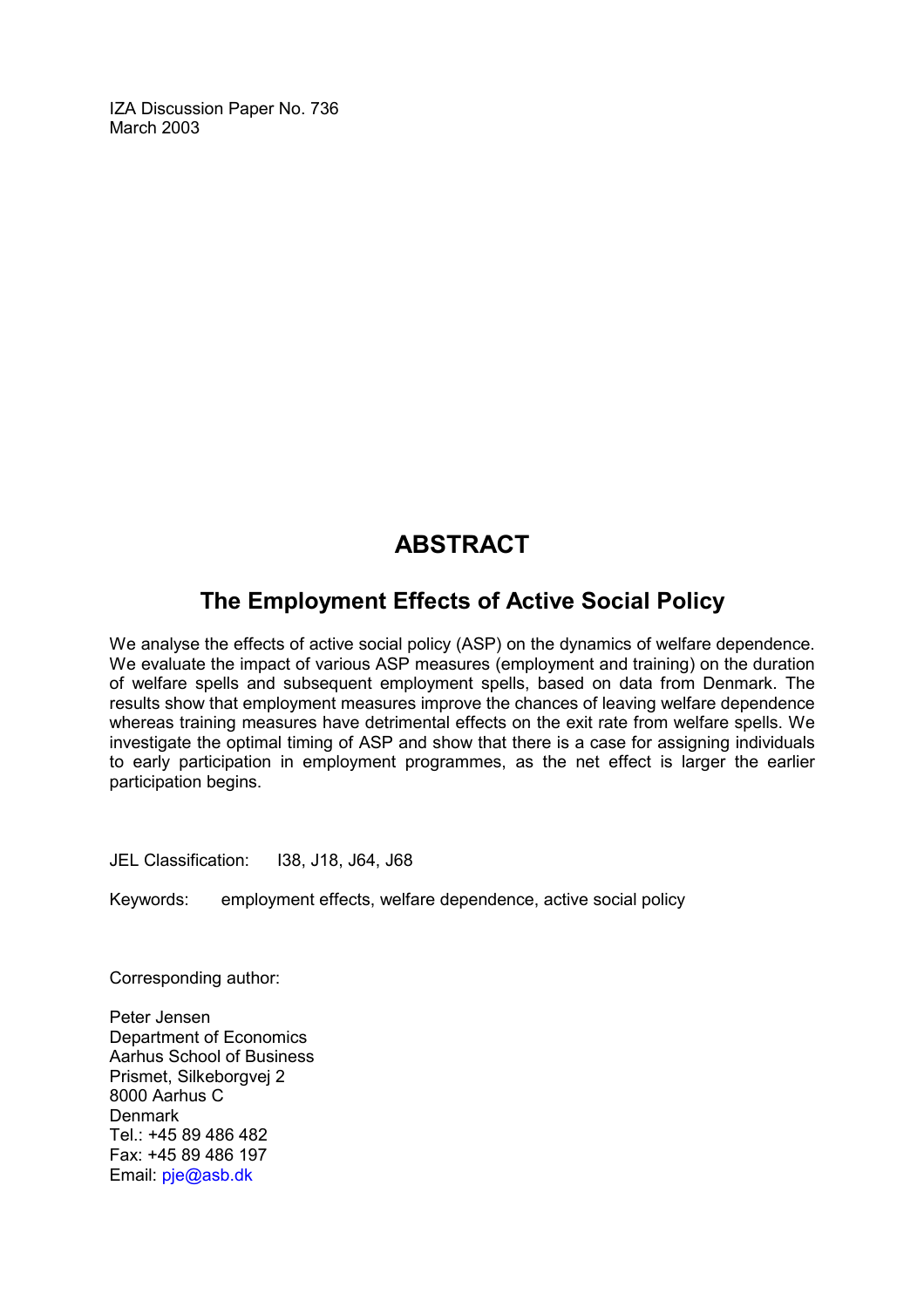#### 1. Introduction

Active labour market policy (ALMP) has received considerable attention in the economics literature. Much less attention has been given to the counterpart of active social policy (ASP), even though it in many aspects resembles active labour market policy and contains the same instruments (see, however, Gueron (1990) and Cockx and Ridder (2001)). On the other hand, there has been an increasing interest in the duration of welfare spells (see Blank (1989), O'Neill et al. (1987), Barrett (2000), and Hoynes (2000)) and most recently particularly in the welfare dependence of immigrants (see Riphahn and Rosholm (2001) and the references therein).

The international empirical evidence from the numerous evaluations of ALMP and the few evaluations of ASP shows rather varying results. No consensus is found on the impact of ASP or ALMP on participants' employment rates. The results vary between different countries and different measures, but apart from a few success stories for certain target groups the employment prospects of the participants are in general not encouraging. Among youth, the evidence mainly differs between European and U.S. studies. U.S. studies find no or even negative effects of ALMP on youth employment rates, whereas some of the European studies show substantial positive effects on the young participants' employment rates.<sup>1</sup> Calmfors et al. (2002) have surveyed studies of both micro- and macroeconomic effects of the Swedish active labour market policy, which in many aspects resembles the Danish. They find that the microeconomic employment effect of labour market training is either insignificant or negative, whereas positive effects of job creation measures are found in several studies. However, the macroeconomic studies show a more positive (or less negative) effect on regular employment of labour market training compared to job creation measures.

Denmark has an extensive welfare assistance programme with a quite generous income support system. During the 1990s, this programme has been augmented by a host of active social policies that are supposed to help the welfare recipients regain their economic independence. The measures applied in the active social policy include counselling and monitoring, labour market training, subsidized employment, relief jobs in the public sector, etc.

The purpose of this study is to investigate the effects of the measures applied in the active social policy. The main question is whether active social policy can help people regain their economic independence. This is analysed by looking at two related questions: Does ASP help people to return faster to employment?

<sup>&</sup>lt;sup>1</sup>See Heckman et al. (1999) for a comprehensive survey of North American and European evaluations of active labour market programmes, and Martin and Grubb (2001) for a survey of different effects of different ALMP programmes.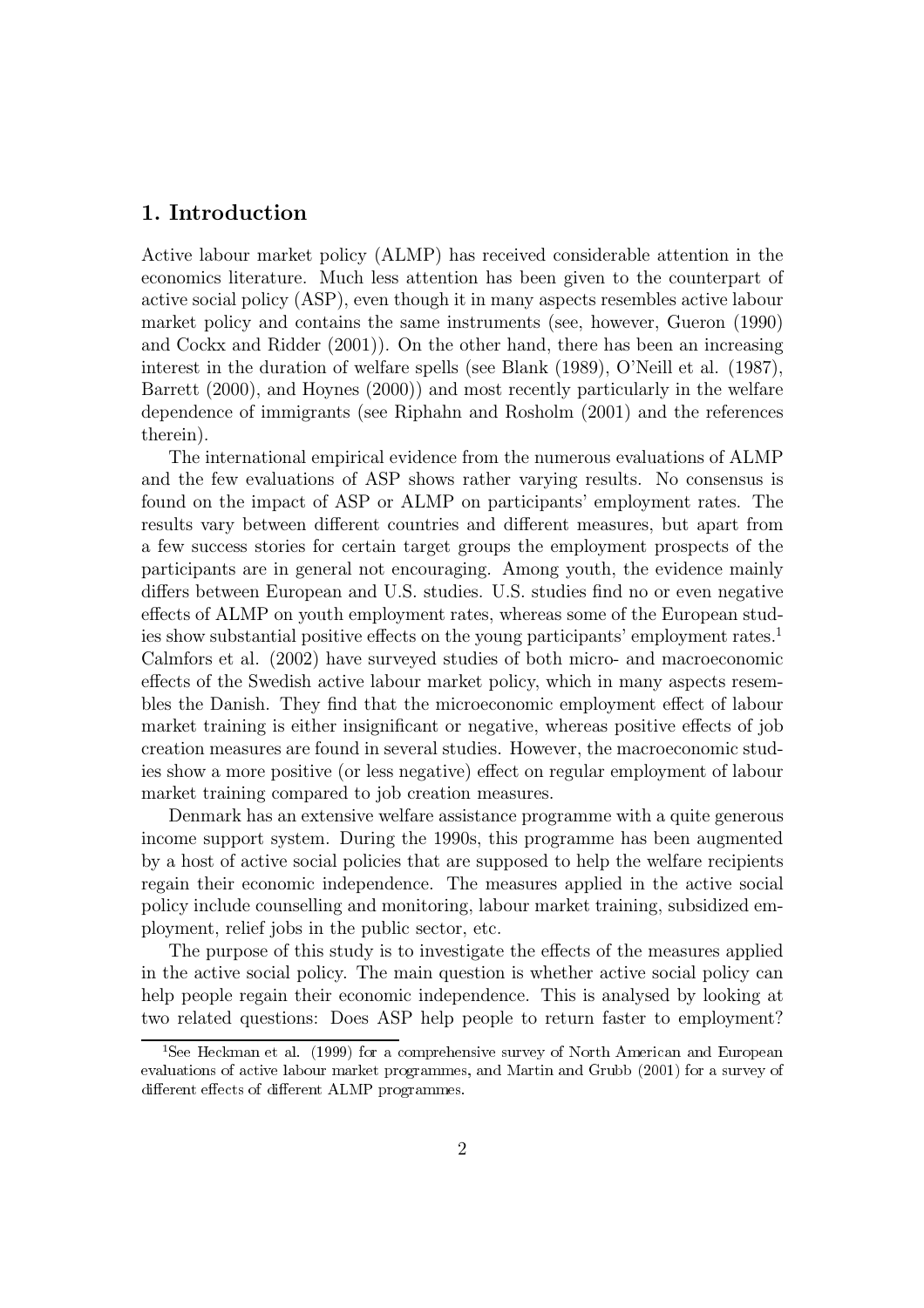Does ASP help people to keep their employment following welfare dependence? In both cases, answers are provided by duration analyses of welfare spells and subsequent employment spells, respectively. The institutional setting of the active social policy in Denmark does not allow an analysis of the effects per se, but we provide assumptions under which the causal effect of participation in a social policy measure on the dependent variable of interest is identified. Since individuals may participate in different ASP measures and since both type and timing of participation may be endogenous, we extend the framework developed by Abbring and van den Berg (2003) to allow for different treatments. This implies that we jointly estimate the duration of the welfare spell, the time until participation in ASP, and the type of measure.

In addition, we compare the different measures applied in ASP and investigate locking-in effects of ASP. As an extra dimension, we analyse the timing aspect of ASP by letting the post-programme effect of the ASP measures vary with time until participation. Based on this, we calculate net effects on the expected duration of welfare dependence and find that only employment programmes have the desired impacts, while training and other programmes prolong welfare spells. Moreover, this allows us to determine the optimal timing of ASP and to show that there is a case for assigning individuals to early participation in employment programmes as the net effect is larger the earlier participation begins. We provide an interpretation of our results within the framework of search theory.

The analysis is based on a longitudinal register-based data set covering Aarhus, the second largest municipality in Denmark. These data contain very rich information on the active social policies both regarding type and timing. This enables us to analyse the dynamics of welfare dependence, in particular the transition from welfare to work or ordinary education. By modelling the duration of the welfare spells, we are able to evaluate the impact of the various social policy measures as well as the importance of individual characteristics, such as age, gender, education, family status, and immigrant or refugee status.

The longitudinal structure of the data also allows us to investigate the occurrence of repeated spells of welfare dependence and thereby to provide evidence on the determinants of recidivism of reliance on social assistance. The literature on recidivism is rather scarce (see e.g. Blank and Ruggles  $(1994)$ ). By estimating duration models for the subsequent employment spells, we also obtain evidence on the determinants of recidivism, and particularly we estimate the causal impact of earlier participation in ASP on the likelihood of returning to welfare.

The remainder of the paper is organized as follows. Section 2 presents the Danish welfare system and the institutional background. The data are described in Section 3, while the empirical approach is outlined in Section 4. The results from the empirical analysis are presented and discussed in Section 5, and finally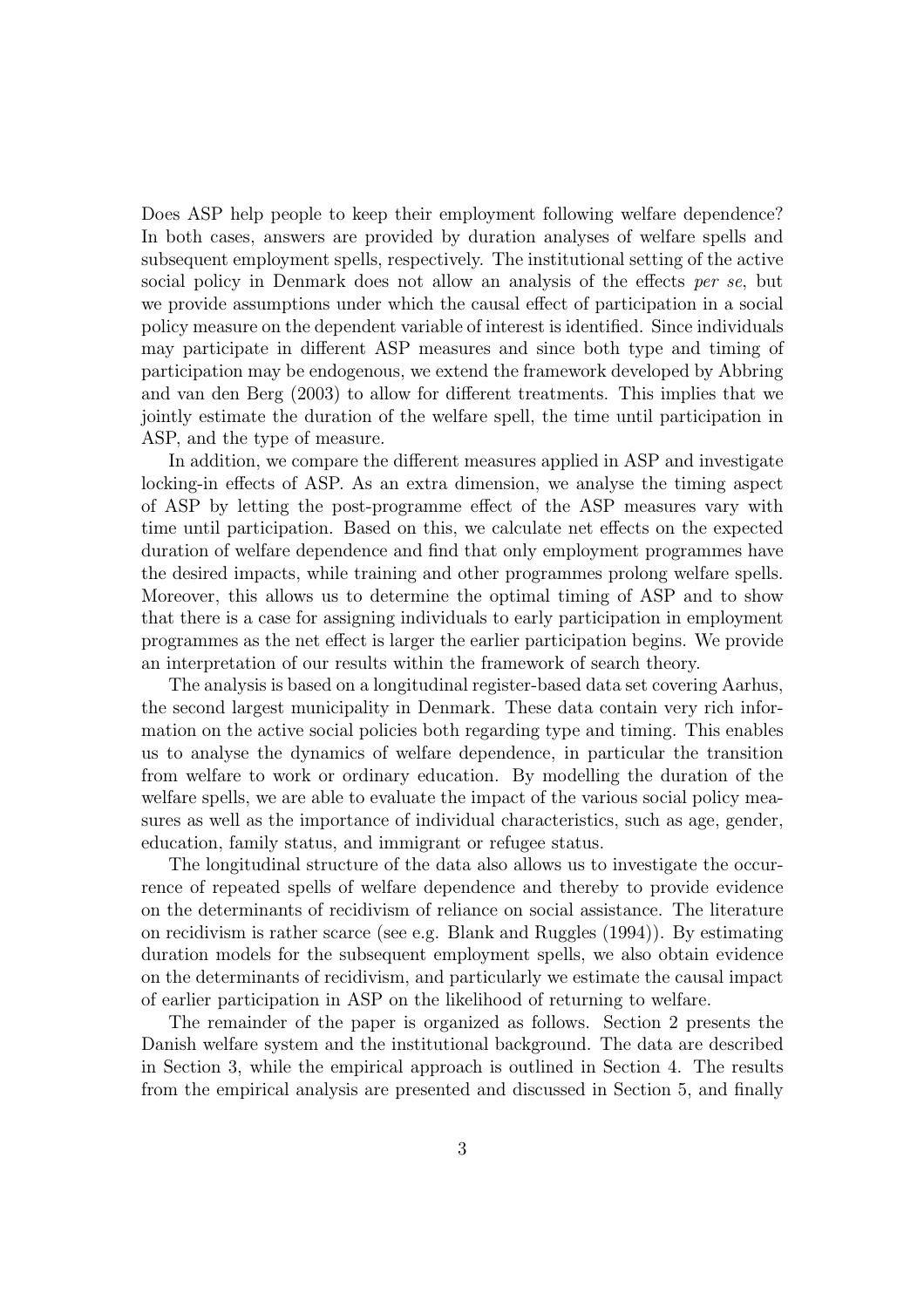Section 6 contains the conclusion.

#### 2. The Danish welfare system

The Danish welfare system is organized as two parallel systems: one system providing active labour market policy and another system providing active social policy.<sup>2</sup> The distinction between the two systems is related to the organization of the unemployment insurance system. In Denmark, membership of an unemployment insurance fund is voluntary, and only members will receive UI benefits if they become unemployed. The active labour market policy is designed for unemployed *insured* workers. On the other hand, non-insured workers who become unemployed can obtain social assistance benefits, and part of the active social policy is designed for unemployed *non-insured* workers. In addition, the social system also covers non-workers, sick and disabled people, and persons with other social problems. The active social policy distinguishes between these two groups: those who have unemployment as their only problem, and those who have other social problems in addition to unemployment. Basically, the former are unemployed workers who receive means-tested unemployment benefits, while the latter are the more traditional welfare recipients.

As it should be clear from this brief description, some very similar persons (non-insured unemployed workers with no problems besides unemployment and *insured* unemployed workers) are treated quite differently in two different systems.<sup>3</sup> The systems also differ markedly with respect to benefits and organization. The UI benefits of the labour market system are not means-tested (apart from own labour earnings) and they are of a limited duration, whereas the welfare benefits (social assistance) are means-tested and they are of unlimited duration. The labour market system is quite centralized, whereas the social system is decentralized and run by the municipalities.

The main guiding principle behind the active labour market and social policies can be described as a 'right-and-duty' principle,<sup>4</sup> which means that in order to receive benefits unemployed persons have to undertake an activity. The basic principle of the active social policy is thus that the unemployed person has a *right* 

 ${}^{2}$ This is in contrast to a number of other European countries where labour market and social policy are organised in the same system. In Denmark, the labour market system is the responsibility of the Ministry of Labour and the social system is the responsibility of the Ministry of Social Affairs. However, the systems are currently being redesigned and will eventually be merged into a common system.

<sup>&</sup>lt;sup>3</sup>The underlying reasons for this and the historical development of the two parallel systems would form a fascinating case study for political scientists.

<sup>&</sup>lt;sup>4</sup>This is also sometimes referred to as a 'mutual obligation' principle (see e.g. Richardson  $(2001)$  for a description of a similar principle in Australia) or as workfare.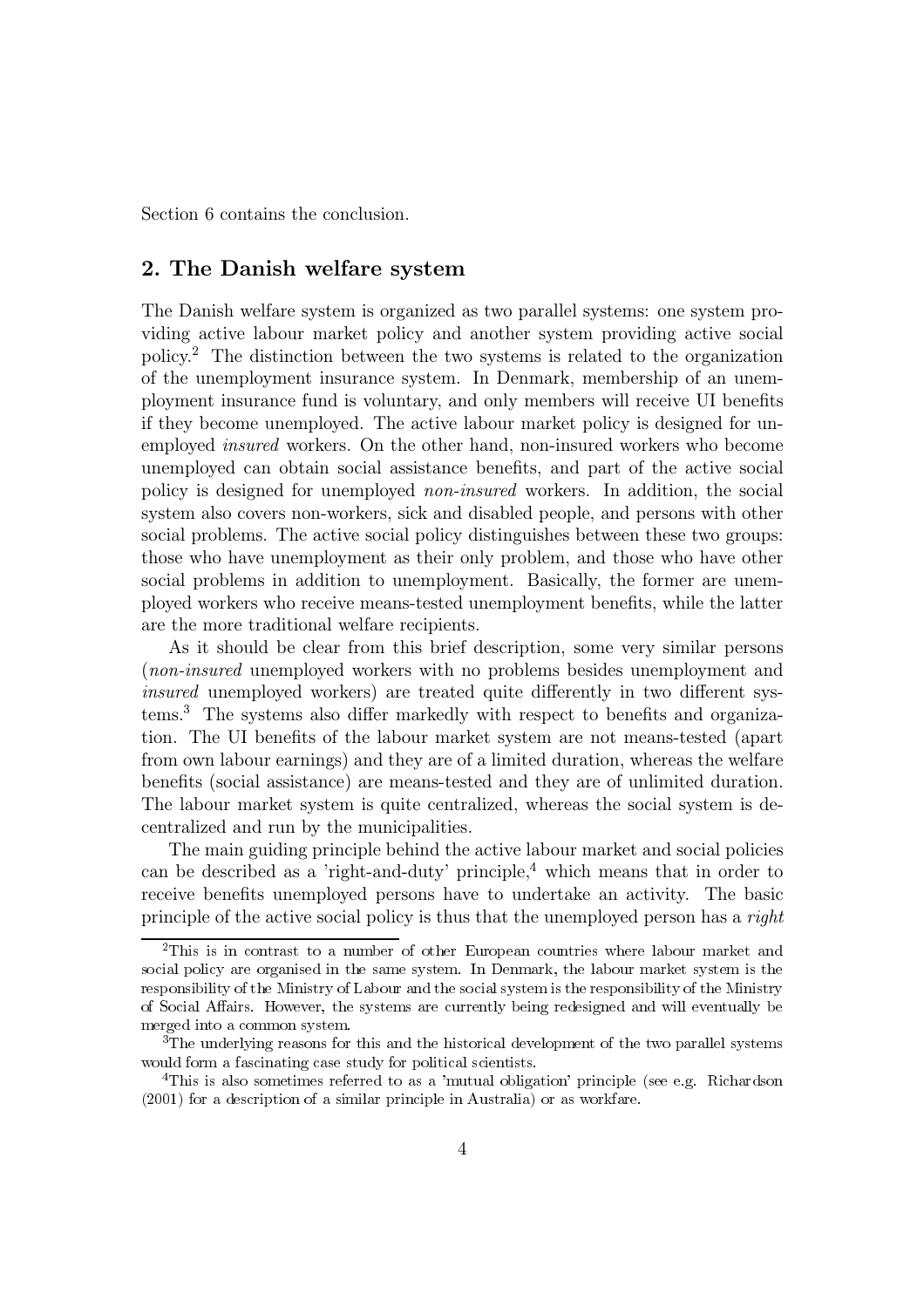to assistance in the form of an ASP programme offer, but at the same time a duty to participate in the ASP offer in return for the public financial support he or she receives.

The ASP measures comprise a broad range of different forms of programmes which the municipal authorities may use. There are two main categories of measures: employment and training measures. The employment measures comprise different types of subsidised employment where the person on social assistance is temporarily employed in a private or public enterprise or is participating in a municipal employment project. The training measures are specially organized education or training activities in the form of courses or classes. In addition, it is also possible to participate in counselling programmes and various specially organized ASP programmes. These programmes are grouped as other ASP measures in the analysis.

Persons under the age of 30 years shall have an offer to participate in ASP before reaching 13 weeks on welfare benefits, while persons over 30 years shall have an offer before reaching 12 months on welfare benefits. However, these time limits are minimum requirements and many municipalities have chosen to give programme offers at a much earlier stage. Persons under the age of 30 years have a right to receive a new offer if the first offer does not lead to ordinary employment or education. The new offer shall be given within a period of 13 weeks.<sup>5</sup>

The municipal authorities are responsible for the organization and administration of ASP measures. In addition, the legislation contains detailed rules concerning the co-operation between the municipal authorities and other actors, such as for instance enterprises, trade unions, and unemployment insurance funds.

#### 3. Data

The data set used in this paper is a longitudinal register-based data set covering the municipality of Aarhus, the second largest municipality in Denmark. The data are taken from the administrative registers of the municipality, where the data have been used to determine welfare benefit payments, and they are therefore much more reliable than survey data. The final data set is obtained by merging the register data from the municipality of Aarhus with register data from Statistics Denmark in order to supplement with information not available at the municipality. The data set covers a three-year period from 1997 to the end of 1999. The current data set contains 2,985 persons, who each contributes with one welfare spell to the analysis. The persons in the data set are those individuals in the social system of the municipality who begin their welfare spell during the first

<sup>&</sup>lt;sup>5</sup>The age limit has changed during the period of observation from 25 to 30 years.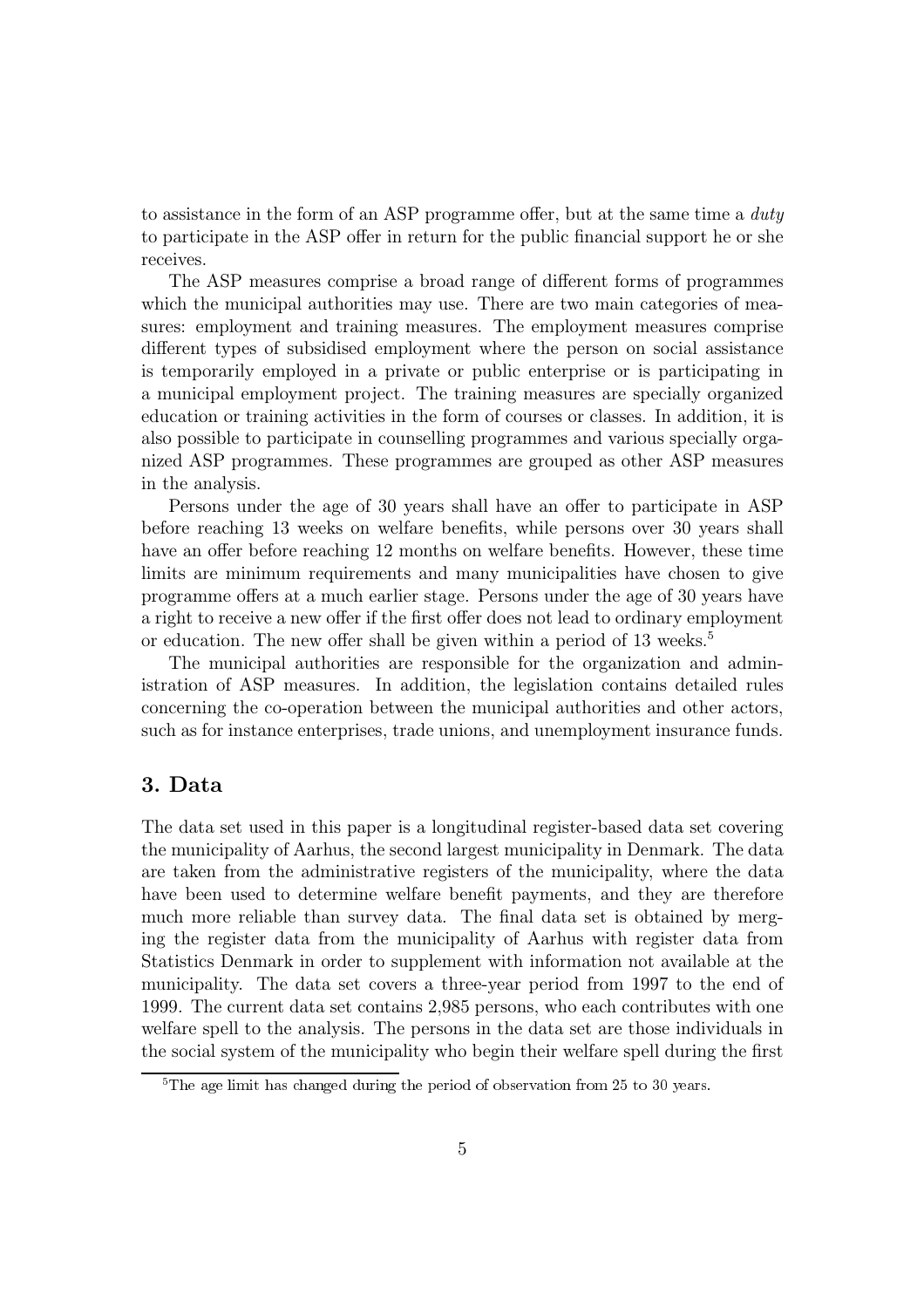6 months of 1998.

The data provide information on all welfare payments to the persons in the data set as well as information on all the policy measures they have participated in, including the type of the measure and the period of participation. This information allows us to construct event histories with a sequence of states and dates of transitions between states. In this study, the two main states of interest are welfare and employment. Other states that are identified in the event histories are sickness, rehabilitation, and out-of-the-labour-force. Participation in the various policy measures is treated as part of the welfare spell, but time-varying indicators are constructed for participation in each activity during the welfare spell. To make the analysis tractable, we will group the ASP measures into three different types: employment, training and other types of measures.

The data contain information on a large number of individual characteristics (demographic variables, labour market variables, etc.). These individual characteristics are used as explanatory variables in the empirical analysis. The demographic variables include gender, age, marital status, number of children, citizenship, and country of origin for immigrants and refugees. The labour market variables include previous working experience and labour market status of the spouse (if present), and the income variables include income obtained from various sources. Finally, the individual characteristics include highest obtained level of education and type of dwelling.

Descriptive statistics on the welfare spells are given in Tables 3.1 and 3.2. It is seen that there is a little overweight of men in the sample and that  $2/3$  of the sample consist of welfare recipients with unemployment as their only problem, as opposed to recipients with problems besides unemployment. Among individuals with unemployment as their only problem about 50 per cent are below 25 years and about 30 per cent are above 30 years, hence a considerable fraction of this group belongs to the youngest age group. In Table 3.2, the average duration of the welfare spells as well as the distribution between the completed and incomplete spells are shown. It is seen that more than  $1/4$  of the welfare spells were incomplete by the end of the observation period, and the average duration of these spells is obviously given by the length of the observation period. Because of the relatively large fraction of incomplete spells, it is hard to say anything about the true average duration of welfare spells, other than it for sure is above 12.7 months.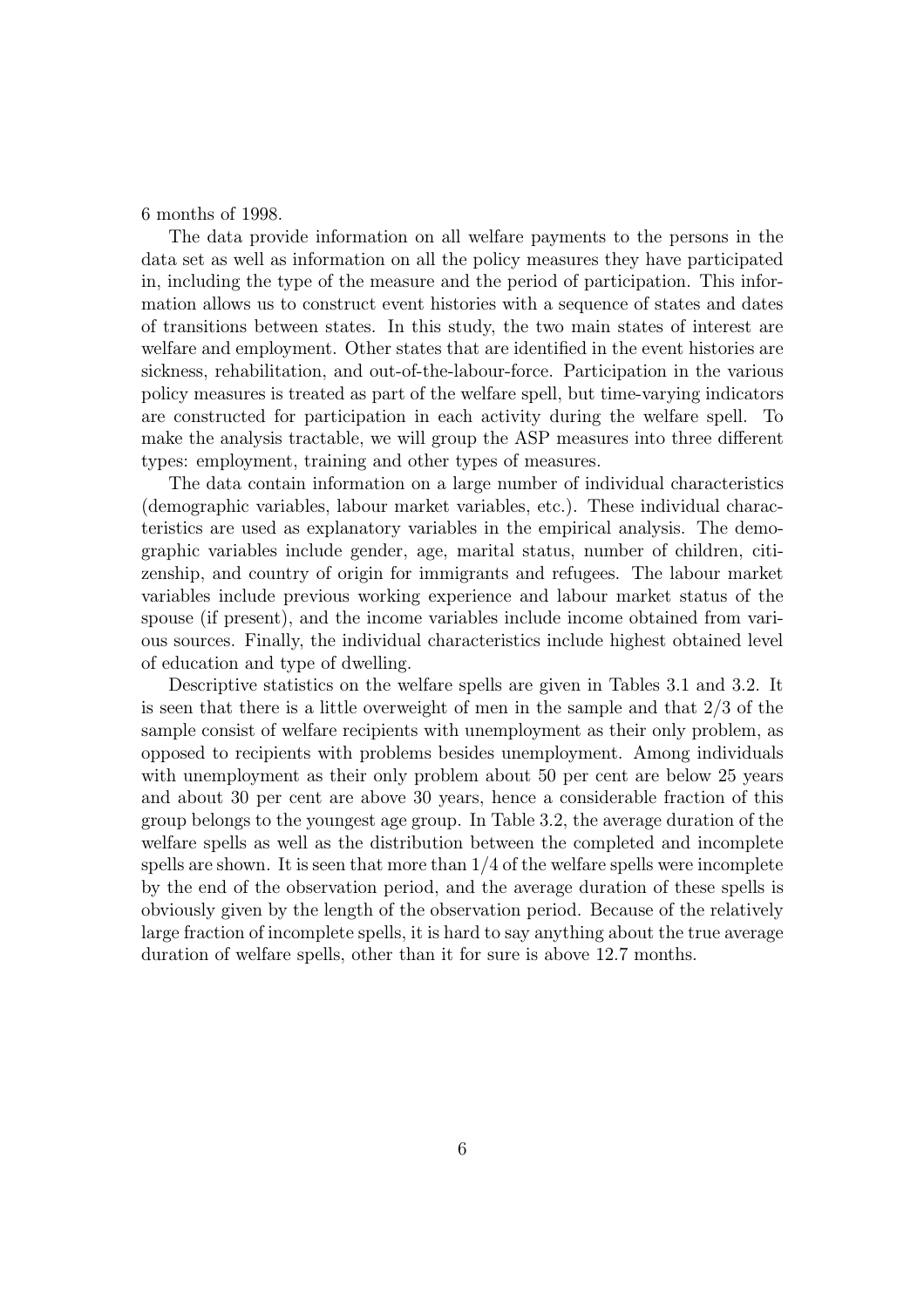Table 3.1. Descriptive statistics on the welfare spells. Subgroups.

|                   |                            |       | Number | Distr. | $\%$ . |
|-------------------|----------------------------|-------|--------|--------|--------|
| Men               |                            | 1,685 |        | 56.5   |        |
| Women             |                            | 1,300 |        | 43.5   |        |
| Other problems    |                            | 979   |        | 32.8   |        |
| Only unemployment |                            | 2,006 |        | 67.2   |        |
| Among these       | $\langle 25 \text{ years}$ |       | 1,007  |        | 50.2   |
|                   | $>30$ years                |       | 624    |        | 31.1   |
|                   |                            | 2,985 | 1,631  | 100.0  | 81.3   |

Table 3.2. Descriptive statistics on the welfare spells. Mean duration and destinations states.

| Destination        |           | Number Distribution $(\%)$ | Mean duration* |
|--------------------|-----------|----------------------------|----------------|
| Employment         | $1.407\,$ | 47.1                       |                |
| Other destinations | 766       | 25.7                       | 6.8            |
| Incomplete         | 812       | 27.2                       | 28.1           |
|                    | 2,985     | $100{,}0$                  | 12.7           |

 $*$ Measured in months.

Descriptive statistics on the subsequent employment spells are given in Tables 3.3 and 3.4. It is seen that the analysis is based on a total of 1,695 subsequent employment spells, that is, more than half of the welfare recipients do, within the observation period, experience employment at some time after their welfare spell. 1,407 of these individuals enter employment directly from welfare, whereas the remaining 288 have had a period outside welfare (e.g. in rehabilitation) before entering employment. The average duration of the subsequent employment spells is around 10 months covering both completed and incomplete spells. Actually almost 50 per cent of the subsequent employment spells were incomplete by the end of the observation period, making the observed average duration downward biased.

| ppomp. puppedupp.                              |             |        |       |        |      |
|------------------------------------------------|-------------|--------|-------|--------|------|
|                                                |             | Number |       | Distr. |      |
| Men                                            |             | 954    |       | 56.3   |      |
| Women                                          |             | 741    |       | 43.7   |      |
| Other problems                                 |             | 418    |       | 24.7   |      |
| Only unemployment                              |             | 1,277  |       | 75.3   |      |
| Among these $\langle 25 \text{ years} \rangle$ |             |        | 643   |        | 50.4 |
|                                                | $>30$ years |        | 371   |        | 29.1 |
|                                                |             | 1,695  | 1,014 | 100.0  | 79.5 |

Table 3.3. Descriptive statistics on the subsequent employment spells. Subgroups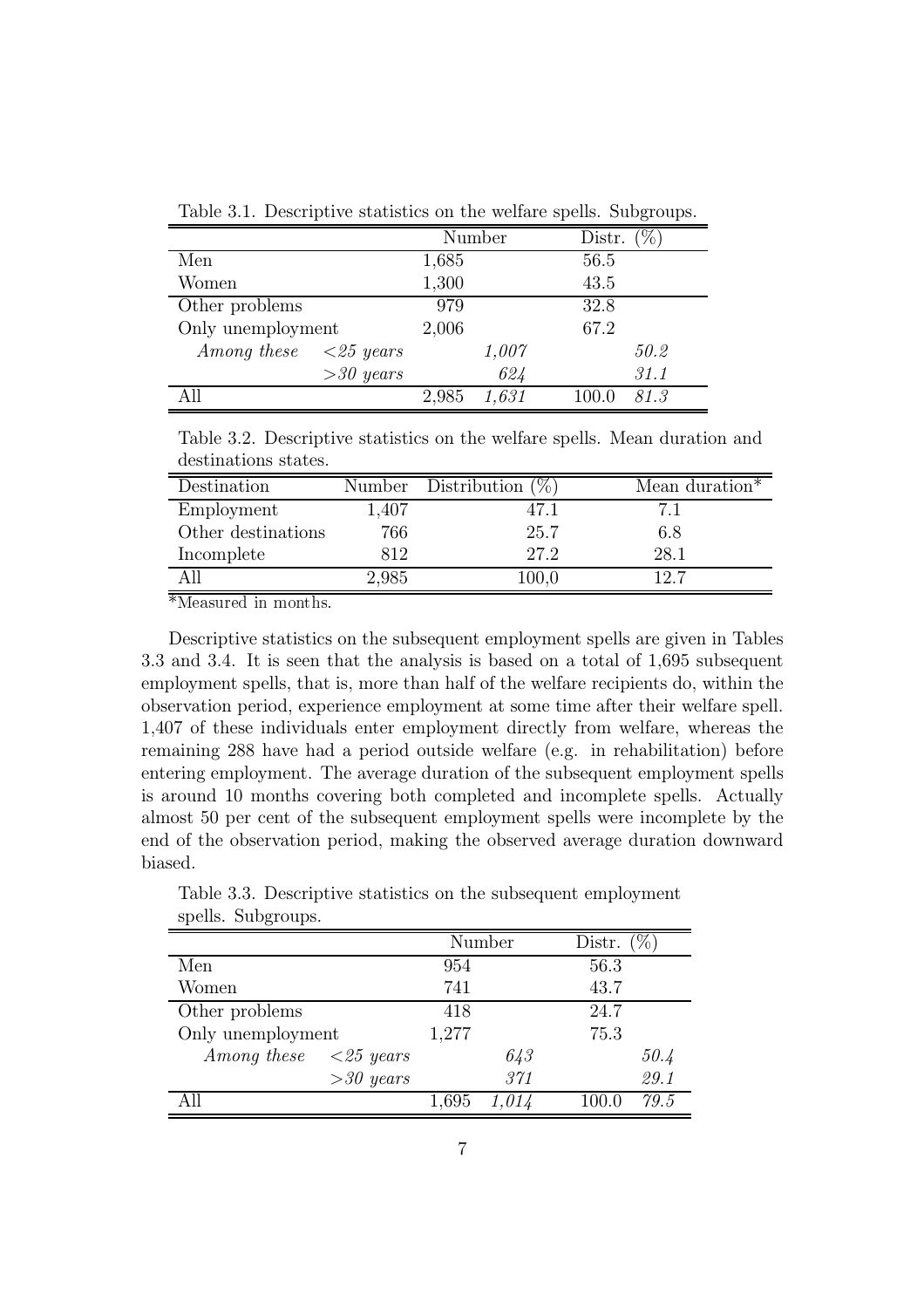| Destination        |       | Number Distribution $(\%)$ | Mean duration* |
|--------------------|-------|----------------------------|----------------|
| Unemployment       | 503   | 29.7                       | 5.8            |
| Other destinations | 444   | 26.2                       | 5.3            |
| Incomplete         | 748   | 44.1                       | 16.3           |
|                    | 1,695 | $100{,}0$                  | 10.3           |

Table 3.4. Descriptive statistics on the subsequent employment spells. Mean duration and destinations states.

 $*$ Measured in months.

Table A.1 in the Appendix shows the sample characteristics for four subsamples divided according to participation in different types of ASP measures. In general, individuals participating in training measures seem to deviate from the other groups, especially with respect to the country of origin, past labour market experience, education and past income.

#### 4. Model specification

Before the econometric specification is derived, it is necessary to define the state space and to provide an adequate description of the process of welfare, participation in active social policy programmes, and employment. The main problem is how to classify programme periods; Should they be considered a separate state, part of employment spells, or part of welfare spells? A number of approaches have been used in the literature.

Gritz (1993) works with three mutually exclusive states; employment, nonemployment, and programme participation. He assumes competing risks into the two states not occupied. In this way, selection into and out of programmes is explicitly modelled. He then compares the post-participation hazard rates of participants with hazard rates of non-participants. The same approach is used by Bonnal et al. (1997), and by Ham and LaLonde (1991, 1996) who use experimental data. Ridder (1986) defines subsidized employment as employment. He includes time-varying indicators for programme participation and completion. He does not model the selection process; he conditions on it. Dolton et al. (1994) treat participation as an event that takes place immediately after leaving school. They then use the traditional approach of Heckman (1979) to deal with selection bias.

When deciding on how to treat periods of programme participation in the present study, it is useful to review a few characteristics of the relationships between employment, welfare and ASP in Denmark. First, as mentioned earlier the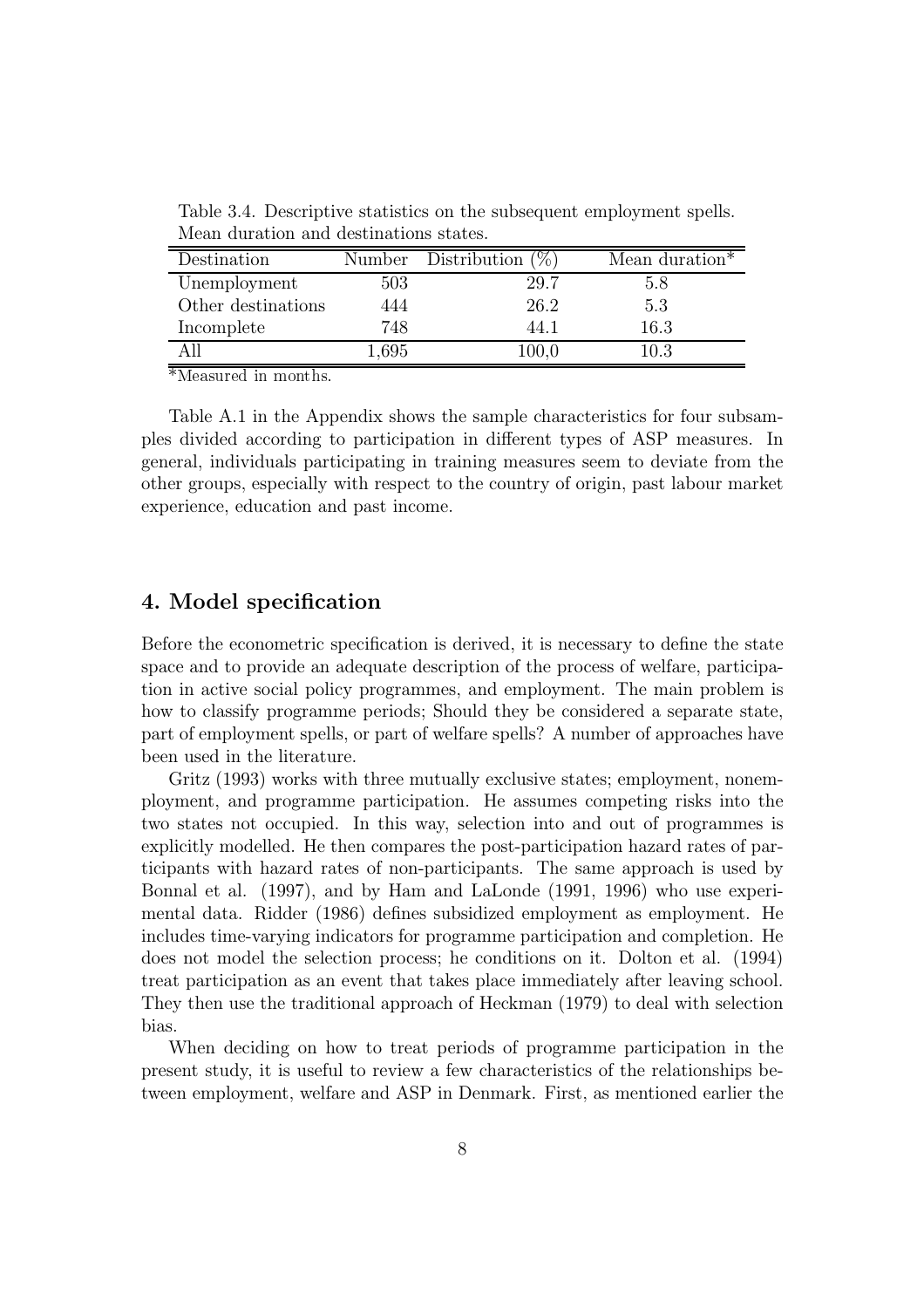Danish active social policy is based on a 'right-and-duty' principle. As a consequence, the welfare recipients will participate in ASP measures if they stay on welfare sufficiently long. In this context, it seems unfair to compare the postparticipation welfare hazard rate of a participant to a fresh welfare hazard of a non-participant, unless of course welfare duration is exponentially distributed. Rather, it should be compared to what the participant's welfare hazard would have been at the (duration) time of participation and thereafter, in the absence of participation. This suggests treating participation as an activity undertaken while on welfare, and measuring its effect by using time-varying indicators. Treating a participation period as a separate state would mean that the welfare spell of an individual returning to 'open welfare' after completion of the participation period would be treated as a fresh welfare spell. The same holds if the participation period is treated as part of an employment spell. Secondly, the duration of a participation period is not influenced by the individual (it is fixed in advance). Hence, the time spent in ASP measures does not fit into a duration model framework. Again, this suggests not to treat participation as a separate state.

Therefore, consider the following description of the process: Let there be two states; welfare and employment. When a welfare spell begins another process also begins, parallel to the welfare spell, measuring the time until programme participation and the type of participation. If the person finds a job before entering the ASP programme, the time until participation is treated as right censored. In this way, the selection process into and between programmes is explicitly modelled. When the person is in a programme, he is still in a welfare spell, but the hazard rate out of welfare is allowed to increase or decrease during the programme participation period. In the same way, we allow programme participation to have an effect after completion of the programme.

This approach, i.e. to treat programme participation as an activity undertaken while on welfare, is similar to that used by Abbring et al. (1996) to analyse the effect of a sanction on unemployed workers' search intensity. Non-parametric identification of the parameters of the model is proved by Abbring and van den  $Berg (2003).$ 

#### 4.1. Econometric specification

Let the random variable  $T_w$  denote the duration of welfare,  $T_e$  the duration of employment,  $T_a$  the duration from start of the welfare spell until participation in ASP, and  $a(t)$  the type of ASP at time t, taking the value 0 when not participating and the values 1, 2 or 3 when participating in an employment programme, a training programme, or another type of ASP, respectively. In addition, let  $c(t)$ be a time-varying indicator vector  $(3 \times 1)$  for having completed an active social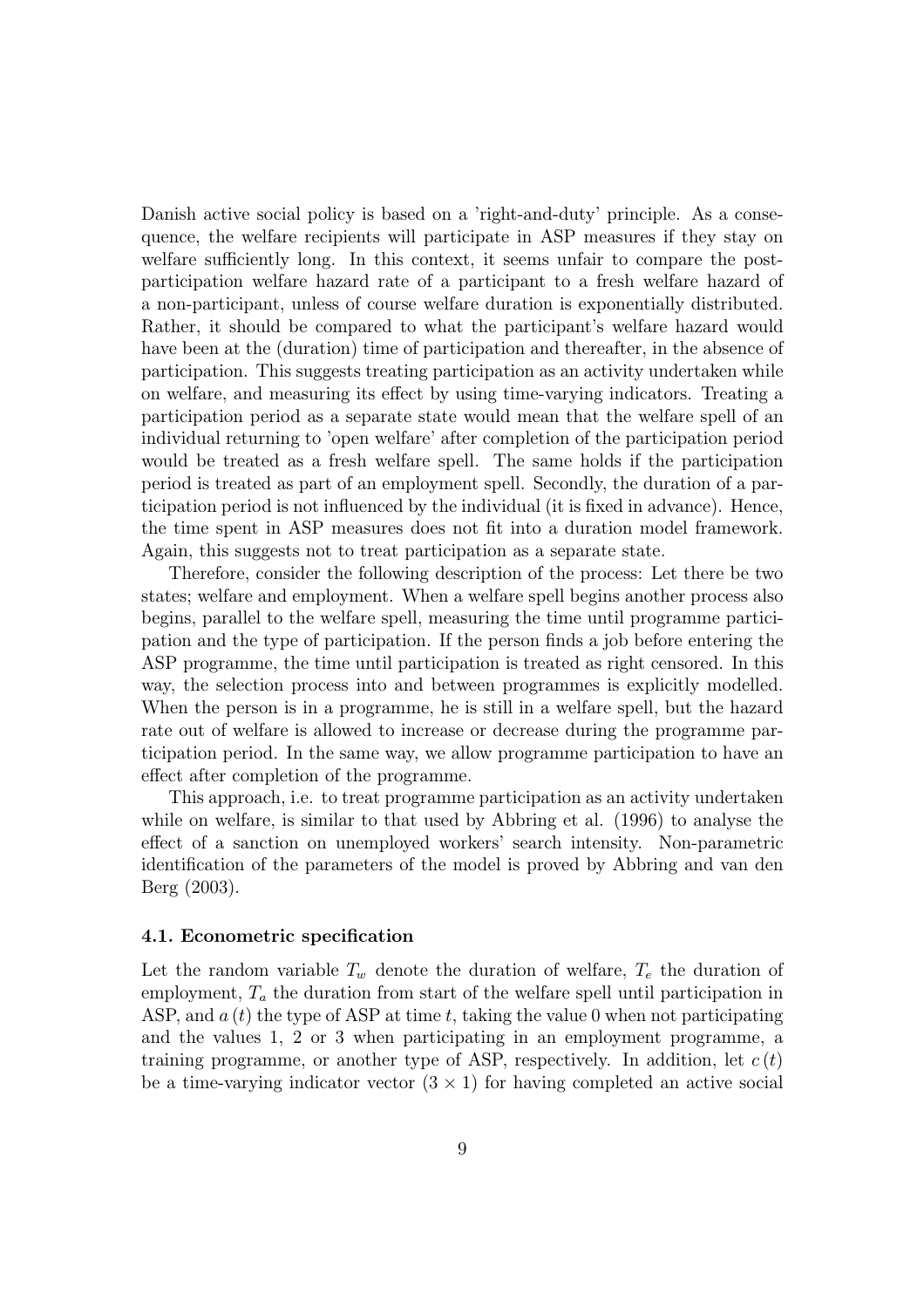policy period at some time previous to t.  $x_w$ ,  $x_e$  and  $x_a$  are time-invariant vectors of explanatory variables, while  $v_w$ ,  $v_e$  and  $v_a$  are unobserved terms.

When specifying a model for the duration of time spent in a given state, it is most convenient to do so in terms of the hazard rate. The hazard rate is the transition rate out of the state at time  $t$ , conditional on being in the state at least until  $t$ , i.e.

$$
h(t) = \lim_{\triangle \to 0} \frac{\Pr(t < T \le t + \triangle | T > t)}{\triangle}
$$

The hazard functions for welfare and employment spells are assumed to be mixed proportional hazards,

$$
h_w(t|x_w, a(t), c(t), v_w) = \lambda_w(t) \cdot \varphi_w(x_w, a(t), c(t)) \cdot \exp(v_w) \qquad (4.1)
$$

$$
h_e(t|x_e, a, v_e) = \lambda_e(t) \cdot \varphi_e(x_e, a) \cdot \exp(v_e)
$$
\n(4.2)

where it should be noted that the type indicator of ASP measures,  $a(\cdot)$ , is not time-varying in employment spells, since only the type of the last ASP completed in the previous welfare spell is used. By defining non-censoring indicators  $d_w$ and  $d_e$  (taking the value 1 if an observation is not censored, and 0 if it is), the likelihood contribution of a welfare spell and an employment spell is

$$
\mathcal{L}_{w} = h_{w}(t|x_{w}, a(t), c(t), v_{w})^{d_{w}} \cdot \exp\left[-\int_{0}^{t} h_{w}(s|x_{w}, a(s), c(s), v_{w}) ds\right]
$$

$$
\mathcal{L}_e = h_e(t|x_e, a, v_e)^{d_e} \cdot \exp\left[-\int_0^t h_e(s|x_e, a, v_e) ds\right]
$$
\n(4.4)

We only consider the case of transition from welfare to employment, that is, if a welfare spell is ended for another reason than employment (for instance sickness or rehabilitation) the spell will be considered as censored at the time of leaving welfare.

To model the duration until participation in ASP, as well as the type of participation (employment, training or other), we use a competing risks specification, so the model is presented in terms of destination-specific hazard rates,

$$
h_{ai}(t|x_p, v_{ai}) = \lambda_{ai}(t) \cdot \varphi_{ai}(x_a) \cdot \exp(v_{ai}), \quad i = 1, 2, 3 \tag{4.5}
$$

$$
h_a(t|x_a, v_a) = h_{a1}(t|x_a, v_{a1}) + h_{a2}(t|x_a, v_{a2}) + h_{a3}(t|x_a, v_{a3}) \qquad (4.6)
$$

where  $v_a = (v_{a1}, v_{a2}, v_{a3})$ . The likelihood contribution is

$$
\mathcal{L}_a = h_{a1} (t | x_a, v_{a1})^{1_{\{a(t) = 1\}}}\cdot h_{a2} (t | x_a, v_{a2})^{1_{\{a(t) = 2\}}}\cdot h_{a3} (t | x_a, v_{a3})^{1_{\{a(t) = 3\}}}
$$

$$
\cdot \exp \left[ -\int_0^t h_a (s | x_a, v_a) ds \right]
$$
(4.7)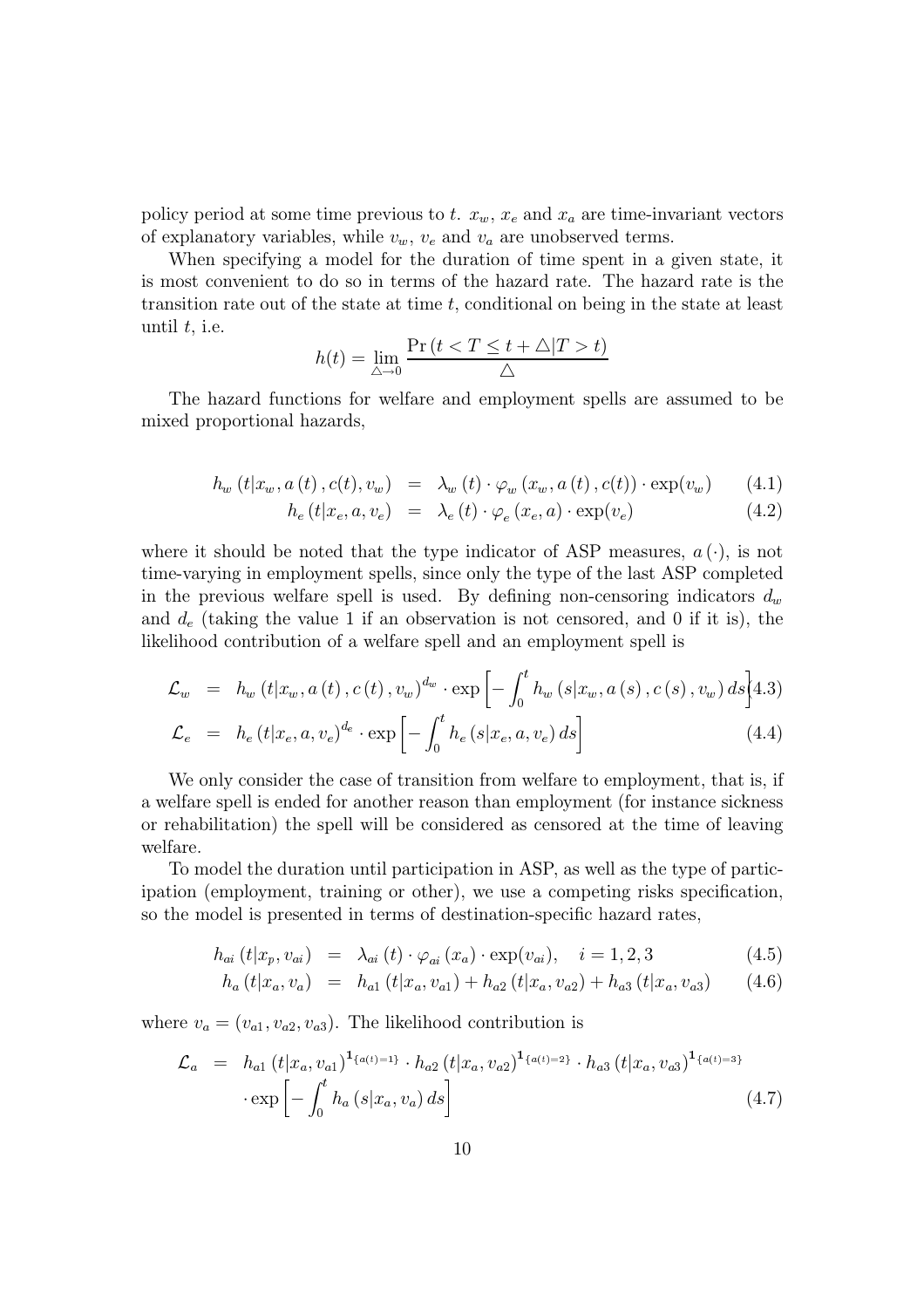where the indicator functions are for transitions into the three different ASP measures.

The baseline hazard rates are assumed to be piecewise constant, i.e.  $\lambda_j(t)$  $\exp(\alpha_{jm}), m = 1, ..., M_j, j = w, e, a$ , where  $M_j$  is the number of intervals for baseline hazard  $j$ . The observed part of the individual-specific hazard function has the following specification:  $\varphi_i(X_i(t)) = \exp(X_i(t)'\beta_i), \ j = w, e, a$ , where  $X_w(t) = \{x_w, a(t), c(t)\}, X_e(t) = \{x_e, a\}$  and  $X_a(t) = x_a$ .

An important issue concerns the treatment of unobserved variables in the models specified above, and in particular the treatment of their interdependencies. If there were no unobservables or if the unobservables were independent, the log-likelihood function would be additively separable in the parameters describing time spent in each of the states, and inference concerning the effects of ASP measures on the duration of welfare could be based on maximization of the product of terms like  $\mathcal{L}_w$  above. If this is not the case, neglection of unobservable characteristics and their potential correlation may lead to biases in the estimated returns to participation in the ASP measures.

In the present study, we apply a flexible formulation where we model unobservables by allowing a separate unobserved variable in each of the hazard rates with arbitrary correlation between them. Let there be three unobservable variables,  $V_w, V_e$  and  $V_a$ .  $V_a$  consists of three unobservable variables,  $V_{a1}$ ,  $V_{a2}$  and  $V_{a3}$ , entering each of the three hazard rates for transitions into ASP. This specification allows for arbitrary correlation between the unobserved variables in the selection equation, employment equation, and welfare equation, whereas the correlation of the unobservables in the three hazard rates for transition into ASP,  $V_{a1}$ ,  $V_{a2}$ and  $V_{a3}$ , is restricted to be either 1 or -1. The contribution to the likelihood function for a single individual is then the product of likelihood contributions from the person's employment, welfare, and pre-participation spells, conditional on the unobserved variables, and then integrated with respect to the distribution of unobserved variables, that is, a three-dimensional integral:

$$
\mathcal{L} = \int_{V_w} \int_{V_e} \int_{V_a} \mathcal{L}_w(t_w | x_w, V_w) \cdot \mathcal{L}_e(t_e | x_e, V_e) \cdot \mathcal{L}_a(t_a | x_a, V_a) dG(V_w, V_e, V_a) \quad (4.8)
$$

In this analysis we apply a discrete distribution with two unrestricted masspoint locations for each of the marginal distributions of the unobserved variables. Let  $v_w^1, v_w^2, v_e^1, v_e^2, v_a^1$  and  $v_a^2$  be the six mass-points of  $V_w, V_e$  and  $V_a$ , respectively. The associated probabilities are then as follows:

$$
\Pr(V_a = v_a^1, V_e = v_e^1, V_w = v_w^1) = p_1
$$
\n
$$
\Pr(V_a = v_a^1, V_e = v_e^1, V_w = v_w^2) = p_2
$$
\n
$$
\Pr(V_a = v_a^1, V_e = v_e^2, V_w = v_w^1) = p_3
$$
\n
$$
\Pr(V_a = v_a^1, V_e = v_e^2, V_w = v_w^1) = p_3
$$
\n
$$
\Pr(V_a = v_a^1, V_e = v_e^2, V_w = v_w^1) = p_4
$$
\n
$$
\Pr(V_a = v_a^2, V_e = v_e^2, V_w = v_w^1) = p_5
$$
\n
$$
\Pr(V_a = v_a^2, V_e = v_e^2, V_w = v_w^1) = p_7
$$
\n
$$
\Pr(V_a = v_a^2, V_e = v_e^2, V_w = v_w^1) = p_8
$$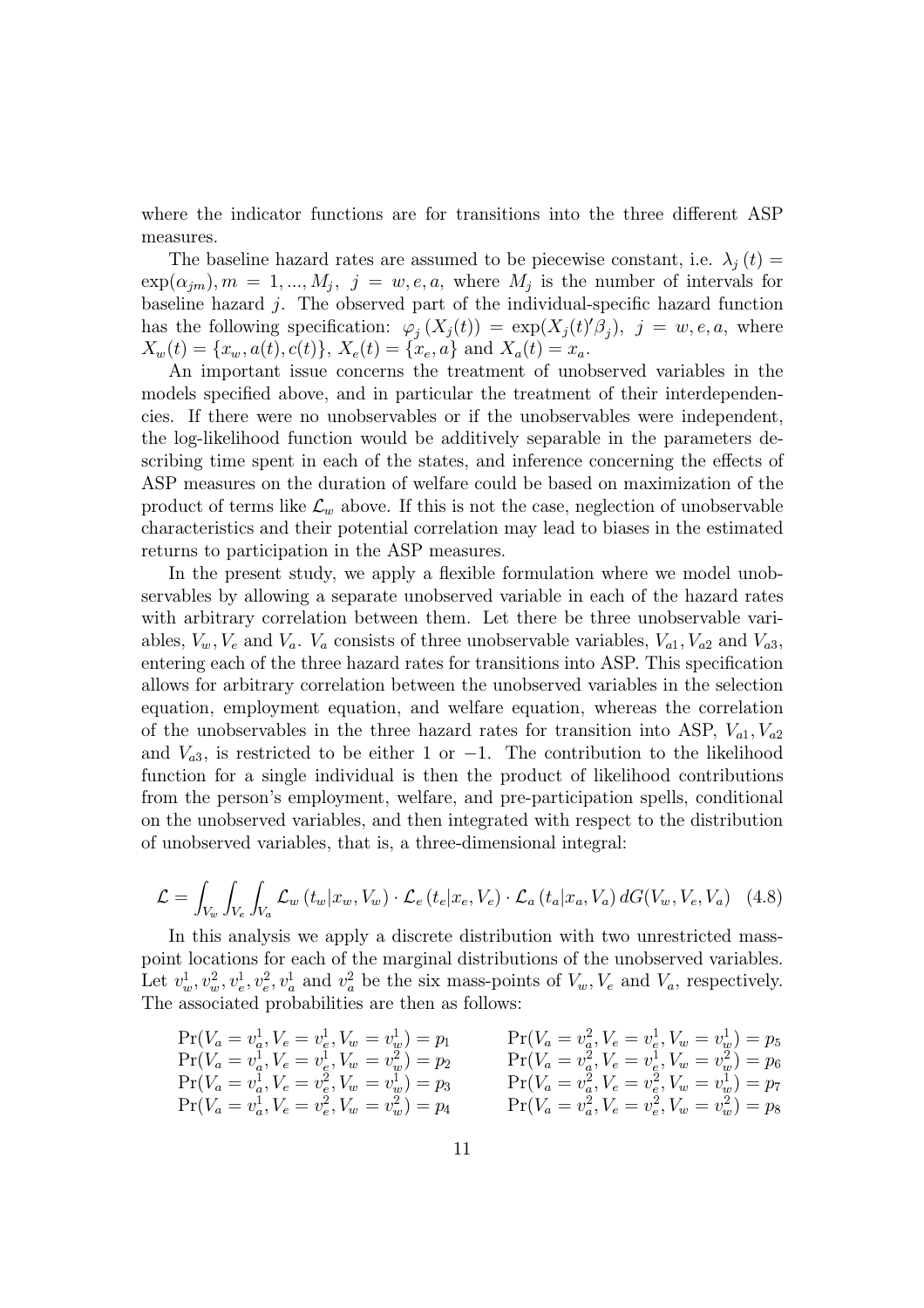with  $0 \le p_i \le 1$  for  $i = 1, ..., 8$ , and  $\sum_{i=1}^{8} p_i = 1$ . We normalize the distribution of the unobservables by letting  $\exp(v_i^1) = 1$  for  $j = w, e, a$ .

We next turn to a discussion concerning the identification of the main parameters of interest: the baseline parameters and the causal effect of different types of ASP measures. Contrary to the case analyzed by Abbring and van den Berg (2003), these parameters are not necessarily non-parametrically identified, due to the universality of the social system; no one is left to go without any kind of ASP measures. This means that we cannot identify the baseline parameters non-parametrically, due to the lack of a non-treated comparison group. Since the baseline is not identified, it follows that the causal effect parameters are not identified either (as they are measured against the baseline of the otherwise identical comparison group). There is, however, variation in the type and timing of ASP applied, which can be used to identify all parameters of the model with one assumption, often invoked anyway:

A1: The multiplicative causal effect of at least one of the social policy measures is constant over the course of a welfare spell.

Persons participating in a certain policy measure in the early stages of the welfare spell thus contribute by identifying the causal effect of that measure (since in the early stages, there will be some individuals who have not been in ASP yet - a comparison group). Any later periods of not participating in any measures for these persons thus identify the baseline parameters in the later stages of the welfare spell. Hence, the baseline is identified, and therefore so are all the remaining causal effect parameters.

Assumption A1 may be weakened substantially by allowing the effect to vary with the time until participation in the first ASP programme. In the estimations reported in the next section, we allow for the causal effects of the two main types of ASP programme to be a quadratic function of time until participation, while for the 'other' ASP measure we assume a constant effect.

Another necessary assumption is the absence of an anticipation effect: the welfare recipients may know the distribution of the duration until participation in an ASP measure, but we assume that they do not know in advance the exact realisation of that duration.<sup>6</sup> Anticipation effects are not likely to be a serious problem in the present context, where durations are measured in months, since only in very rare cases do individuals know more than a month in advance the exact date at which they are scheduled to start in an ASP measure.

The baseline hazard of the welfare spell,  $\lambda_w(t)$ , is divided into 12 intervals:

<sup>&</sup>lt;sup>6</sup>See Abbring and van den Berg (2000), Lalive et al. (2002) and Richardsson and van den Berg (2002) for more discussion of anticipation effects.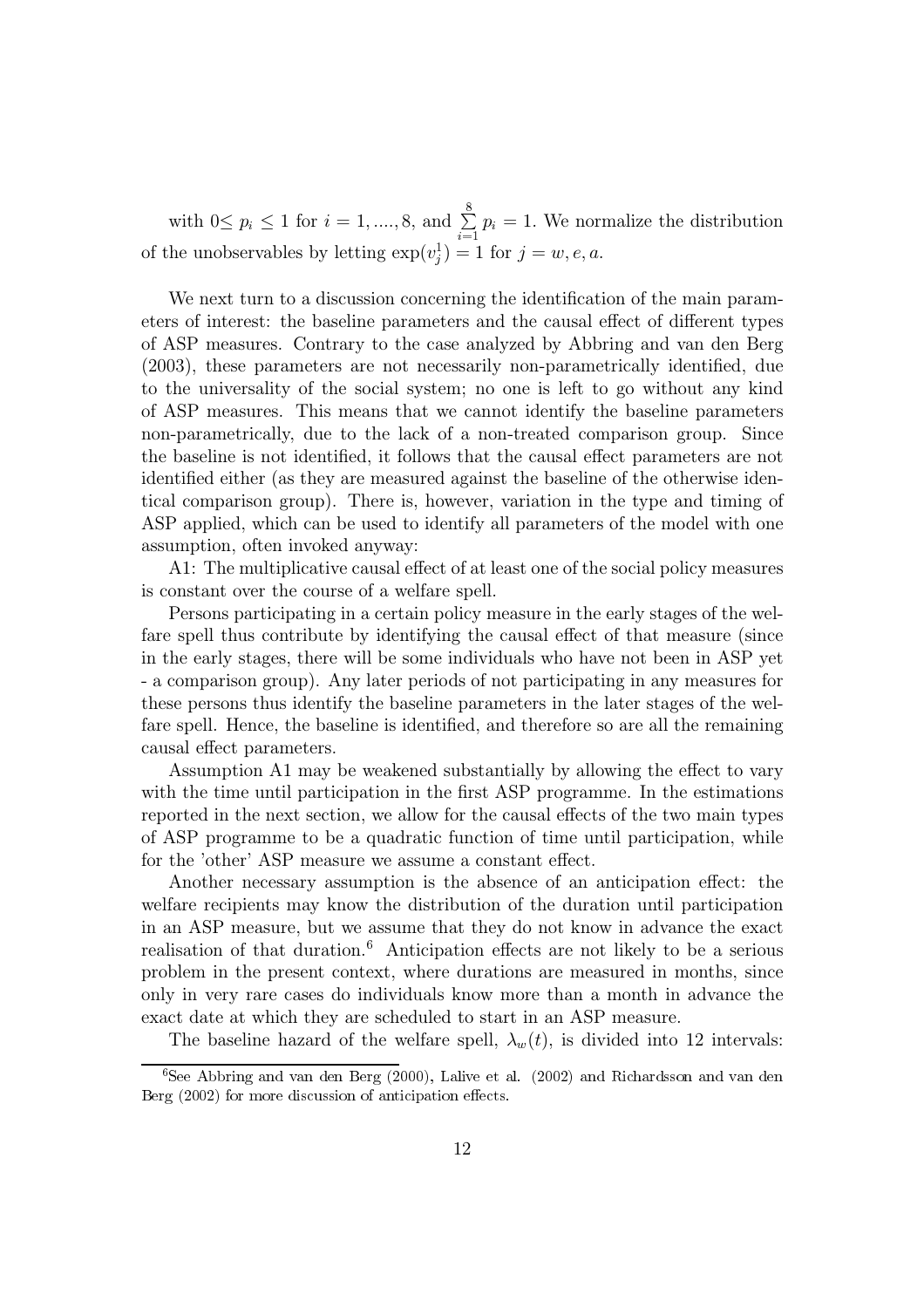0-1, 1-2, 2-3, 3-4, 4-5, 5-6, 6-8, 8-10, 10-12, 12-18, 18-24, 24-36 and  $>36$  months; the baseline hazard of the employment spells,  $\lambda_e(t)$ , is divided into 5 intervals: 0-3, 3-6, 6-12, 12-18 and  $>18$  months; and the baseline hazards of the time until each type of ASP,  $\lambda_{ai}(t)$ ,  $i = 1, 2, 3$ , are each divided into 3 intervals: 0-1, 1-6 and  $>6$  months, where the baseline hazard in each interval is assumed constant. We hence estimate  $\alpha_{wm}$  ( $m = 1, ..., 12$ ),  $\alpha_{em}$  ( $m = 1, ..., 5$ ),  $\alpha_{a1m}$  ( $m = 1, ..., 3$ ),  $\alpha_{a2m}$  $(m = 1, ..., 3), \alpha_{a3m}$   $(m = 1, ..., 3), \beta_w$  (vector of 36 parameters),  $\beta_e$  (vector of 23 parameters),  $\beta_{a1}, \beta_{a2}, \beta_{a3}$  (each a vector of 16 parameters),  $v_w^2, v_e^2, v_{a1}^2, v_{a2}^2, v_{a3}^2$ ,  $p_1, p_2, p_3, p_4, p_5, p_6$  and  $p_7$ .

When estimating the full model, we have problems identifying all of the unobserved heterogeneity terms. We thus impose the restriction that the unobserved heterogeneity terms of the welfare and the employment spells,  $v_w$  and  $v_e$ , are perfectly correlated, hence  $p_2 = p_3 = p_6 = p_7 = 0.^7$ 

#### 5. Results

In this section we will present and analyse the various estimation results from the model in  $(4.8)$ .

#### 5.1. The transition from welfare to employment

The estimated average baseline hazards for the welfare spells are plotted in Figures 5.1 and 5.2, while the rest of the estimation results on the duration of welfare are shown in Tables 5.1 and 5.3. The presented average baseline hazard rates are evaluated at the mean values of the covariates (observed as well as unobserved). The results are presented for different groups divided by certain characteristics. This allows us to differentiate effects of the ASP between different types of individuals and thereby identifying the individual groups experiencing the largest gains from ASP. The sample is sequentially split into males and females, individuals with problems besides unemployment and individuals with unemployment as the only problem, and finally for individuals with unemployment as the only problem the group is further split into individuals below 25 years and individuals above 30 years. $8$ 

The most prevalent result in the international literature of negative duration dependence for transition from welfare to employment is also found in the present

 ${}^{7}$ This restriction still allows for unrestricted correlation between the selection equation and the equations of interest.

<sup>&</sup>lt;sup>8</sup>The last division is based on a division in the social law between younger and older persons. The reason for not including individuals between 25 and 30 years is that the age limit was changed from 25 to 30 years in June 1998, and hence by including them we would risk getting the results for the two subgroups (partly) mixed up.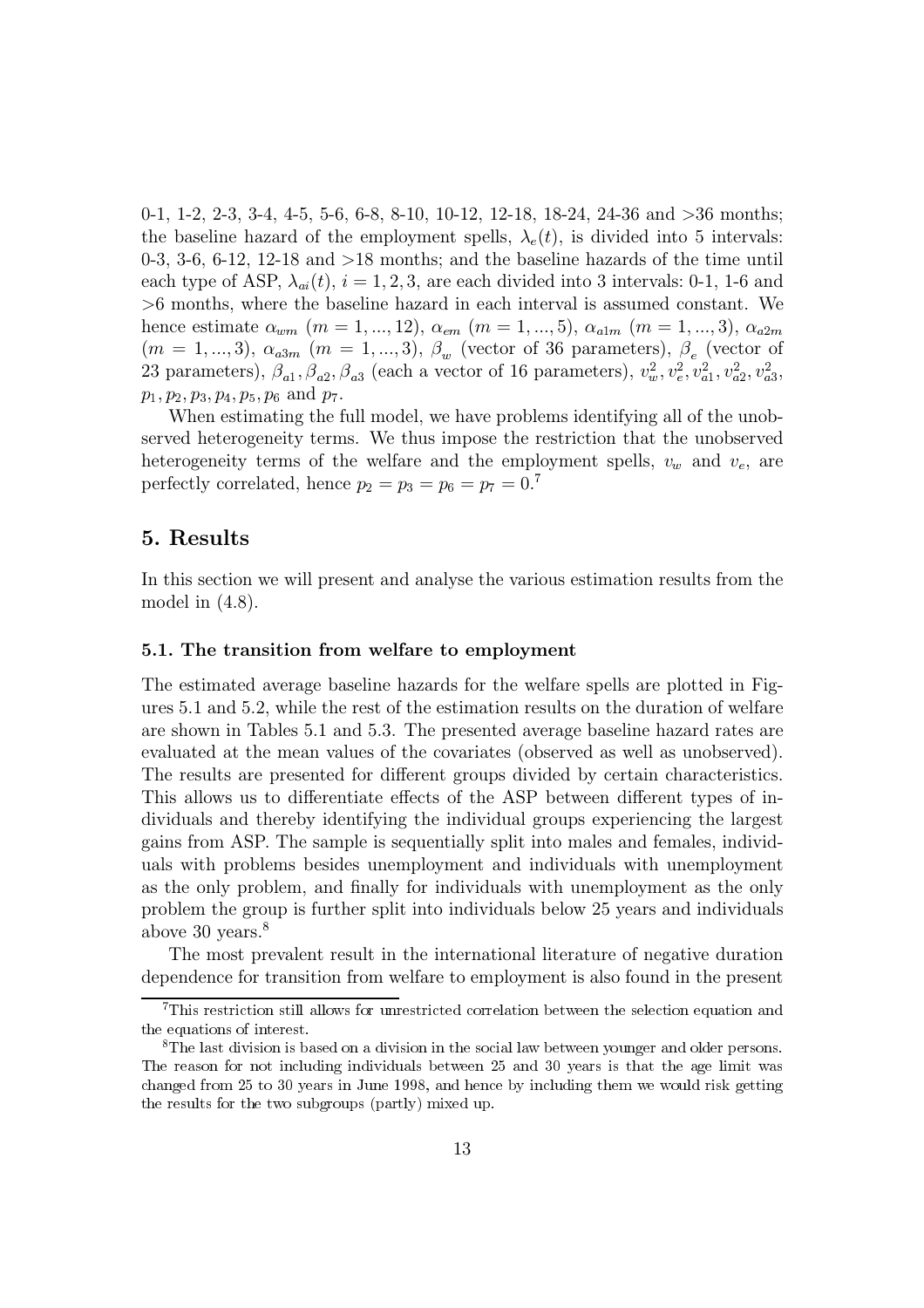analysis for individuals who have been welfare recipients for 6 months or more. However, we see a steep *positive* duration dependence during the first four months. The finding of positive duration dependence during the first months is not unique. van den Berg et al. (2004) also find a positive duration dependence for the first months, although less steep. These results differ from previous results of overall negative duration dependence (see e.g. Blank (1989) or Barrett (2000)) in two main aspects: First of all, the welfare benefits in both Denmark and the Netherlands are means-tested. This implies that the income of a possible partner and the level of personal assets influence the level of welfare benefits the applicant is entitled to. Furthermore, at least in Denmark, knowledge of future high incomes might also prevent the applicant from being entitled to welfare benefits or they might have to pay back some of the welfare benefits. These restrictions might prevent people with only temporary need for welfare benefits from applying at all. Another potential explanation is the presence of the ASP itself; the expectation of future participation in ASP might motivate some welfare recipients to find employment.<sup>9</sup> Furthermore, by keeping individuals active during their welfare spell, the entire baseline hazard might be tilted towards more positive duration dependence, making the later drop in the baseline hazard less extensive. However, these hypothesized effects are not testable unless one removes the ASP system again (at least for some individuals or regions).

We find no significant gender difference in the estimated average baseline hazard (not shown). Figure 5.1 shows the difference between the hazard rates of individuals with unemployment as the only problem and individuals with problems besides unemployment. For individuals with problems besides unemployment, we find overall negative duration dependence. This result corresponds to the findings of Blank (1989), and can be explained by the fact that American welfare recipients are similar to Danish welfare recipients with problems besides unemployment. Not surprisingly, the level of the hazard from welfare to employment is lower for this group than for persons with unemployment as the only problem, which just confirms the *a priori* expectation that persons with problems besides unemployment will have more difficulties escaping welfare dependence. After 24 months of welfare dependence the transition rate from welfare to employment is, however, at the same level for the two groups. In Figure 5.2, the estimated hazard rate, for welfare recipients with unemployment as the only problem, is further divided into people aged 25 or less and people aged 30 or more. It is seen that the initial steep increase in the hazard rate is most prevalent for the young age group. This might be further evidence on the presence of a motivation effect, i.e. knowing they soon have to participate in ASP motivates the welfare recipients to

 $9$ For more evidence along these lines, see Black et al. (2002). Basically, this also corresponds to using workfare as a screening device, see Kreiner and Transes (2001) for a formal analysis.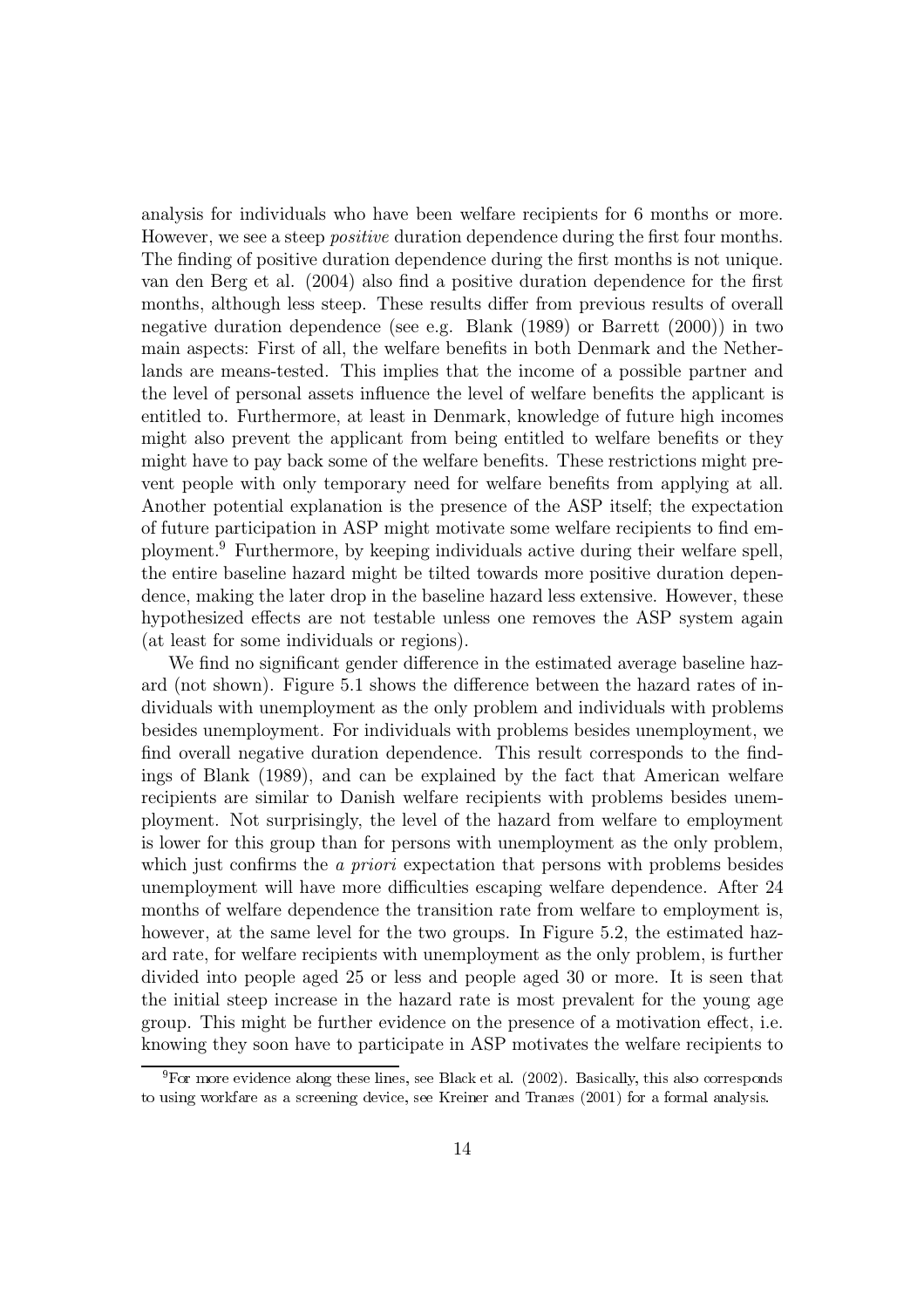

Figure 5.1: Estimated hazard rate for transition from welfare to employment.

 $\alpha$  leave welfare before participation. Since individuals below 25 will be subjected to an ASP measure during the first three months on welfare, the motivation effect will result in a higher initial increase in the hazard rate. For welfare spells lasting  $9 \text{ to } 18$  months the transition to employment is the same for the two age groups. whereas the voung age group both have higher transition rates out of short and long welfare spells.

#### 5.1.1. The effects of ASP on the duration of welfare

The estimation results from the part of the model concerning the effects of ASP on the duration of welfare is presented below in Table 5.1. The estimated employment effects of the ASP measures vary for the three different types of ASP. Since 'other ASP' covers a wide range of different ASP measures, we do not present explicit results for this type of ASP programme. We find locking-in effects both for training measures and employment measures, although the locking-in effect for the employment measures only is significant at a 10 per cent significance level. Regarding the post-programme effects we find a significant positive effect of the employment measures. Actually, the transition rate from welfare to employment is more than three times as high after a period of employment-based ASP compared to no ASP. For training measures on the other hand we find a negative bost-programme effect. We find that having attended training measures lowers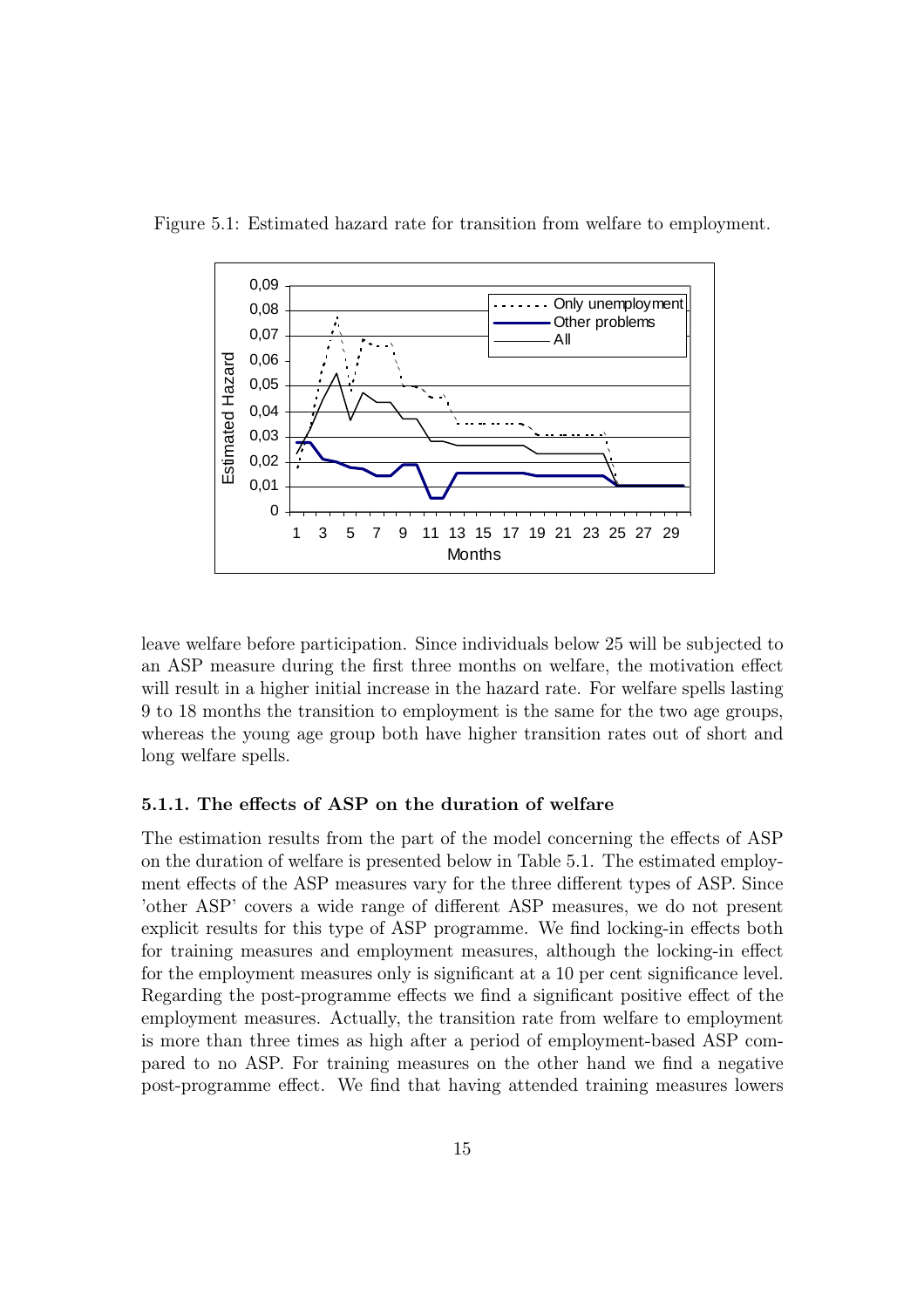

Figure 5.2: Estimated hazard rate for transition from welfare to employment.

the transition rate from welfare to employment to half of the transition rate for non-participants. The ASP effects differ between the subgroups. We find for instance no locking-in effects of employment-based ASP for male participants, and the post-programme effect of training measures is insignificant for female participants. That is, the effect of employment measures seems to be better for men. and the effect of training measures seems to be less damaging for women.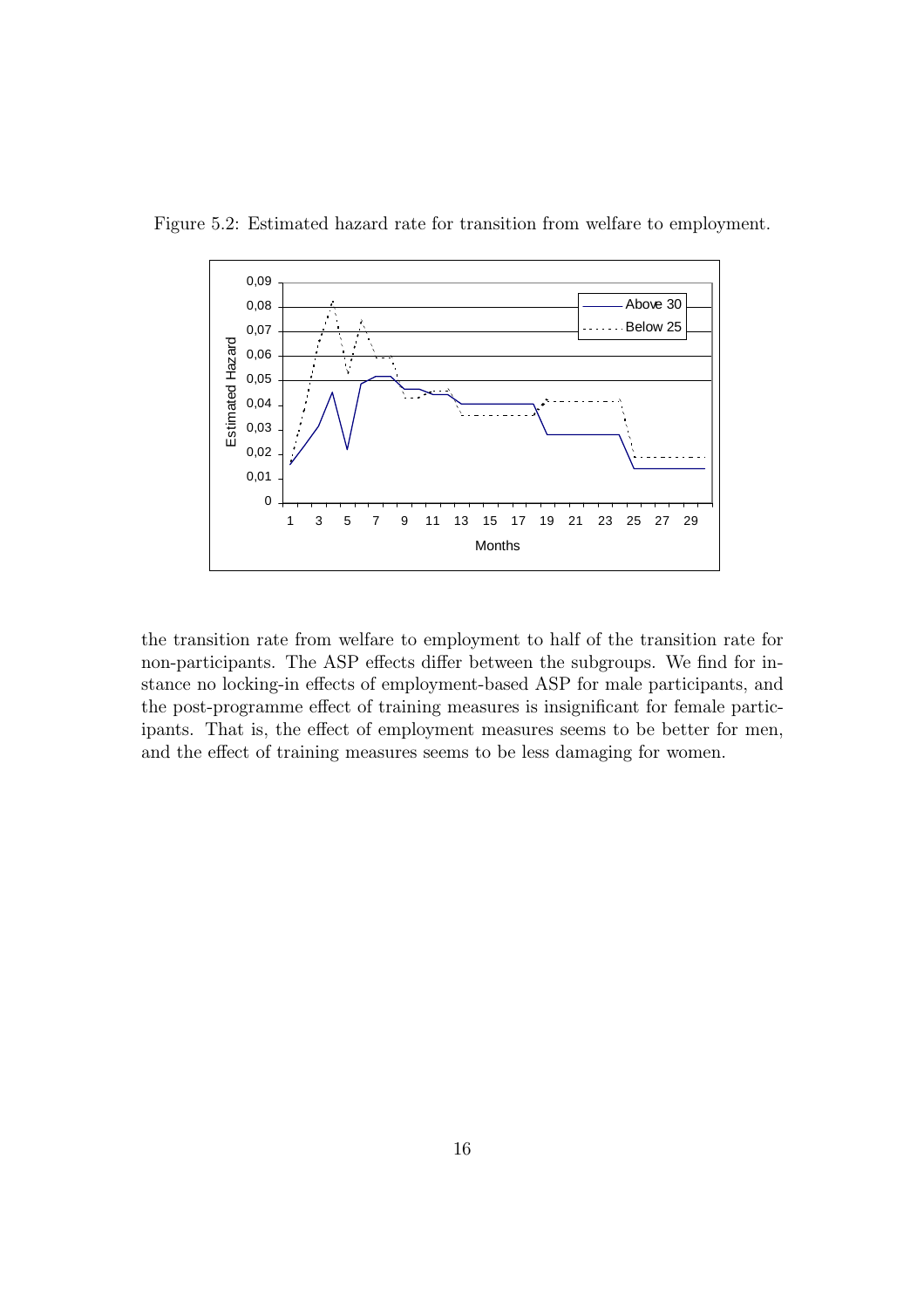Table 5.1. The effect of ASP on the transition from welfare to employment.

| Variable                                  | All     | Women |         |      | Men     |      |
|-------------------------------------------|---------|-------|---------|------|---------|------|
| <i>Effects of social policy measures</i>  |         |       |         |      |         |      |
| During employment ASP                     | $-0.37$ | 0.23  | $-1.47$ | 0.64 | 0.04    | 0.26 |
| After $-$                                 | 1.21    | 0.27  | 0.92    | 0.54 | 1.46    | 0.33 |
| During training ASP                       | $-1.82$ | 0.21  | $-1.56$ | 0.32 | $-2.10$ | 0.32 |
| After $=$                                 | $-0.60$ | 0.24  | $-0.39$ | 0.38 | $-0.87$ | 0.33 |
| During other ASP                          | $-0.10$ | 0.15  | 0.33    | 0.22 | $-0.39$ | 0.24 |
| After $-$                                 | $-0.70$ | 0.22  | $-0.43$ | 0.32 | $-0.92$ | 0.35 |
| After empl. $ASP*time^{1}$                | 1.64    | 0.90  | 3.35    | 1.78 | 1.87    | 1.97 |
| After empl. ASP*time sqd.                 | $-1.03$ | 0.69  | $-1.53$ | 1.21 | $-2.55$ | 2.30 |
| After training $ASP^*time^{1}$            | 1.97    | 1.19  | 1.90    | 2.11 | 2.37    | 1.60 |
| After training ASP <sup>*</sup> time sqd. | $-1.54$ | 1.20  | $-1.90$ | 1.99 | $-1.57$ | 1.74 |

Note: Standard errors in italic.

Parameter estimates in bold are significant at a 5 % significance level

1) Time until participation is measured in years

Table 5.1 (cont...). The effect of ASP on the transition from welfare to employment.

|                                           | Only      |      | Other    |      |          |      |          |      |
|-------------------------------------------|-----------|------|----------|------|----------|------|----------|------|
| Variable                                  | unemploy. |      | problems |      | Below 25 |      | Above 30 |      |
| Effects of social policy measures:        |           |      |          |      |          |      |          |      |
| During employment ASP                     | $-0.71$   | 0.32 | $-0.27$  | 0.56 | $-1.11$  | 0.28 | $-1.34$  | 0.50 |
| $After -$                                 | 0.93      | 0.42 | 1.12     | 0.66 | 1.13     | 0.28 | $-0.94$  | 0.67 |
| During training ASP                       | $-2.01$   | 0.43 | $-1.42$  | 0.33 | $-2.76$  | 0.60 | $-1.18$  | 0.58 |
| After ———————                             | 0.29      | 0.44 | $-0.96$  | 0.56 | 0.18     | 0.32 | $-1.27$  | 1.13 |
| During other ASP                          | $-0.47$   | 0.38 | 0.55     | 0.26 | $-0.84$  | 0.42 | $-0.28$  | 0.72 |
| $After -$                                 | $-0.57$   | 0.37 | 0.32     | 0.43 | $-0.69$  | 0.40 | $-0.90$  | 1.06 |
| After empl. $ASP*time1$                   | 1.90      | 1.01 | 0.17     | 5.47 | $-0.05$  | 0.53 | 4.75     | 2.22 |
| After empl. ASP*time sqd.                 | $-1.30$   | 0.72 | $-0.09$  | 5.41 | $-0.01$  | 0.03 | $-3.10$  | 1.69 |
| After training $ASP*time1$                | 0.59      | 1.74 | 2.72     | 2.69 | 0.54     | 1.69 | 5.23     | 3.52 |
| After training ASP <sup>*</sup> time sqd. | $-0.71$   | 1.63 | $-2.21$  | 3.10 | $-0.68$  | 1.67 | $-3.28$  | 2.62 |

Note: Standard errors in italic.

Parameter estimates in bold are significant at a 5 % significance level

1) Time until participation is measured in years

#### 5.1.2. Timing effects of ASP

The post-programme effects of the various ASP measures are allowed to depend on the timing of the ASP by including a quadratic function of time until participation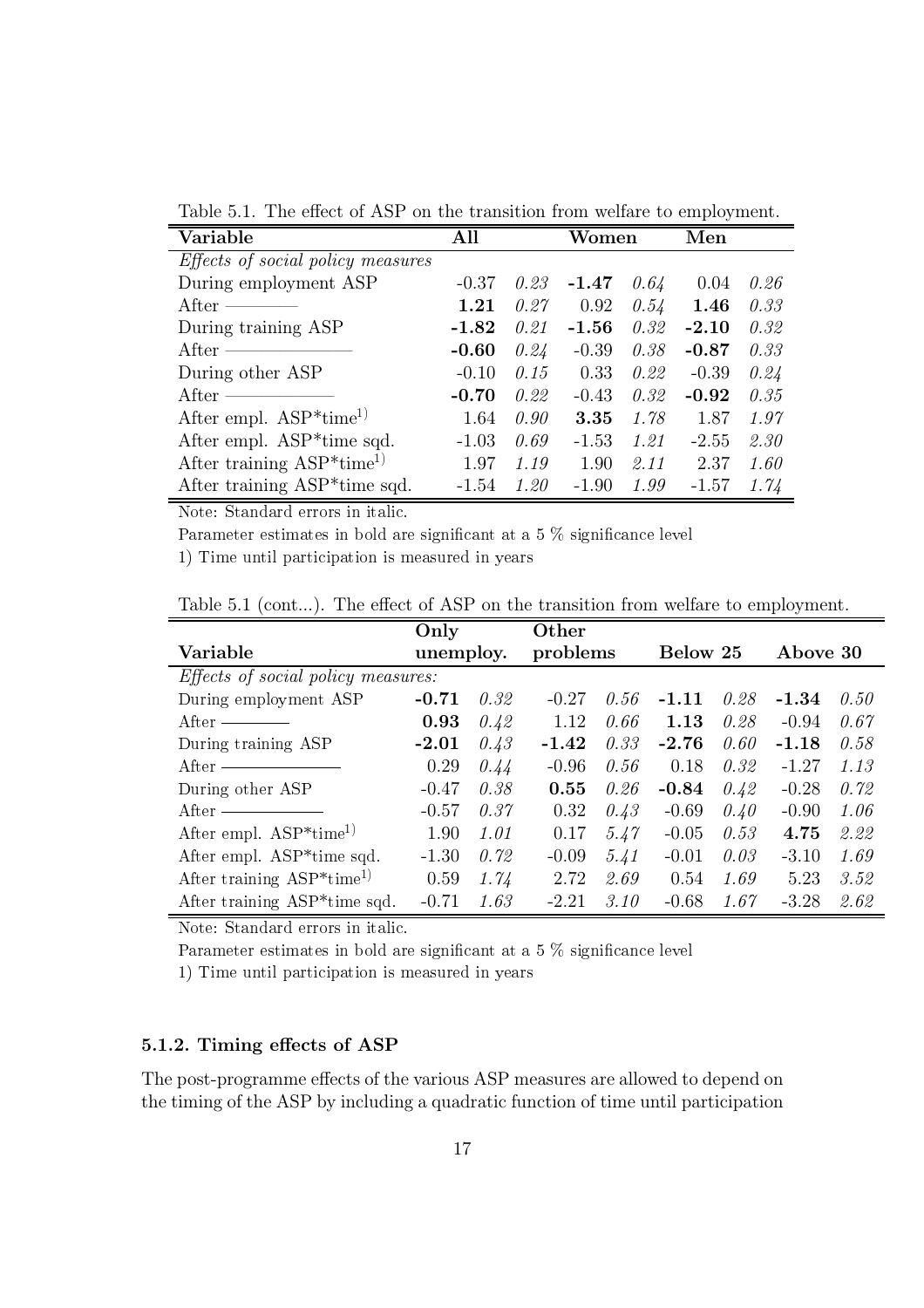in ASP interacted with the completion indicators for the employment and training measures. The multiplicative effects are illustrated in Figures 5.3 and 5.4, where we have plotted the effects as a function of time on welfare until participation.<sup>10</sup> For the employment measures we find that the post-programme effect for all reaches a maximum when ASP is applied after nearly ten months on welfare. We actually find that individuals who participate in employment programmes after ten months on welfare have a hazard rate 6.5 times as high as the hazard rate for non-participants. The highest post-programme effect of training measures for all is found when the participation occurs after nearly 8 months on welfare, although the transition rate here is the same as the transition rate for non-participants. The timing effects differ between subgroups as well. Figures 5.3 and 5.4 also show the different effects for male and female participants, and it is seen that both the level and time of the maximum effect differ between male and female participants. The figure implies that the optimal effects of employment-based ASP are obtained by targeting men for early participation (after 4-5 months), whereas women should start their ASP measure after about 13 months. Since we find no evidence of locking-in effects for men, there appears to be a strong case for early participation in employment-based ASP for men. For women, the presence of severe locking-in effects in combination with a maximum post-programme effect at 13 months of welfare duration, implies that it is better to postpone participation in employmentbased ASP until after one year. For training measures the largest post-programme effect is found for women participating after about 6 months of welfare, although the effect is not significantly different from zero.<sup>11</sup> Concerning the other subgroups (not shown graphically), we find that employment measures are better for people with problems besides unemployment than for people with unemployment as the only problem, if the participation period is in the beginning of the welfare spell. However, if ASP is applied after between 2 and 15 months of welfare the largest post-programme effect is found for individuals with unemployment as the only problem. Furthermore, for people with unemployment as the only problem both employment and training measures show the best effect for individuals aged 25 or below. For training measures, the post-programme effect does not depend significantly on the time until participation for any of the subgroups.

#### 5.1.3. Expected duration of welfare and the optimal timing of ASP

For some groups, we find that participation in certain types of programmes has a locking-in effect as well as a positive post-programme effect. This raises the

 $10$ In these figures, a multiplicative effect equal to 1 corresponds to no post-programme effect.

<sup>&</sup>lt;sup>11</sup>The estimates presented in Table 5.1 show that none of the individual coefficients of the quadratic function of time are significant at a 5 per cent significance level. However, below in Section 6 we present evidence on test statistics showing that they are jointly significant.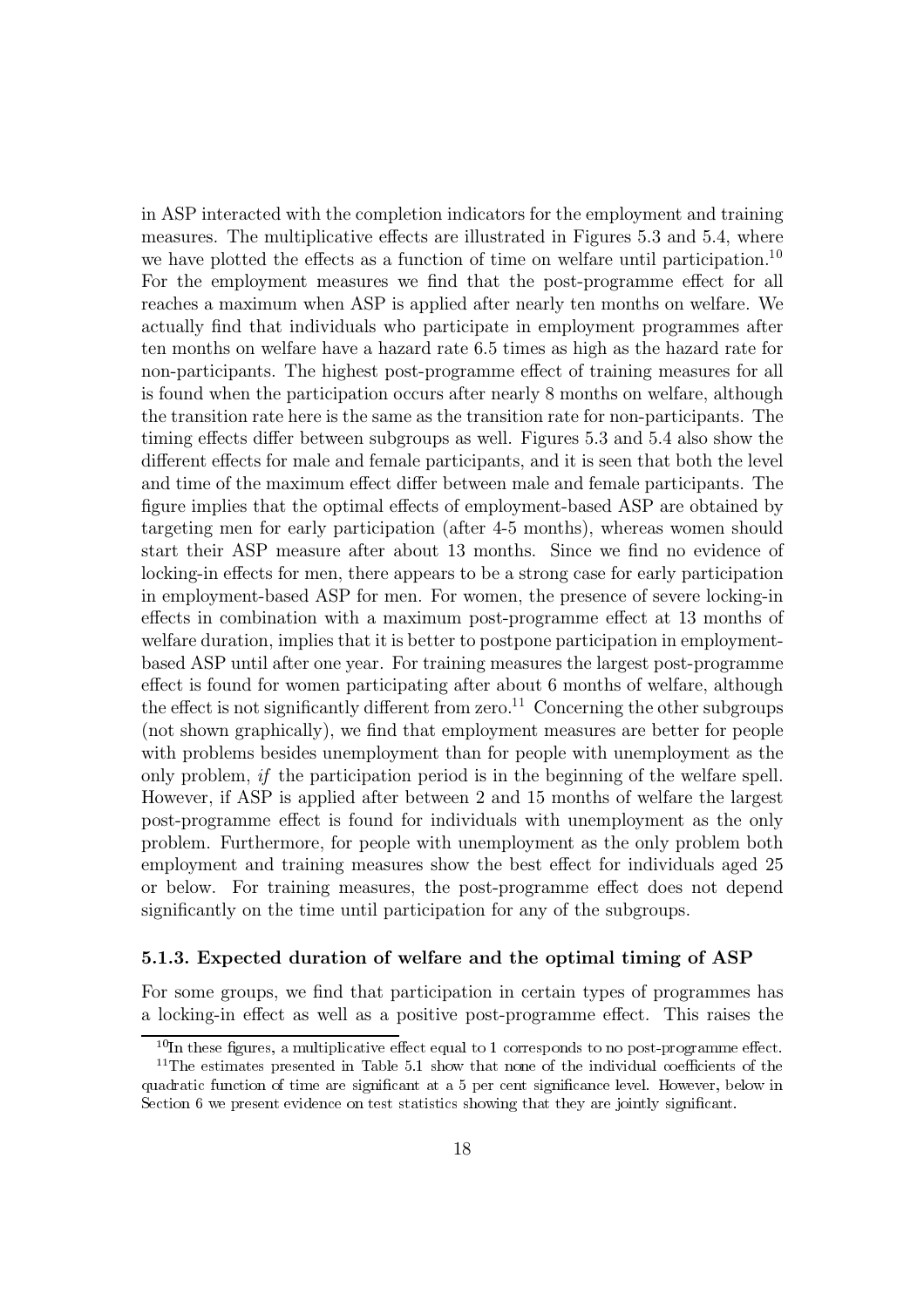Figure 5.3: Multiplicative post-programme effect of employment measures as a function of time until participation.



Figure 5.4: Multiplicative post-programme effect of training measures as a function of time until participation.

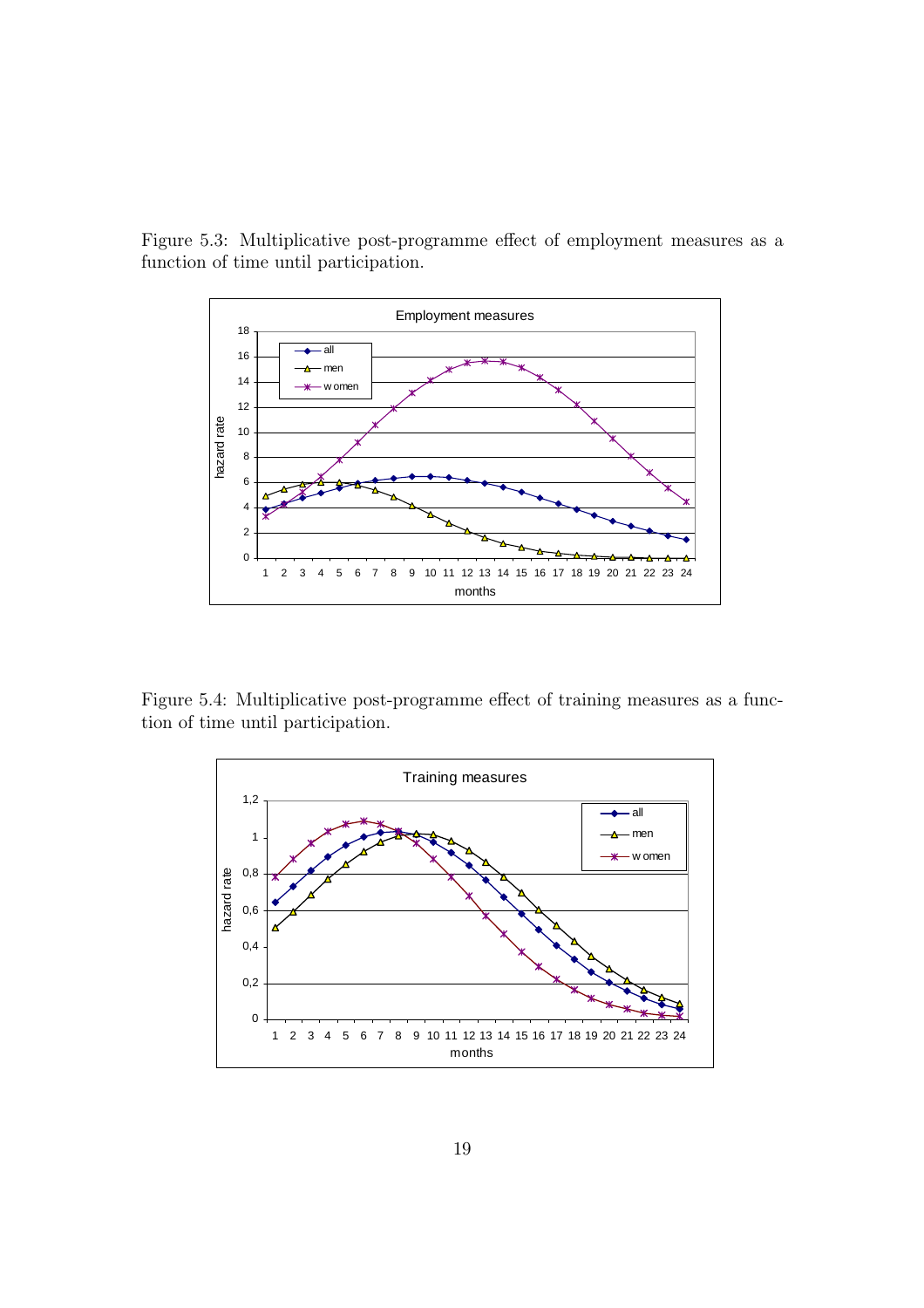question of whether the net effect on the expected duration of a welfare spell is positive or negative. Moreover, it may also be the case that the net effect of a programme varies with time until participation, not only because the postprogramme effect varies, but also because the locking-in effect has more weight when an individual participates early in a welfare spell. It is easily shown that for a piecewise constant baseline hazard model, with covariates that are also constant within unit time intervals, the expected duration of a welfare spell is

$$
E[T_w|\{X_w(t)\}, v_w] = \sum_{i=1}^{\infty} \frac{1}{h(i|X_w(i), v_w)} \cdot \Pr[i-1 < T_w \leq i | X_w(i), v_w]
$$

where  $\{X_w(t)\}\$  denotes the entire covariate process. We have calculated the expected duration of a welfare spell for a standard person<sup>12</sup> as a function of the type and timing of programme participation. It is assumed that employment programmes last for 6 months, training programmes for 9 months, and that other programme participation lasts for 5 months.<sup>13</sup> The expected duration is plotted as a function of time until participation in Figure 5.5. It is seen that the expected duration for the standard person in the absence of programme participation is 21 months. The net effect of programme participation is the vertical distance between the expected duration for a non-participant and the expected duration for a person participating in a certain programme. The net effect of employment programmes is positive, irrespective of when the participation period begins, but it is larger the earlier the person begins in the programme. This might be a bit surprising since the post-programme effect is largest if programme participation begins after 9 months on welfare, but the reason is that the locking-in effect is quite small and the post-programme effect can be enjoyed for a longer period of time the earlier the person begins. For training and other programmes it is evident that the net effect is always negative.

In Figures 5.6 and 5.7, we plot the expected durations for men and women, respectively. It is seen that for men, only employment programmes have a positive net effect, and it is only positive if participation starts during the first 14 months on welfare. Hence, there is a strong case for targeting men for early participation

 $12$ The standard person is male, aged 30-40, of Danish nationality, has 5-10 years of previous working experience, has a high school education, is not married, has no children, owns his own home, is on welfare because of unemployment, which is his only problem, is not a refugee or an immigrant, and had an income in 1997 of DKK 100,000. Note, that the choice of standard person does not influence the relative effect of the timing of ASP, i.e., changing the standard person will solely shift the curves presented in Figures 5.5-5.7 up or down.

Since the unobserved variable takes two values, one of which corresponds to perpetual welfare receipt, we have calculated the expected duration for the group with a non-zero hazard rate.

<sup>&</sup>lt;sup>13</sup>These numbers correspond to the average duration of the three ASP measures observed in the data.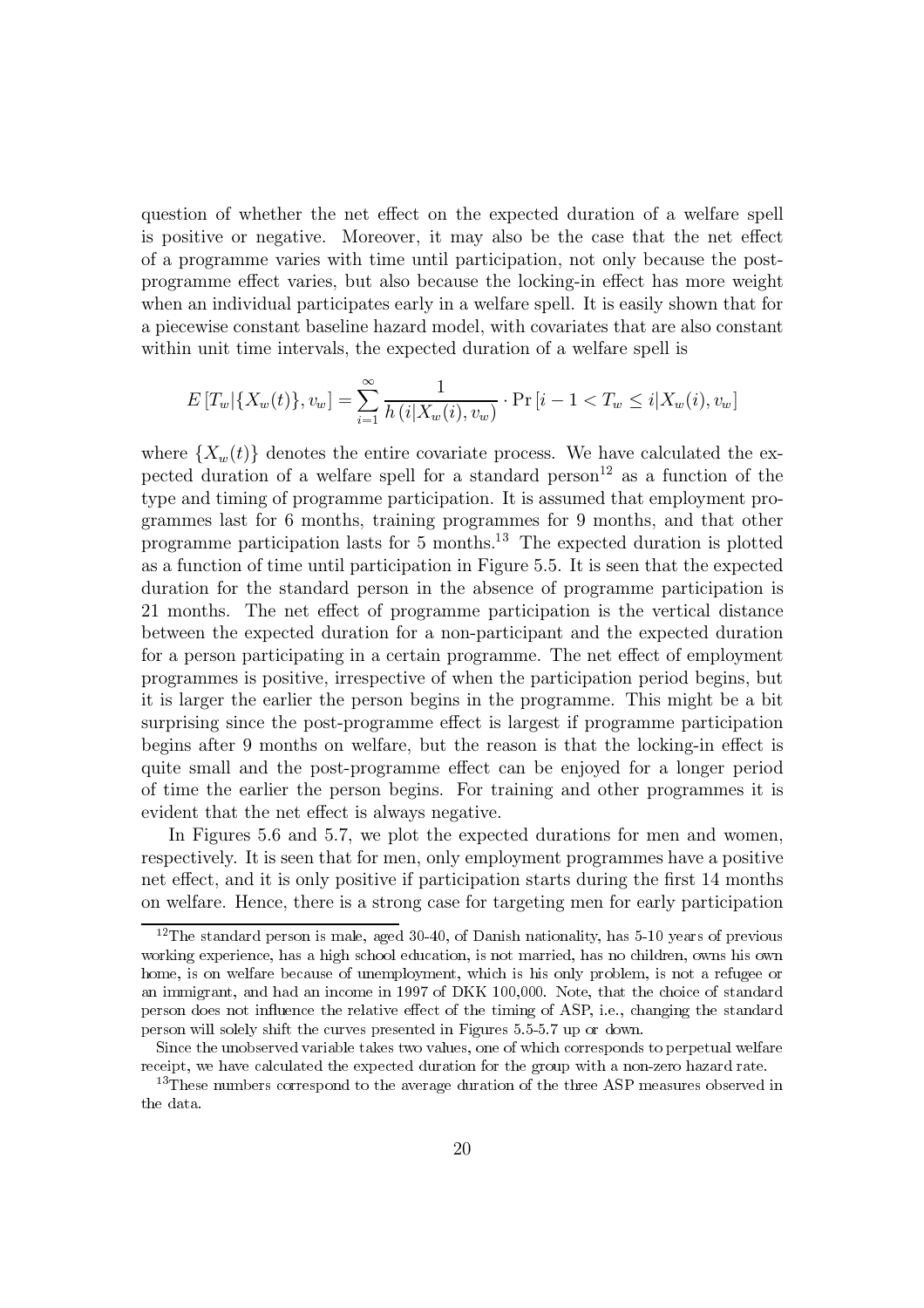Figure 5.5: Expected duration of welfare, all



Figure 5.6: Expected duration of welfare, men

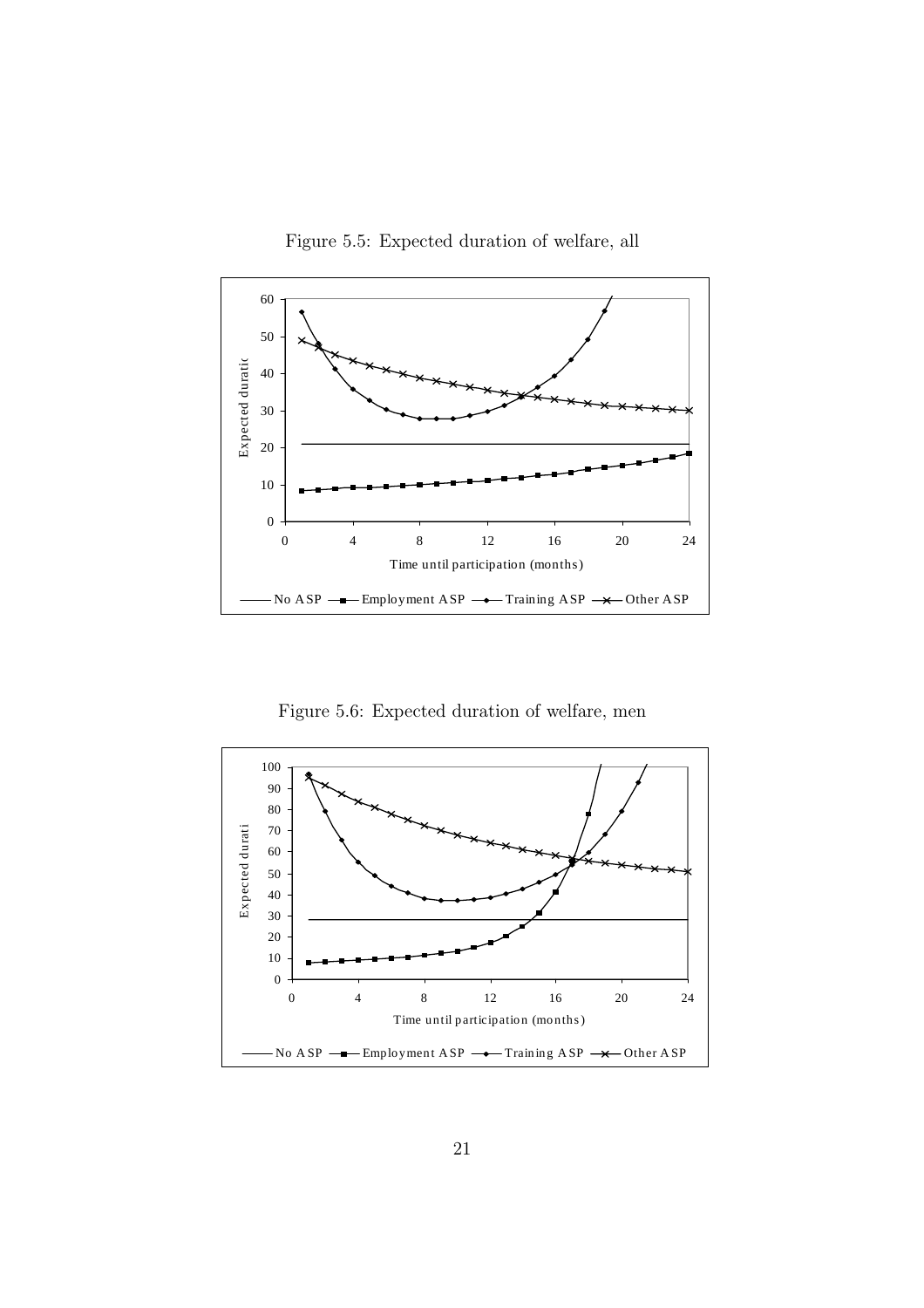Figure 5.7: Expected duration of welfare, women



in employment programmes. However, none of the other programmes can be recommended for men, as they all imply large negative net effects. For women, the post-programme effect of an employment programme is largest if participation in the programme begins after 13 months on welfare. However, the net effect is largest after 6 months on welfare. This is caused by two things: first, by participating earlier, the positive post-programme effect can be enjoyed for a longer period, and secondly, early participation implies more weight on the locking-in effect, which is significantly negative for women. Nevertheless, the net effect of employment programmes is positive for women irrespective of when the participation period begins. The effects of training and other programmes are once again unequivocally negative.

We can thus conclude that employment programmes generally imply a reduction in the expected duration of welfare, although for men this only holds if the person begins the programme before 15 months of elapsed welfare. Moreover, men should be targeted for very early participation in employment programmes, while women should participate after approximately 6 months of welfare duration in order to achieve the maximum net effect. All other programmes should be abandoned, unless their purpose is something else than 'employability'.

Next, we will compare the optimal application of ASP with the way ASP on average is applied to the individuals in the sample. As we saw above, the standard woman would have an expected welfare duration of about 9 months if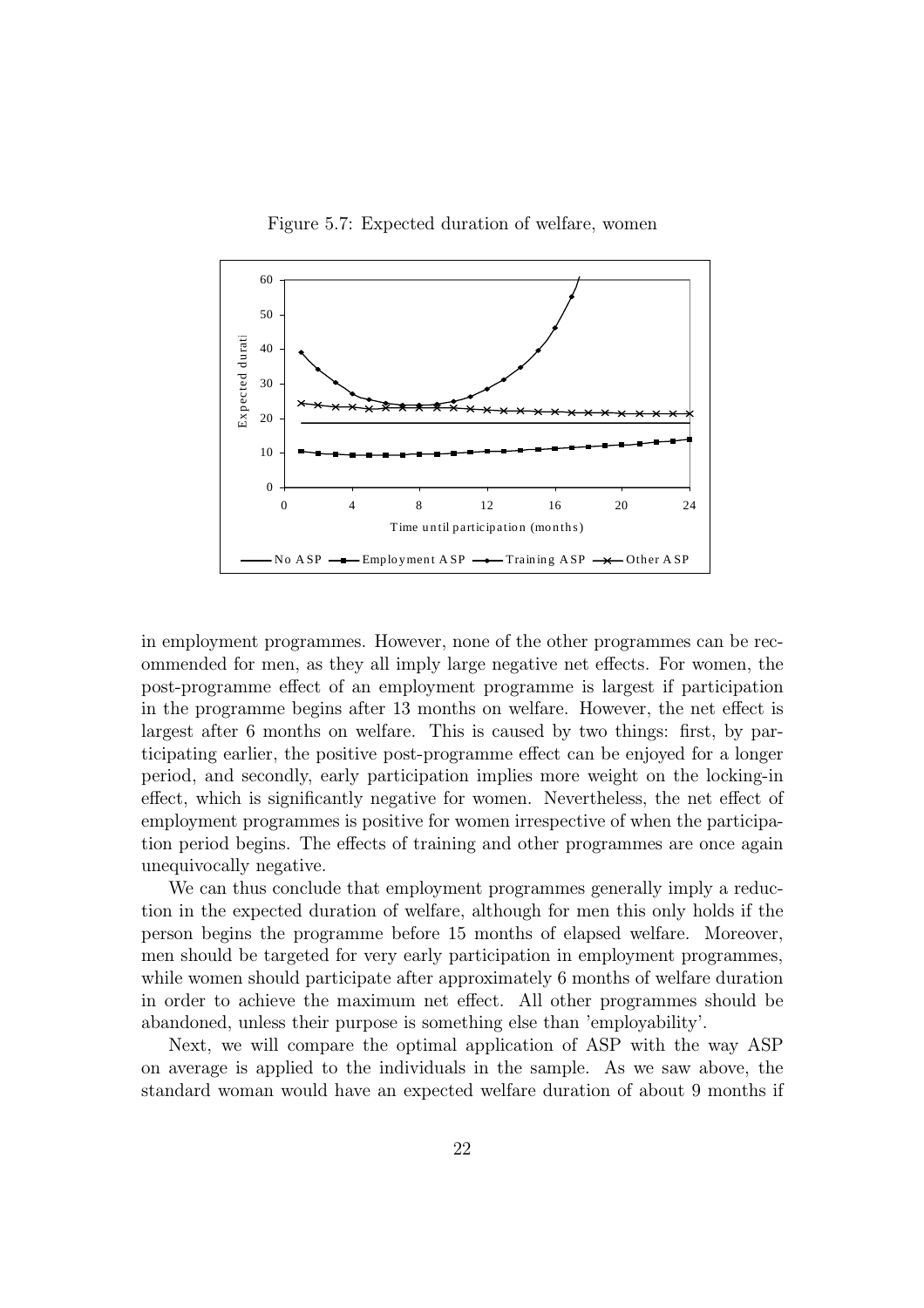she is participating in employment-based ASP after 6 months of welfare, which is the optimal application of ASP for females. The standard man would have an expected welfare duration of about 8 months if he is participating optimally in ASP, which is the case with instant participation in employment-based ASP. Table 5.2 shows the potential gains in the expected welfare duration for individuals participating in ASP. It is seen that 80 per cent of the female participants are participating in either training or other ASP measures. By changing the type and timing of their present ASP to the optimal ASP, the potential gain in the expected duration would be of between 14 and 18 months. For male partcipants, the potential gains in expected welfare durations are even larger. About 41 and 26 per cent are participating in training and other types of ASP, respectively. The gain from changing the type and timing of ASP for these groups is a decrease in the expected duration of respectively 37 and 72 months. For men participating in employment-based ASP there is a potential gain of 3 months if the timing of the ASP is changed from participating after on average 8 months of welfare to instant participation. Hence, there is a large potential gain by changing the present type and timing of ASP to the optimal ASP.<sup>14</sup>

|                           | Per cent of present       |    | optimal | Potential |
|---------------------------|---------------------------|----|---------|-----------|
| Present type and timing   | participants timing* ASP* |    |         | $gain^*$  |
| <i>Women:</i>             |                           |    |         |           |
| employment after 7 months | $20\%$                    |    |         | $\cup$    |
| training after 7 months   | 44 %                      | 27 | 9       | 18        |
| other after 6 months      | 36 %                      | 23 | 9       | 14        |
| Men:                      |                           |    |         |           |
| employment after 8 months | 33 %                      | 11 | 8       | 3         |
| training after 6.5 months | 41 %                      | 45 | 8       | 37        |
| other after 6.5 months    | 26 %                      | 80 | 8       | 72        |

Table 5.2. Potential gains in the expected duration of welfare by changing present type and timing of ASP.

1) For the standard person calculated above.

 $*$  In months

Previous studies have also found that training measures are doing less well or worse than other types of programmes (see for example Carling and Richardson  $(2001)$  and Sianesi  $(2002)$ ). However, the result found in this analysis is

 $14$ It should, however, be emphasized that the full potential gains may not be realisable, since the analysis does not take general equilibrium effects into account.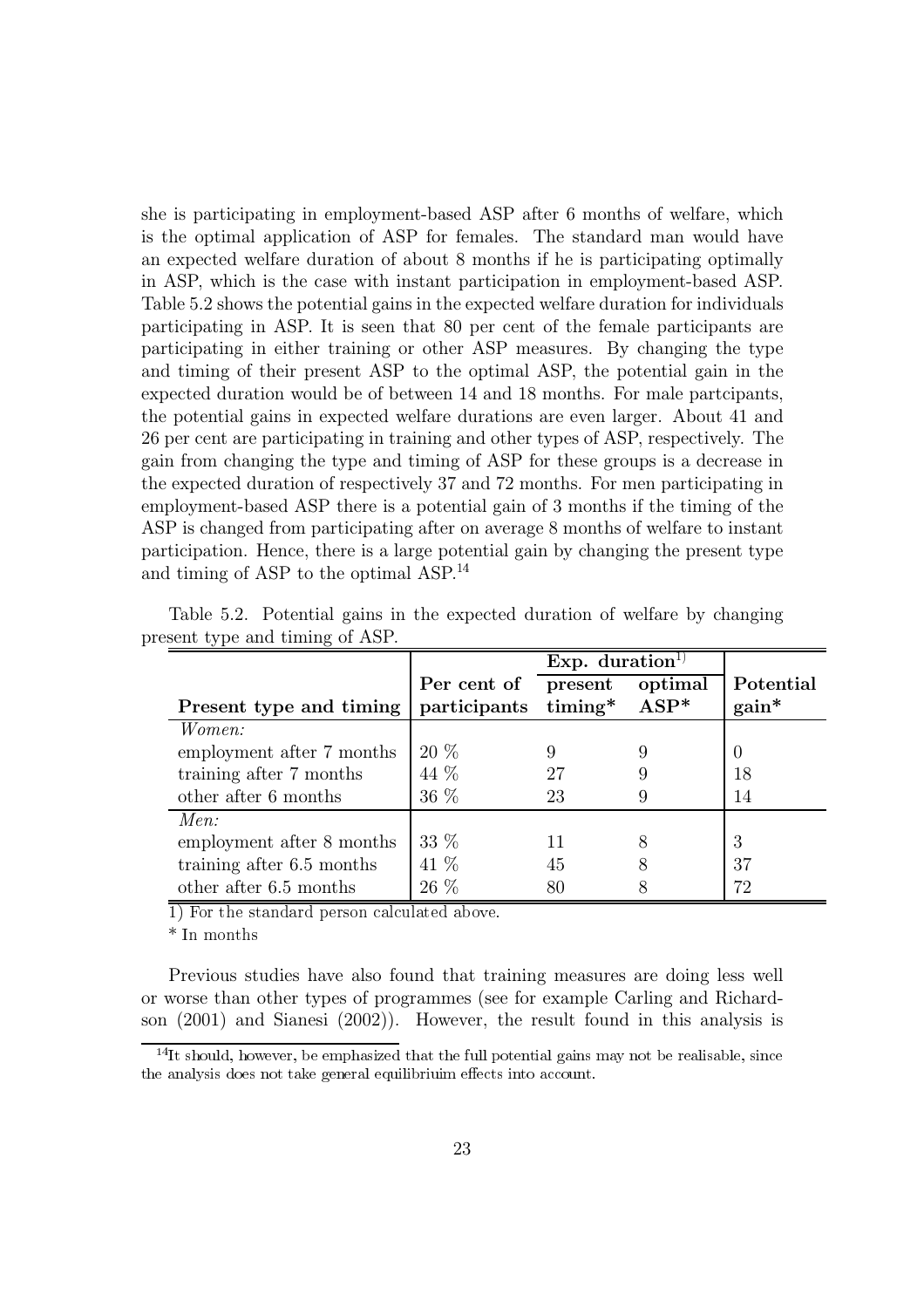much stronger: training measures are directly damaging for the welfare recipients' chance of obtaining employment. How can this be? It certainly seems - also from international evidence - that training measures do not improve the chance of leaving welfare for employment, but how can they damage the chance? The answer should most likely be found in the behaviour of the job-seeker. According to the basic job search model (as presented by e.g. Mortensen (1986)) the employment possibilities of an unemployed person depend on the rate at which jobs are offered to the unemployed and the probability with which the unemployed accepts the offered jobs. The job offer arrival rate depends among other things on the qualifications of the unemployed, and the acceptance probability depends on the reservation wage of the unemployed which is determined by the expected present value of unemployment. Hence, there are basically two ways of increasing the employment possibilities of an unemployed person: either by increasing the job offer arrival rate or by lowering the reservation wage. The intention of training measures is to increase the qualifications of the participants and thereby increase the job offer arrival rate. The welfare recipients might, however, overestimate the qualifications obtained by the training programmes in such a way that the demands he or she puts on a future job will increase, leading to a more narrow search and/or higher reservation wages. That is, instead of increasing the job offer arrival rate, training programmes may simultaneously increase the reservation wage due to a (false) belief in improved qualifications and decrease the job offer arrival rate due to a more narrow search, thus producing two effects that lower the transition rate out of welfare.

The positive effect of the employment measures is on the other hand more in line with the intention of the active social policy. According to search the ory the increased transition rate from welfare to employment after participation in employment measures can be due to several factors. Employment measures may increase the search intensity, for instance due to a higher self-confidence of the job-seeker, improved work habits, or a closer contact to the labour market. Employment measures may also increase the job offer arrival rate because the qualifications of the job-seeker have been improved. Finally, employment measures may also lead to a lower reservation wage, since the (subjective) present value of being unemployed will decrease when the job-seeker realise that he or she has an obligation to 'work', in some cases even at a wage that is not higher than social assistance benefits.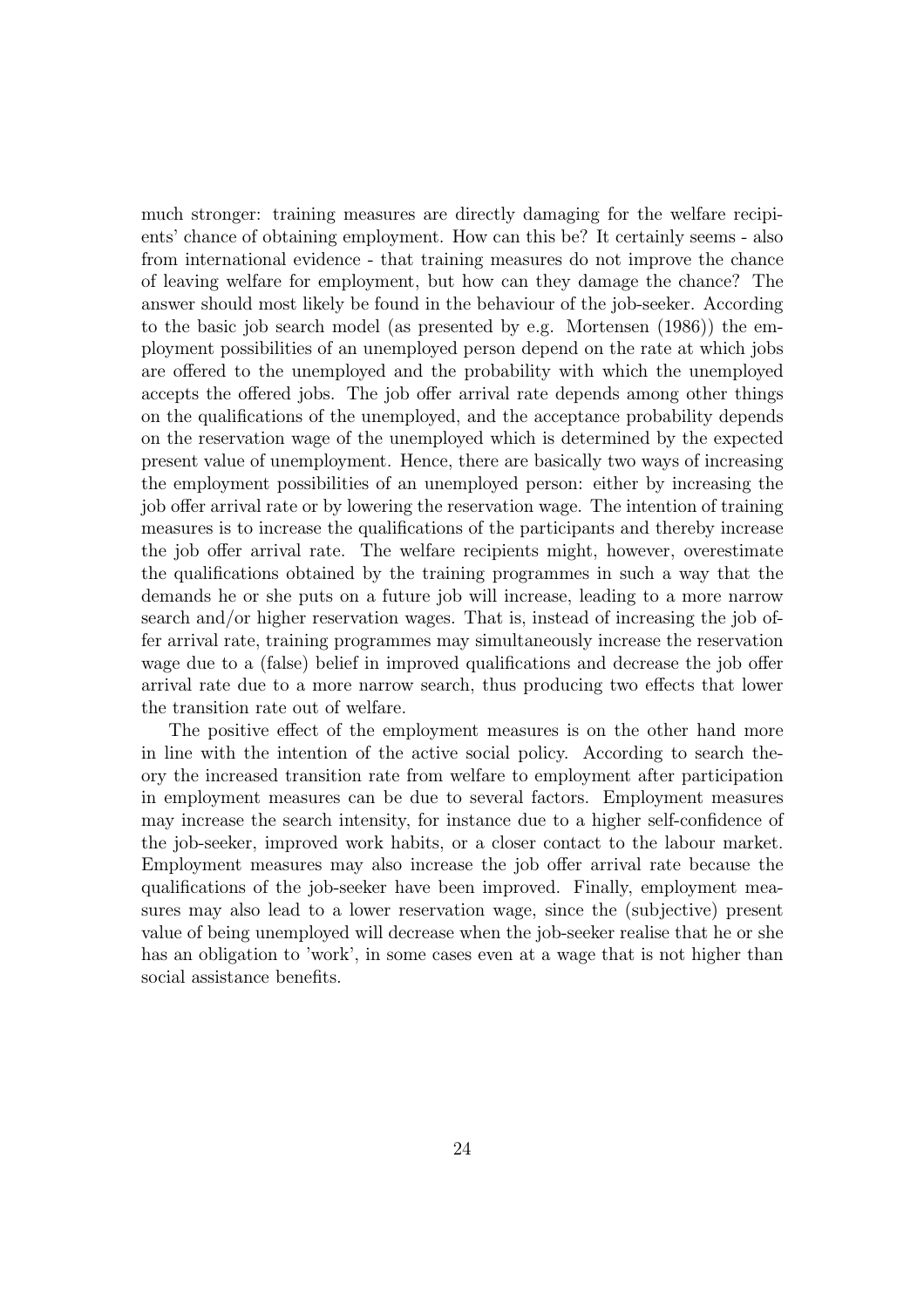#### 5.1.4. The effects of background characteristics

The effects of the background variables are presented in Table 5.3 below.<sup>15</sup> It is seen that the individual characteristics also are important in explaining the duration of welfare. The age-variables indicate that the younger the recipients are, the higher is the transition rate from welfare to employment. Ethnicity also influences the hazard, in such a way that persons with an LDC origin experience much longer welfare spells. Working experience has a strong positive effect on the hazard rate; persons with less than 5 years of previous working experience have a significantly lower transition from welfare to employment. Education affects the transition rate from welfare to employment in such a way that individuals with basic schooling or vocational education as their highest educational level have a lower transition rate compared to individuals with a short or medium higher education.<sup>16</sup> Having children between 0 and 6 years of age decreases the hazard from welfare to employment, whereas being married or being a woman does not influence the hazard. Not surprisingly, being a welfare recipient with no other problems than unemployment decreases the duration of welfare compared to the group of people with problems besides unemployment. The level of income the year before entering welfare is included as an approximation of the welfare recipients' expected income during employment. In accordance with previous analyses (see e.g. Jensen and Verner  $(1996)$ ), we find a positive effect on the transition rate to employment for this variable, indicating that a higher expected employment income decreases the duration of the welfare spell, supposedly because of the economic incentives to find employment. Surprisingly, the labour market status of the partner does not seem to have a significant effect on the duration of welfare, despite the fact that welfare benefits are means-tested. Finally, the reason for applying for welfare is included as indicator variables for the three most frequent reasons: unemployment, sickness and being refugee/immigrant. We find that being welfare recipients because of a refugee/immigrant-status increases the duration of welfare compared to the other states, although the difference between the refugee/immigrant and the sickness groups is not significant.

<sup>&</sup>lt;sup>15</sup>The effects of the background variables for the different subgroups do not differ substantially from those for the entire group. We have consequently chosen only to present one set of results.

 $16$ Individuals with missing educational level are mainly immigrants and refugees who have not undertaken any education in Denmark, since home country education is not observed for these individuals.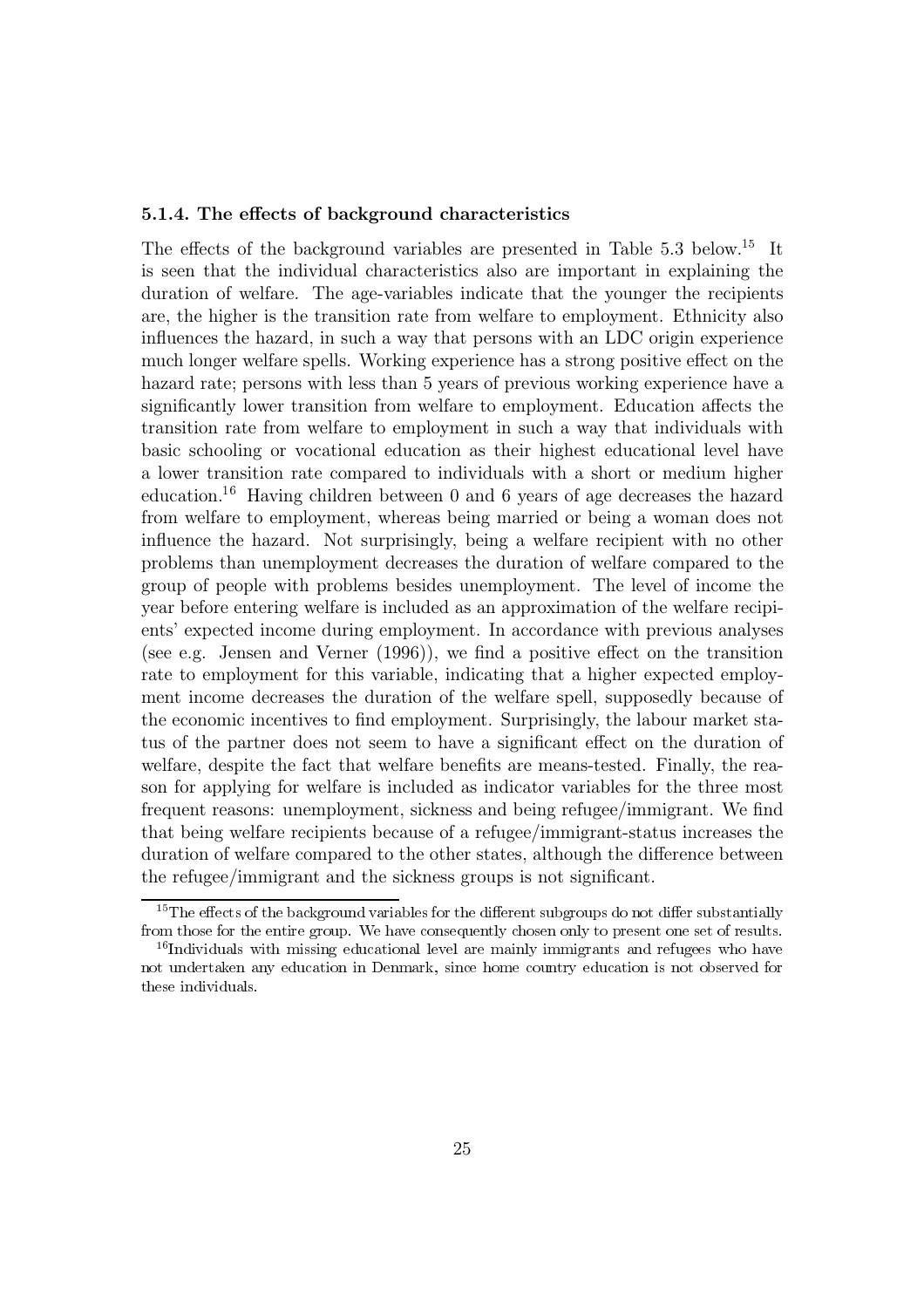| Variable                              | All     |      |
|---------------------------------------|---------|------|
| Background characteristics:           |         |      |
| Female                                | $-0.05$ | 0.07 |
| $< 25$ years                          | 0.68    | 0.14 |
| $25$ - $30$ years                     | 0.55    | 0.14 |
| $30 - 39$ years                       | 0.37    | 0.13 |
| $> 50$ years                          | $-0.80$ | 0.27 |
| Danish origin                         | $-0.13$ | 0.13 |
| LDC origin                            | $-0.65$ | 0.15 |
| Labour market experience 0-5 years    | $-0.26$ | 0.11 |
| Labour market experience 6-10 years   | $-0.08$ | 0.12 |
| Schooling variable missing            | $-0.41$ | 0.20 |
| Basic schooling                       | $-0.37$ | 0.18 |
| High school                           | $-0.14$ | 0.19 |
| Vocational education                  | $-0.36$ | 0.17 |
| Long higher education                 | $-0.34$ | 0.27 |
| Married                               | $-0.03$ | 0.10 |
| No. of children 0-6 years             | $-0.20$ | 0.09 |
| Dwelling: rented                      | $-0.25$ | 0.10 |
| Dwelling: owned                       | $-0.15$ | 0,12 |
| Partner on welfare                    | $-0.17$ | 0.11 |
| Partner employed                      | $-0.09$ | 0.08 |
| Unemployment as only problem          | 0.18    | 0.09 |
| No income in 1997                     | $-0.14$ | 0.09 |
| Income in 1997 (in DKK 100,000)       | 0.11    | 0.04 |
| Reason for first welfare application: |         |      |
| Unemployment                          | $-1.05$ | 0.08 |
| Sickness                              | $-1.58$ | 0.19 |
| Refugee/immigrant                     | $-1.93$ | 0.32 |

Table 5.3. Estimates of parameters for the transition rate from welfare to employment

Note: Standard errors in italic.

Parameter estimates in bold are significant at a 5  $\%$  significance level. Reference groups can be seen in Table A1 in the Appendix.

#### 5.2. The duration of subsequent employment spells

We next turn to the duration of subsequent employment. Figures 5.8 and 5.9 present the estimated baseline hazards, and Tables 5.4-5.5 present the estimation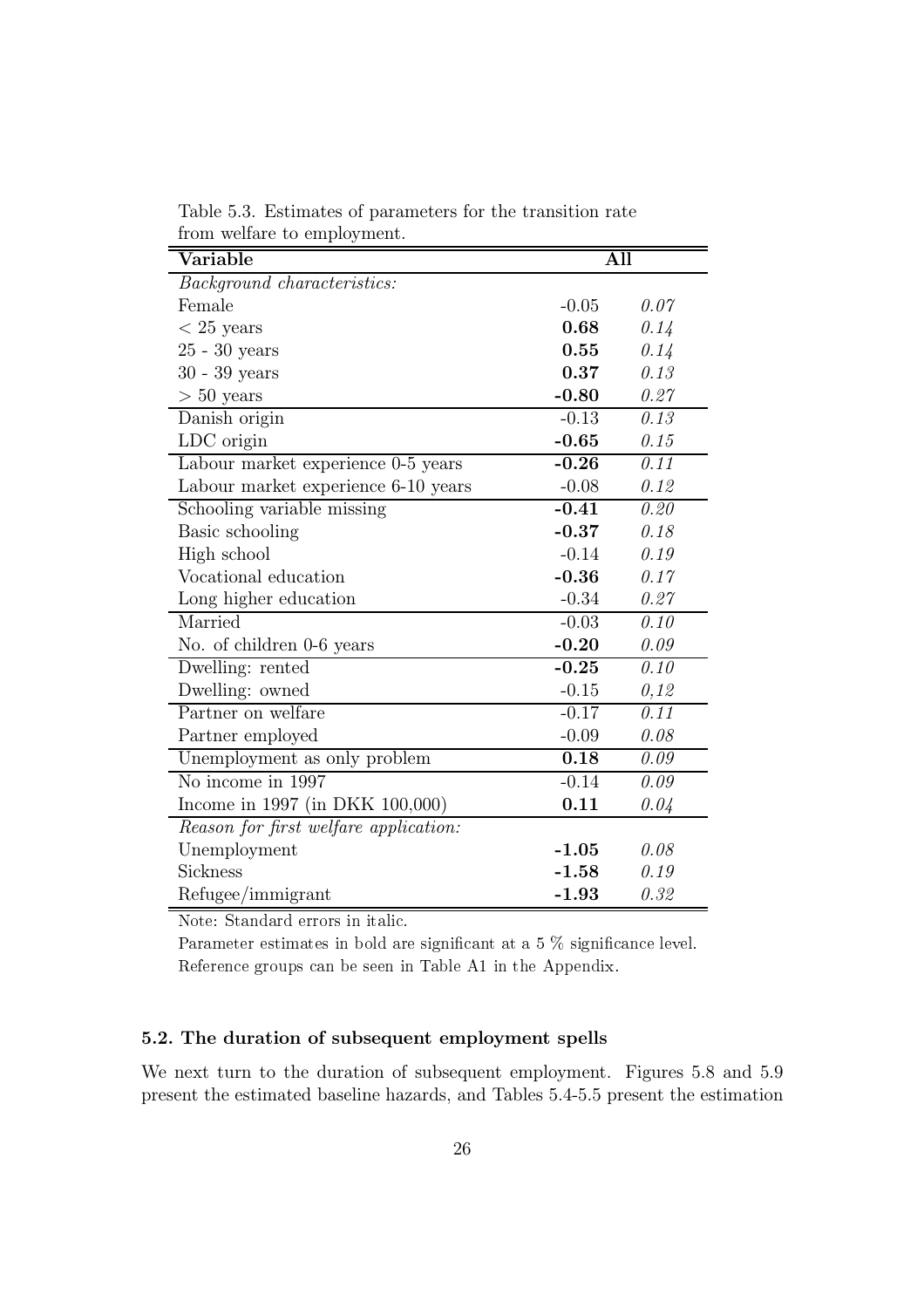results. As expected, we find negative duration dependence, indicating that the risk of ending a subsequent employment spell decreases with the duration of the spell. For individuals who during their welfare spell had problems beside unemployment, no significant duration dependence is found. Surprisingly, the hazard rate out of subsequent employment is lower for this group, indicating that the risk of ending a possible employment spell is lower for individuals with problems beside unemployment. When analyzing the welfare durations we found that the chance of getting subsequent employment was lower for this group: however, if individuals in this group do succeed in finding employment it seems that they have a higher chance of remaining employed. This may be related to the type of job that they obtain, but the data do not allow us to investigate this issue further. Those who had unemployment as their only problem have an initially high separation rate from their subsequent employment. This may be due to a lot of temporary jobs for this group or it may be a result of a strong sorting process by the employers. Again, the data contain no information on this. When splitting the group of individuals who had no problems besides unemployment  $\frac{1}{2}$  into the voung and old age groups, we see that the high hazard out of subsequent  $\epsilon$  employment is due to the old age group. Individuals vounger than 25 have a lower risk of leaving subsequent employment again.

Figure 5.8: Estimated baseline hazards for subsequent employment spells. Transition out of employment.

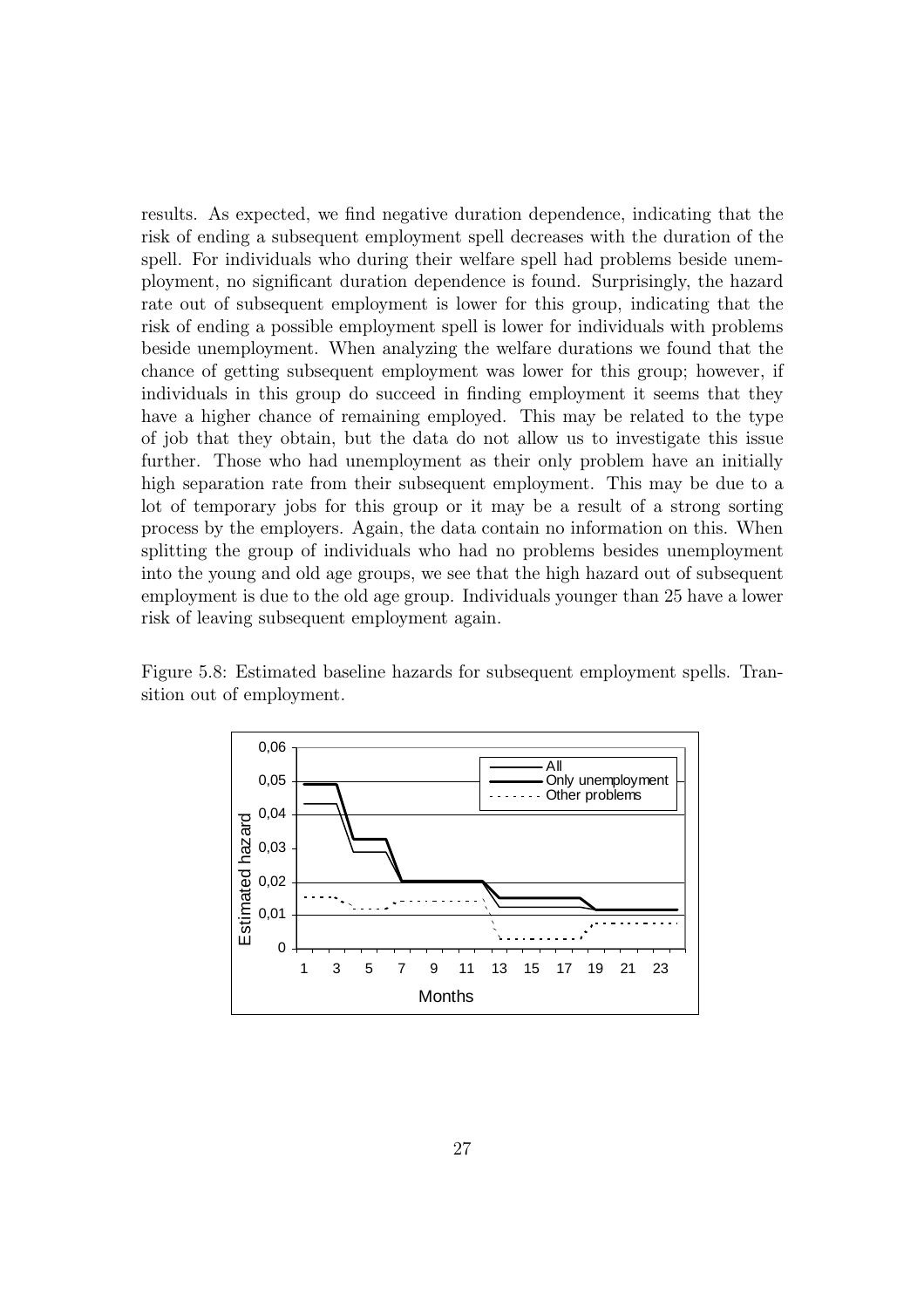



#### 5.2.1. The effects of ASP on the duration of subsequent employment

The effects of ASP on the duration of subsequent employment are given by two different effects: that of the type of the latest ASP programme applied during the welfare spell and that of the cumulated duration of time spent in ASP. The reference group for each of these effects is the group of non-participants. Table 5.4 presents the results. We find no significant effects of the cumulated duration of ASP measures. Having attended either employment or training measures affects the hazard rate out of employment positively compared to not having participated in ASP. An explanation for this result might be that participating in ASP leads the unemployed to certain jobs which they might not yet be qualified for, and therefore the subsequent separation rate will be high. However, none of these affects are significant at a 5 per cent significance level.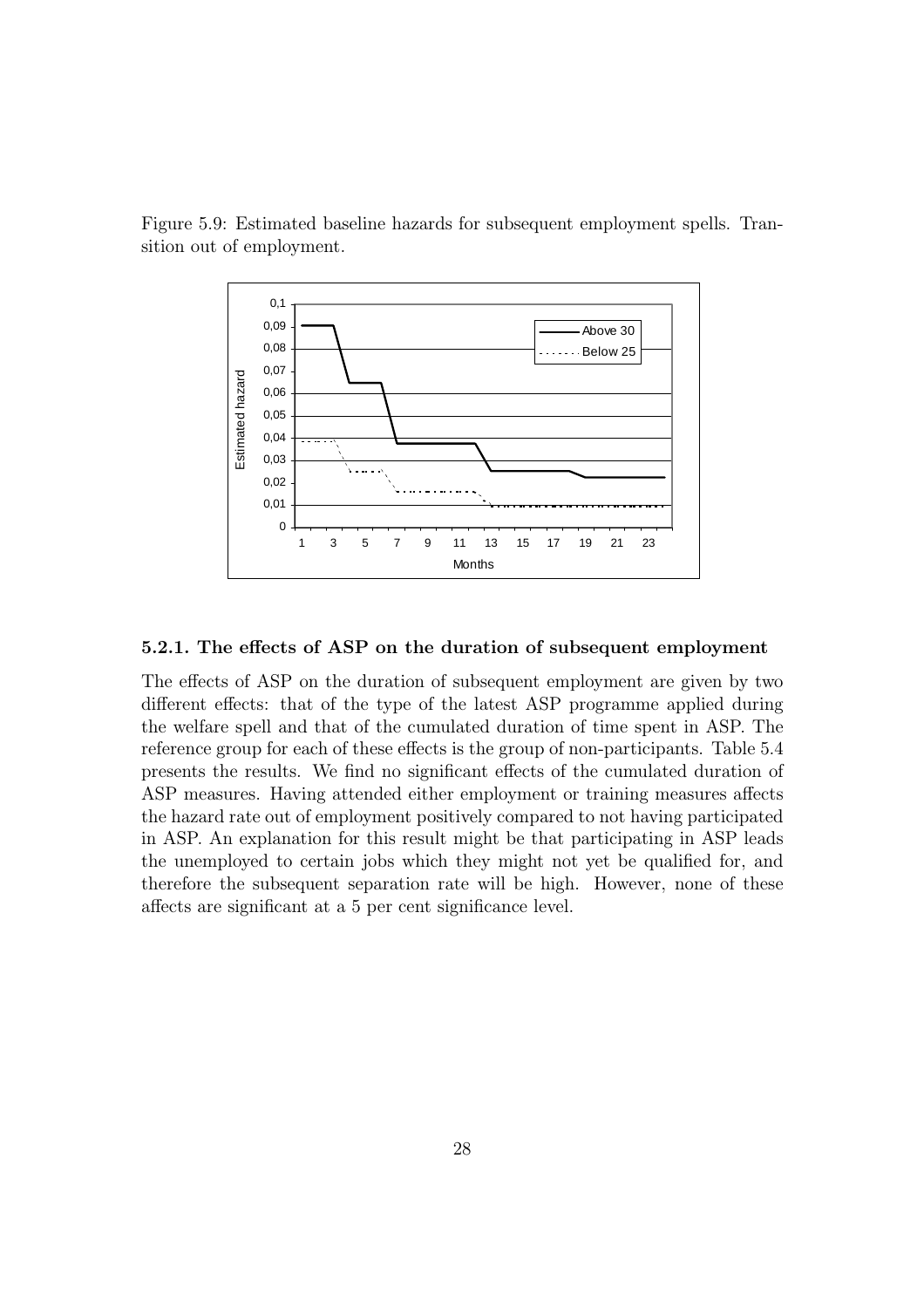Table 5.4. The effect of ASP on the transition out of subseq. employment.

| Variable                         | <b>Total</b> |      | Women |                   |                                     | Men  |
|----------------------------------|--------------|------|-------|-------------------|-------------------------------------|------|
| <i>Effects of ASP:</i>           |              |      |       |                   |                                     |      |
| Employment measure               | 0.52         | 0.36 |       |                   | $0.05$ $0.62$ $1.14$ $0.59$         |      |
| Training measure                 | 0.33         |      |       |                   | $0.25$ $0.21$ $0.43$ $0.53$ $0.35$  |      |
| Other measure                    | $-0.11$      |      |       |                   | $0.23$ $0.30$ $0.35$ $-0.42$ $0.38$ |      |
| Cumulated dur. of ASP (years)    | $-0.03$      |      |       |                   | $0.29$ $0.13$ $0.57$ $-0.35$ $0.37$ |      |
| ln(duration of welfare (months)) | 0.07         | 0.06 |       | $0.19 \quad 0.11$ | 0.02                                | 0.08 |

Note: Standard errors in italic.

Parameter estimates in bold are significant at a 5  $\%$  significance level.

Table 5.4(cont...). The effect of ASP on the transition out of subseq. employment.

|                                   | Only      |      | Other    |      |          |      |          |      |
|-----------------------------------|-----------|------|----------|------|----------|------|----------|------|
| Variable                          | unemploy. |      | problems |      | Below 25 |      | Above 30 |      |
| $E\text{ffects}$ of ASP:          |           |      |          |      |          |      |          |      |
| Employment measure                | 0.17      | 0.39 | 1.50     | 0.79 | 0.18     | 0.38 | 0.10     | 0.55 |
| Training measure                  | 0.33      | 0.33 | 1.03     | 0.67 | 0.57     | 0.35 | 0.42     | 0.61 |
| Other measure                     | 0.84      | 0.35 | 0.18     | 0.48 | 0.96     | 0.43 | 1.07     | 0.55 |
| Cum. dur. of ASP (years)          | 0.32      | 0.37 | $-0.92$  | 0.70 | $-0.03$  | 0.50 | $-0.09$  | 0.79 |
| $ln($ dur. of welfare $(months))$ | 0.06      | 0.07 | $-0.06$  | 0.16 | $-0.06$  | 0.11 | 0.14     | 0.13 |

Note: Standard errors in italic.

Parameter estimates in bold are significant at a 5  $\%$  significance level

#### 5.2.2. The effects of background characteristics

The individual characteristics, on the other hand, seem to have a strong influence on the duration of subsequent employment.<sup>17</sup> The estimation results in Table 5.5 show that women have a significantly lower hazard rate out of employment. The same is true for married as well as younger individuals. In accordance with human capital theory, individuals with basic schooling or vocational education as their highest level of education have a higher risk of ending the employment spell again. This is also true for individuals with less than ten years of previous work experience. Finally, we rather surprisingly find that individuals with a Danish origin have a higher risk of ending subsequent employment compared to individuals with a western non-Danish origin, whereas individuals with a LDC origin do not have a significantly different hazard rate out of employment.

 $17$ Again we have chosen only to present the results for the entire group.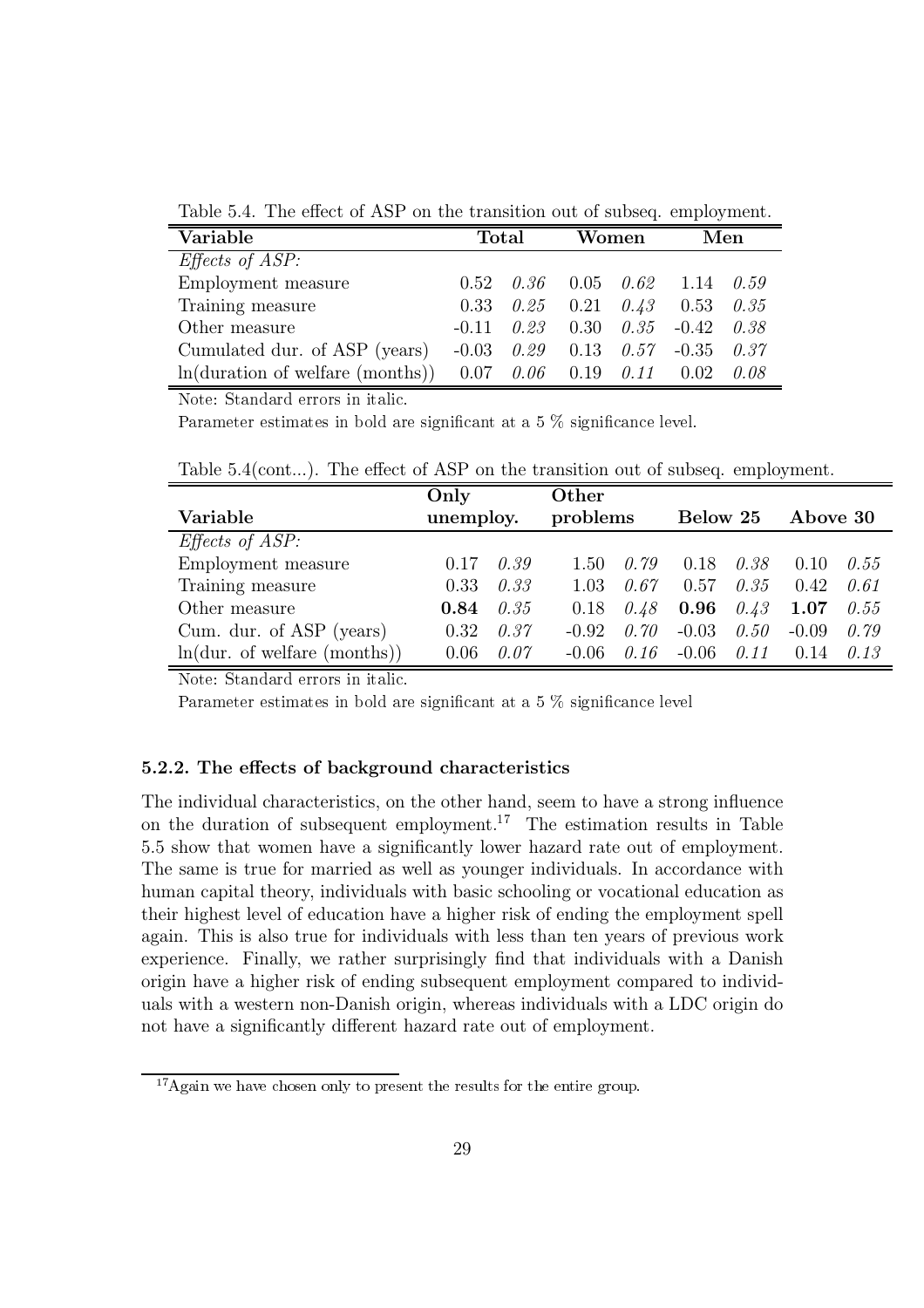| Variable                            |         | <b>Total</b> |
|-------------------------------------|---------|--------------|
| <i>Background characteristics</i>   |         |              |
| Female                              | $-0.34$ | 0.10         |
| $< 25$ year                         | $-0.35$ | 0.20         |
| $25-30$ year                        | $-0.41$ | 0.21         |
| $30-39$ year                        | $-0.30$ | 0.20         |
| $> 50$ year                         | $-0.18$ | 0.48         |
| Danish origin                       | 0.37    | 0.19         |
| LDC origin                          | 0.28    | 0.23         |
| Labour market experience 0-5 years  | 0.73    | 0.17         |
| Labour market experience 6-10 years | 0.50    | 0.19         |
| Schooling variable missing          | 1.10    | 0.34         |
| Basic schooling                     | 0.82    | 0.31         |
| High School                         | $-0.03$ | 0.32         |
| Vocational education                | 0.56    | 0.31         |
| Long higher education               | $-0.70$ | 0.62         |
| Married                             | $-0.36$ | 0.18         |
| No. of children 0-6 years           | 0.21    | 0.14         |
| Dwelling: rented                    | $-0.43$ | 0.13         |
| Dwelling: owned                     | $-0.50$ | 0.16         |

Table 5.5. Estimates of parameters for the transition rate out of subsequent employment.

Note: Standard errors in italic.

Parameter estimates in bold are significant at a  $5\%$  significance level.

#### 5.3. Selection and unobserved heterogeneity

When estimating employment effects of different ASP measures, the problem of sample selection may be encountered, i.e. participation in the different measures is not by random assignment; rather the choice of programme is influenced by different individual characteristics, observed as well as unobserved. As described above, this problem is accounted for in the present analysis by specifying a competing risks model for the duration until participation as part of the full model. The estimation results for the destination-specific hazards into different ASP programmes are presented in Table 5.6 for the entire sample.<sup>18</sup> Generally, we find that individual characteristics do affect participation in different ASP measures. Women tend to have a lower chance of participating in employment measures.

 $18$ The results for the subgroups are not very different from the results for the entire sample. Accordingly, we do not show results for the subgroups.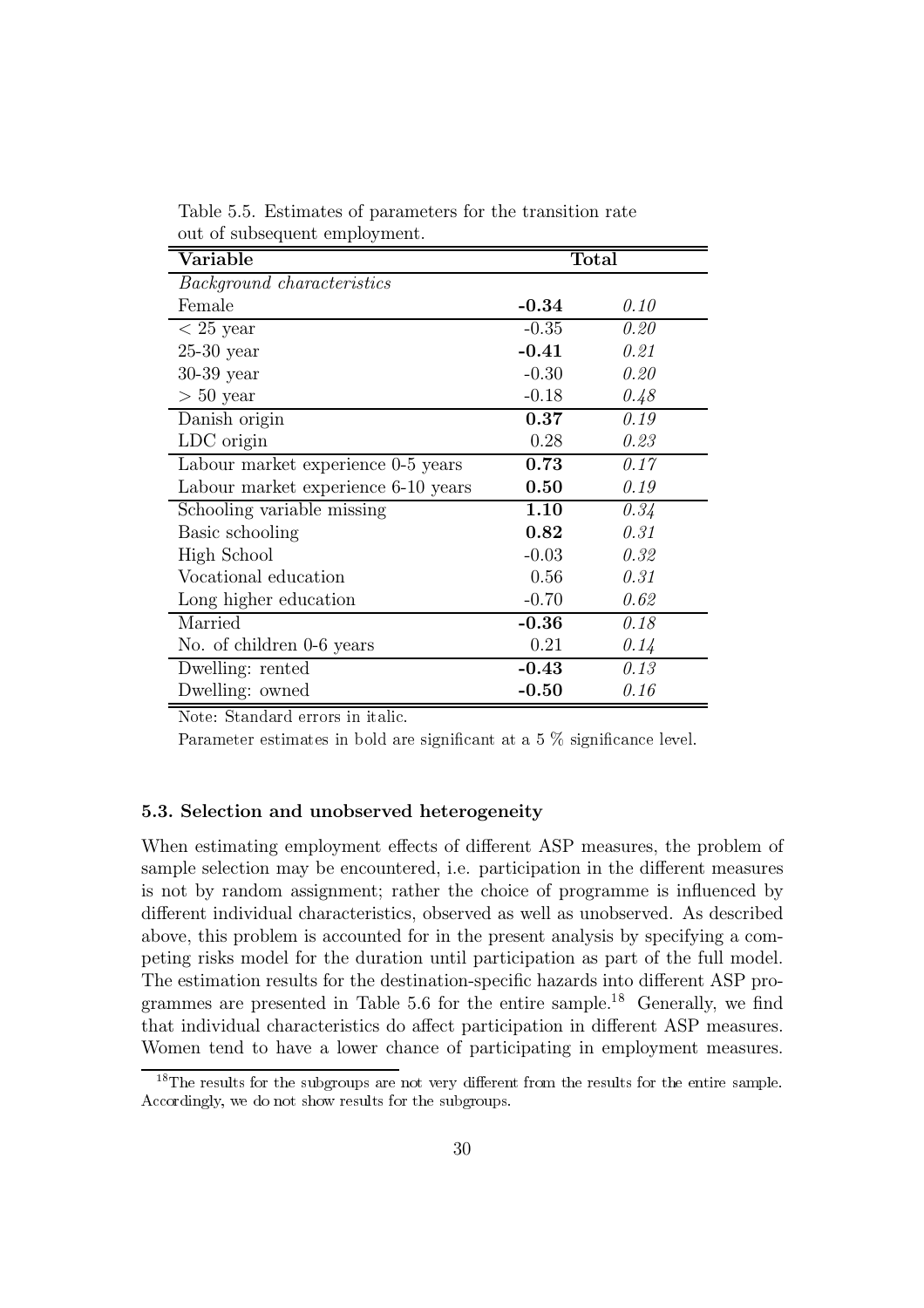People who are 50 years or older have a higher transition rate to employment measures, whereas the transition to training measures is significantly lower for this group compared to the 40-49 years age-group. Individuals with either basic schooling or long higher education as their highest education level have a significantly higher transition rate into training measures compared to individuals with short or medium higher education. Having children aged 0-6 years decreases the chance of entering both employment and training measures, whereas the transition into other measures is increased. The reason for being on welfare also seems to affect the transition rate to measures. Individuals receiving welfare benefits because of unemployment have a higher transition to both employment and training measures. Individuals receiving welfare benefits because of sickness do also have a higher transition to employment measures, but a lower transition to other measures. Finally, individuals receiving welfare benefits because of their refugee/immigrant status only have a higher transition to training measures.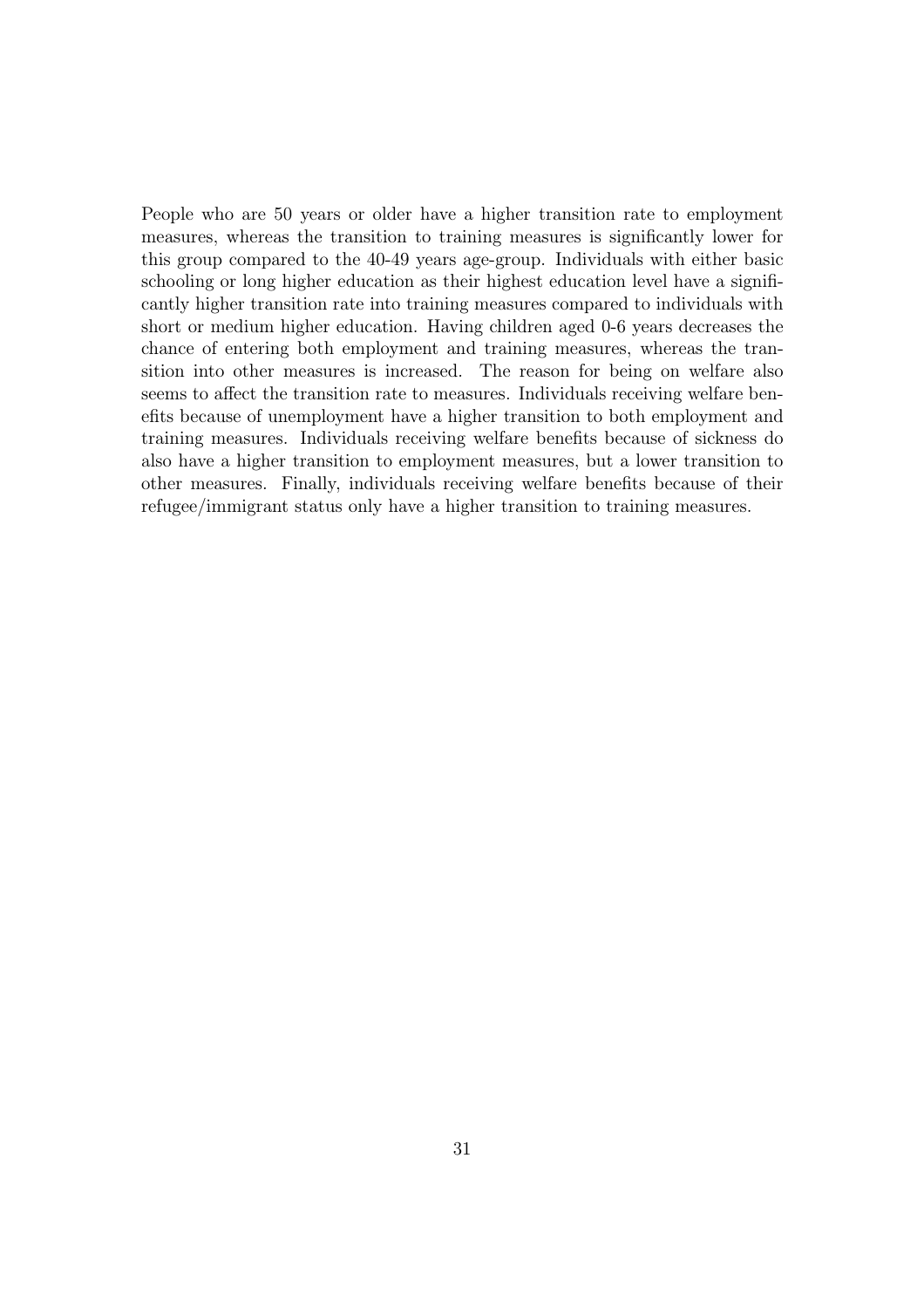|                                 | Employment |      | Training |      | Other      |      |
|---------------------------------|------------|------|----------|------|------------|------|
| Variable                        | measures   |      | measures |      | <b>ASP</b> |      |
| Duration dependence:            |            |      |          |      |            |      |
| $0-1$ months                    | $-6.74$    | 0.83 | $-3.62$  | 0.60 | $-1.57$    | 0.35 |
| 1-6 months                      | $-7.67$    | 0.82 | $-4.89$  | 0.60 | $-3.91$    | 0.40 |
| $> 6$ months                    | $-7.36$    | 0.80 | $-4.27$  | 0.60 | $-2.64$    | 0.40 |
| Women                           | $-0.34$    | 0.17 | $-0.10$  | 0.11 | 0.17       | 0.14 |
| $\overline{<}$ 25 years         | 0.61       | 0.28 | 0.35     | 0.19 | $-0.44$    | 0.22 |
| $25-30$ years                   | 0.19       | 0.32 | 0.25     | 0.20 | $-0.19$    | 0.23 |
| $30-40$ years                   | 0.11       | 0.30 | $-0.06$  | 0.19 | $-0.10$    | 0.21 |
| $> 50$ years                    | 1.08       | 0.43 | $-1.64$  | 0.38 | $-0.58$    | 0.33 |
| Schooling variable missing      | $-0.81$    | 0.46 | 1.89     | 0.57 | $-0.49$    | 0.33 |
| Basic schooling                 | $-0.09$    | 0.41 | 1.28     | 0.57 | $-0.13$    | 0.32 |
| High school                     | $-0.61$    | 0.46 | 0.82     | 0.59 | $-0.32$    | 0.39 |
| Vocational schooling            | $-0.17$    | 0.41 | 0.82     | 0.57 | $-0.07$    | 0.31 |
| Long higher education           | $-1.40$    | 1.09 | 1.13     | 0.67 | 0.23       | 0.43 |
| Married                         | $-0.08$    | 0.26 | 0.11     | 0.14 | $-0.56$    | 0.17 |
| Children 0-6 years              | $-0.55$    | 0.22 | $-0.36$  | 0.14 | 0.73       | 0.16 |
| Reason for welfare application: |            |      |          |      |            |      |
| Unemployment                    | 0.83       | 0.19 | 0.35     | 0.14 | $-0.21$    | 0.18 |
| Sickness                        | 0.64       | 0.36 | 0.05     | 0.22 | $-0.91$    | 0.27 |
| Refugee/imigrant                | 0.05       | 0.78 | 0.92     | 0.20 | $-0.44$    | 0.33 |
| Unemployment as only problem    | 1.28       | 0.22 | $-1.24$  | 0.15 | $-1.72$    | 0.19 |

Table 5.6. Parameter estimates of the selection into different ASP measures

Note: Standard errors in italic.

Parameter estimates in bold are significant at a 5  $\%$  significance level

The estimation results for the unobserved heterogeneity terms confirm a need for correcting for unobserved heterogeneity. As mentioned earlier, it has not been possible to identify the model with arbitrary correlation between all three unobserved heterogeneity terms. We have therefore estimated the model with the unobserved heterogeneity terms for the welfare spells and the employment spells,  $V_w$  and  $V_e$ , restricted to being perfectly correlated. The estimation results show (see Table 5.7) that the correlation between the unobserved heterogeneity term of the duration until participation,  $V_a$ , and the other terms are nearly perfectly correlated as well, since only  $p_1$  and  $p_8$  are significantly different from zero.  $p_8$ is the probability that the values of the unobserved heterogeneity terms equal  $v_w^2, v_e^2, v_{a1}^2, v_{a2}^2, v_{a3}^2$ . Since all  $v_j^2 < 0$  except  $v_{a1}^2$ ,  $p_8$  represents the fraction of the sample that has low transition rates out of welfare, into training measures, into other ASP and out of subsequent employment, and high transition rates into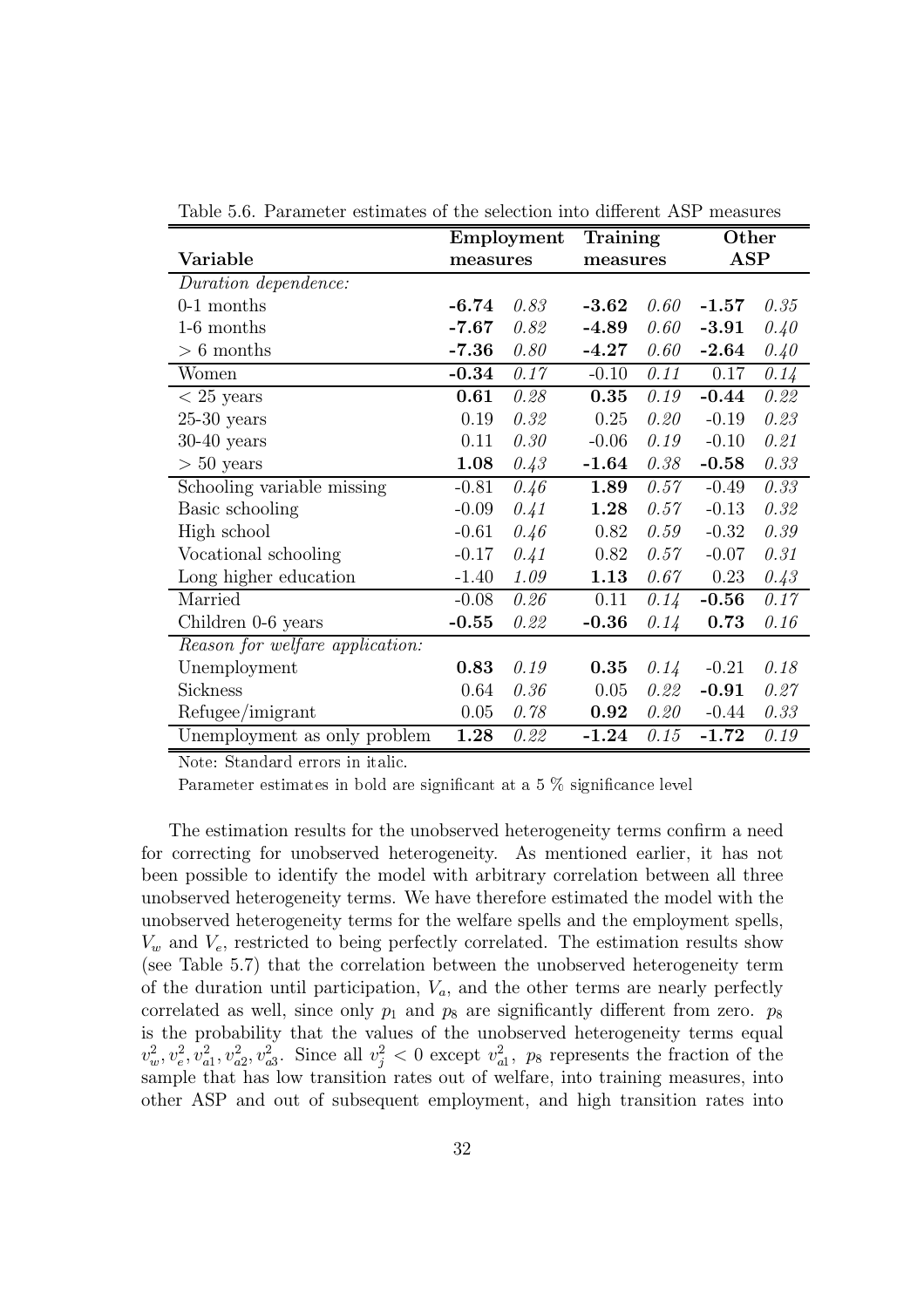employment measures.  $p_1$  represents the fraction of the sample with exactly the opposite combination of high and low transition rates. It is unexpected that the individuals who for unobserved reasons have a high transition rate out of welfare also have a high transition rate out of subsequent employment, since we would expect the group of individuals with short welfare spells to have a stable employment attachment.

|                                                                        | Parameter estimates |         |         |          |          |          |          |  |
|------------------------------------------------------------------------|---------------------|---------|---------|----------|----------|----------|----------|--|
|                                                                        |                     |         |         | Only un- | Other    |          |          |  |
|                                                                        | All                 | Women   | Men     | employm. | problems | Below 25 | Above 30 |  |
|                                                                        | $-1.83$             | $-2.42$ | $-1.60$ | $-1.68$  | $-6.12$  | 4.68     | $-5.82$  |  |
|                                                                        | $-1.17$             | $-4.03$ | $-1.19$ | $-1.11$  | $-3.83$  | $-2.30$  | $-5.03$  |  |
| $\frac{v_w^2}{v_e^2} \frac{v_e^2}{v_{a1}^2} \frac{v_{a2}^2}{v_{a3}^2}$ | 2.57                | 2.66    | 2.85    | 1.81     | $-0.67$  | $-1.63$  | 1.00     |  |
|                                                                        | $-2.69$             | $-3.76$ | $-3.20$ | 0.80     | $-4.56$  | $-0.23$  | $-0.66$  |  |
|                                                                        | $-2.90$             | $-2.80$ | $-2.42$ | 0.71     | 0.17     | $-0.84$  | $-0.41$  |  |
| $p_1$                                                                  | 0.74                | 0.82    | 0.70    | 0.75     | 0.81     | 0.00     | 0.00     |  |
| $p_4$                                                                  | 0.03                | 0.03    | 0.03    | 0.01     | 0.01     | 0.05     | 0.20     |  |
| $p_5$                                                                  | 0.03                | 0.01    | 0.01    | 0.01     | 0.00     | 0.94     | 0.77     |  |
| $p_8$                                                                  | 0.20                | 0.13    | 0.26    | 0.23     | 0.18     | 0.01     | 0.03     |  |

Table 5.7. Parameter estimates of the unobserved heterogeneity terms.

Note:  $p_2 = p_3 = p_6 = p_7 = 0$ .

Parameter estimates in bold are significant at a 5  $\%$  significance level

#### 6. Sensitivity analyses

In this subsection we aim to test the model specification and the sensitivity of the parameter estimates to different specifications. First, we will test whether our model would do as well if the unobserved heterogeneity terms were independent. Assume there is no correlation between  $V_w, V_e$  and  $V_a$ ; then model (4.8) can be estimated as three separate models. By use of the likelihood ratio (LR) test we can test the null hypothesis that the unobserved heterogeneity terms are independent. Under the maintained assumption that the three terms are dispersed the LR-test will be chi-square distributed with 4 degrees of freedom. Table 6.1 reports the likelihood values under the restricted and the unrestricted model and the corresponding LR-value. The unrestricted model is in this case the full model, i.e. model (4.8). Since the critical value at a 5 per cent significance level of the chi-square distribution with four degrees of freedom is 9.49 we clearly reject the null hypothesis. We thus find strong indication of a correlation between the unobserved heterogeneity terms, and hence selectivity cannot be ignored. However,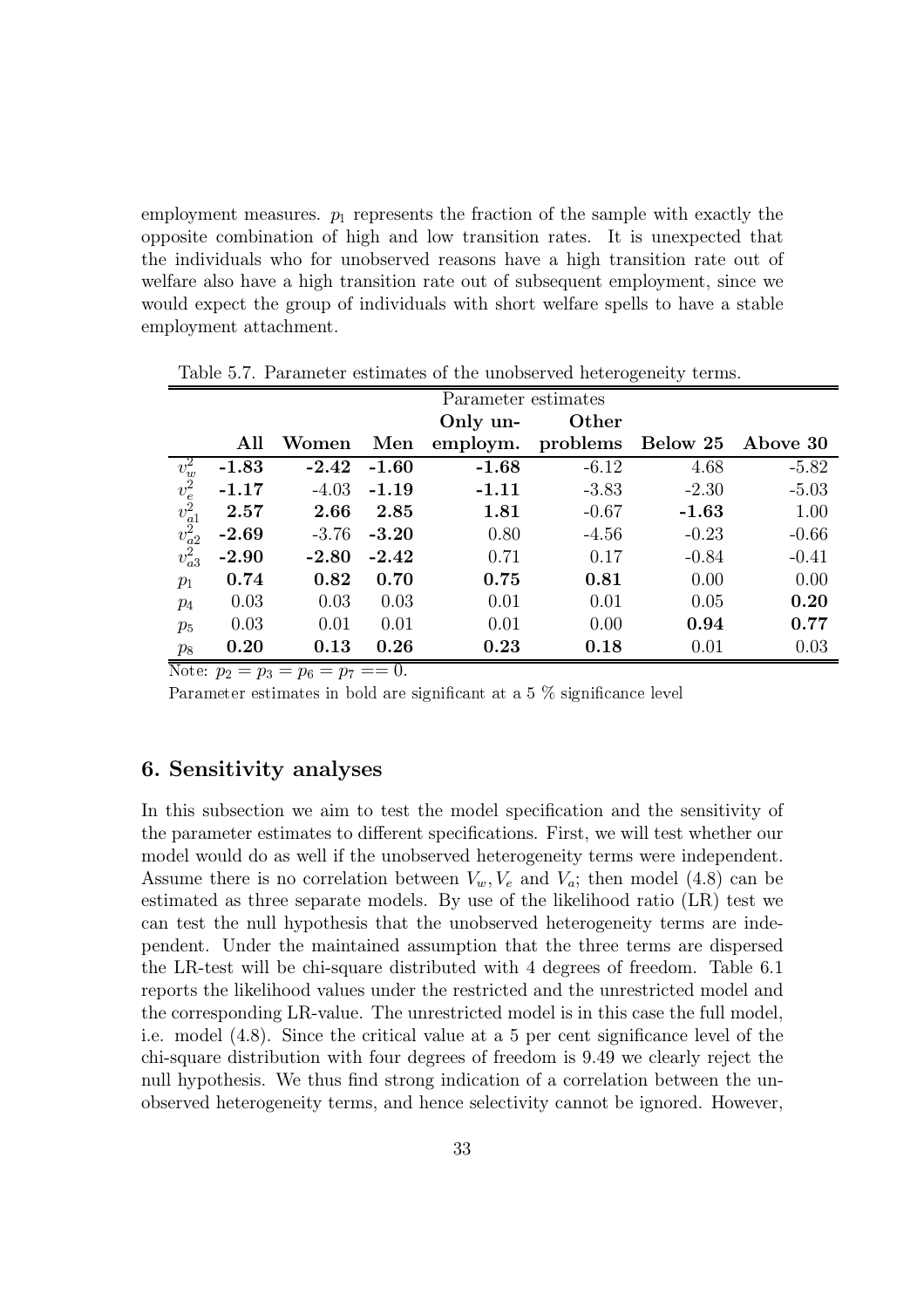as mentioned earlier, in the estimated model we have assumed that  $V_w$  and  $V_e$  are perfectly correlated, i.e.  $p_2 = p_3 = p_6 = p_7 = 0$ , and therefore the restricted model is no longer nested within the estimated model. As an alternative to the LR-test, we therefore apply the Vuong-test (see Vuong (1989)) which allows testing of two non-nested models against each other. We can thus test the estimated model, where  $V_w$  and  $V_e$  are perfectly correlated (call this model (a)), against the model where the unobserved heterogeneity terms are independent (call this model (b)). We have the following hypotheses:  $H_0 =$  the two models are equivalent,  $H_a =$ model (a) is better than model (b), and  $H_b =$  model (b) is better than model (a). Under  $H_0$  the test statistic, V, is standard normally distributed; under  $H_a$ V converges almost surely to  $+\infty$ ; and under H<sub>b</sub> V converges almost surely to  $-\infty$ . The calculated test statistic is 4.19, and this is strictly above the 5 per cent limit for both  $H_0$  and  $H_b$ , and we can hence reject both that the two models are equivalent and that model (b) is better than model (a).

Table 6.1. LR-test of a restricted model with

 $H_0$ : The unobserved heterogeneity terms are independent.

| Log-likelihood value: Restricted Unrestricted LR |             |             |      |
|--------------------------------------------------|-------------|-------------|------|
| - All                                            | $-12,360.4$ | $-12,321.3$ | 78.2 |

When the unobserved heterogeneity terms are restricted to be independent, the estimation results from the model are not corrected for selectivity. In that case, the estimated effects of ASP might change due to selection bias. When estimating the model without selectivity correction (model (b) mentioned above), we do find that the effects of the ASP change slightly (see Table 6.2). We find a higher degree of locking-in for individuals attending employment-based ASP combined with a lower post-programme effect for this measure. For individuals attending training measures the locking-in effects are nearly the same as in the model corrected for selectivity, whereas the post-programme effect is less negative and not significantly different from zero. Hence, in the model without selection the effects of the two ASP measures are closer to each other; thus correcting for selectivity seems to differentiate the effects of the ASP measures further.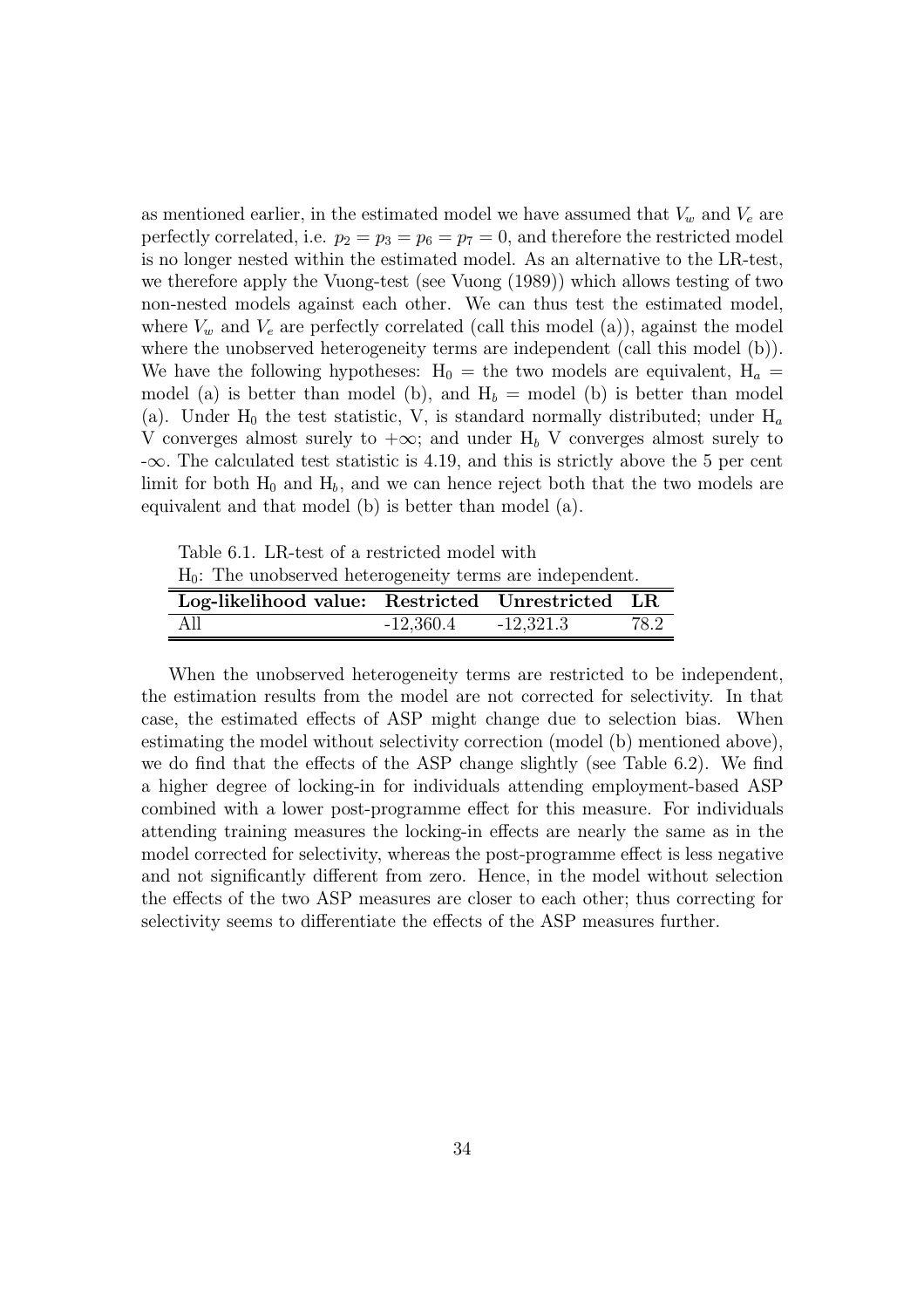|                                                                           |                        | With selection Without selection |         |      |
|---------------------------------------------------------------------------|------------------------|----------------------------------|---------|------|
| Variable                                                                  | (model a)<br>(model b) |                                  |         |      |
| <i>Effects of social policy measures:</i>                                 |                        |                                  |         |      |
| During employment measures                                                | $-0.37$                | 0.23                             | $-0.84$ | 0.19 |
| After ——                                                                  | 1.21                   | 0.27                             | 0.49    | 0.17 |
| During training measures                                                  | $-1.82$                | 0.21                             | $-1.44$ | 0.20 |
| After $\frac{1}{\sqrt{1-\frac{1}{2}}\cdot\frac{1}{\sqrt{1-\frac{1}{2}}}}$ | $-0.60$                | 0.24                             | $-0.07$ | 0.22 |
| During other ASP                                                          | $-0.10$                | 0.15                             | 0.25    | 0.12 |
| After ——————                                                              | $-0.70$                | 0.22                             | $-0.34$ | 0.21 |
| After employment measures*time <sup>1)</sup>                              | 1.64                   | 0.90                             | 1.25    | 0.72 |
| After employment measures <sup>**</sup> time squared                      | $-1.03$                | 0.69                             | $-0.78$ | 0.59 |
| After training measures $*$ time <sup>1)</sup>                            | 1.97                   | 1.19                             | 1.67    | 1.14 |
| After training measures*time squared                                      | $-1.54$                | 1.20                             | $-1.38$ | 1.13 |

Table 6.2. Parameter estimates of the effects of ASP with and without selection.

Note: Standard errors in italic.

Parameter estimates in bold are significant at a 5  $\%$  significance level

1) Time until participation is measured in years

Next, we turn to the specification of the ASP effects. In the estimated model, we assume that the post-programme effect is a quadratic function of time until participation in ASP. A likelihood ratio test for a constant effect is presented in Table 6.3. The test statistic of 10.0 is above the critical value of the chisquare distribution with four degrees of freedom, thus the null hypothesis that the linear and quadratic terms can be jointly excluded, is rejected at a 5 per cent significance level. The analysis for subgroups of the sample gave estimates showing that the linear and quadratic terms for time until participation were not individually significant. The test statistics in Table 6.3 show that these terms are jointly significant, since the restricted models for women and men are rejected at a 5 per cent significance level.

Table 6.3. Test statistics for a restricted model with H<sub>o</sub>: Post-programme effect of ASP independent of time until participation.

|  | $\mathbf{H}_{\parallel}$ . I obv programme energy of their independence of anne and p |  |  |  |
|--|---------------------------------------------------------------------------------------|--|--|--|
|  | Log-likelihood value LR                                                               |  |  |  |
|  | Group: Restricted Unrestricted                                                        |  |  |  |

| $\mathsf{u}_1 \mathsf{v}_2 \mathsf{u}_1$ | 1000011000 <del>0</del> | <u>UM UU TUUU T</u> |      |
|------------------------------------------|-------------------------|---------------------|------|
| All                                      | $-12,326.5$             | $-12,321.5$ 10.0    |      |
| Women                                    | $-5,148.2$              | $-5,143.0$          | 10.4 |
| Men                                      | $-7,088.3$              | $-7,083.5$          | 9.6  |

Finally, we will take a look at the division of the sample into subgroups. As we have seen in the previous section, the effects differ substantially between different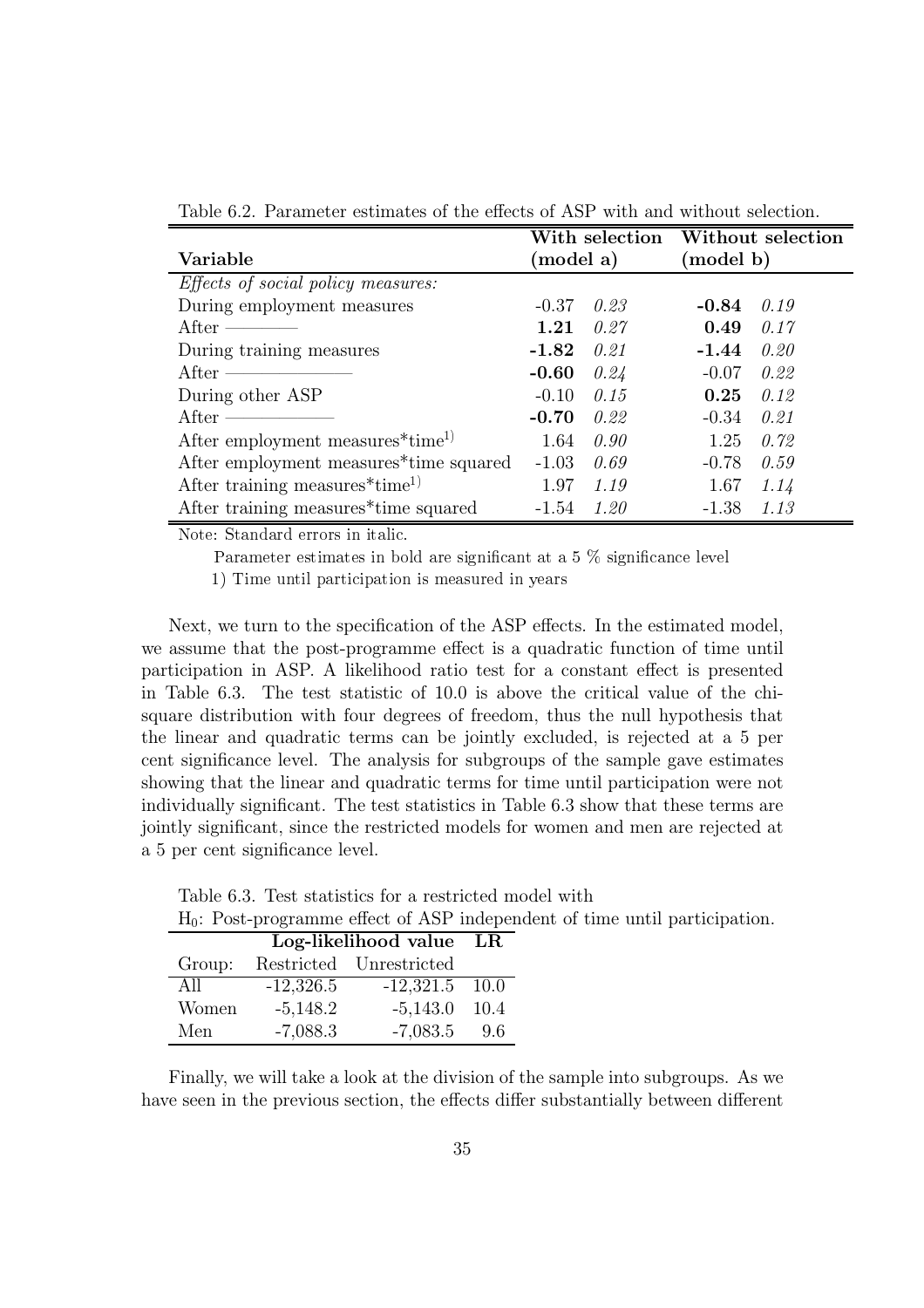subgroups. When estimating the model for all compared to models for separate subgroups, we might hence loose a lot of information, if the ASP have different effects for each subgroup. Table 6.4 presents the log-likelihood values and LR-test statistics for the models divided into the following subgroups: male and female, recipients with and recipients without problems besides unemployment, and for individuals with no problems besides unemployment we test the further division into individuals aged below 25 years and above 30 years. As expected, we clearly reject the null hypothesis of equal coefficients across subgroups. The largest gain is found when dividing the sample into welfare recipients with no problems besides unemployment and welfare receipients with other problems. This is most likely due to a combination of the big difference in the unobserved characteristics of the two groups and the difference in institutional settings, since the two groups are treated by two different authorities.

| $H_0$ : The coefficients are equal across subgroups.                 |                      |                         |    |  |
|----------------------------------------------------------------------|----------------------|-------------------------|----|--|
|                                                                      | Log-likelihood value |                         |    |  |
| Models:                                                              |                      | Restricted Unrestricted | LR |  |
| All vs. male/female                                                  | $-12,321.5$          | $-12,226.5$ 190.0       |    |  |
| All vs. problem/no problem                                           | $-12,321.5$          | $-12,085.2$ 472.6       |    |  |
| No problem vs. $\langle 25 \text{ years} / \rangle 30 \text{ years}$ | $-6.945.2$           | $-6,886.6$ 117.2        |    |  |

Table 6.4. Test statistics for a restricted model with  $H_{\alpha}$ . The coefficients are equal across sub

#### 7. Conclusion

This paper analyses the effects of active social policy on welfare dependence. This is done through an analysis of the dynamics of welfare dependence, in particular the transition from welfare to employment. By modeling the duration of the welfare spells, we are able to evaluate the impact of various social policy measures as well as the importance of individual characteristics, such as age, gender, education, marital status, and ethnicity. The applied social policy measures are divided into three main groups: employment measures, training measures, and other ASP measures. We also model the duration of the subsequent employment spells to investigate whether active social policy helps people keep their employment following welfare dependence. This also allows us to investigate the occurrence of returning to welfare dependence and thereby to provide evidence on the determinants of recidivism of reliance on social assistance.

The analysis, which is based on a longitudinal register-based data set covering the second largest municipality in Denmark (Aarhus), is carried out in a duration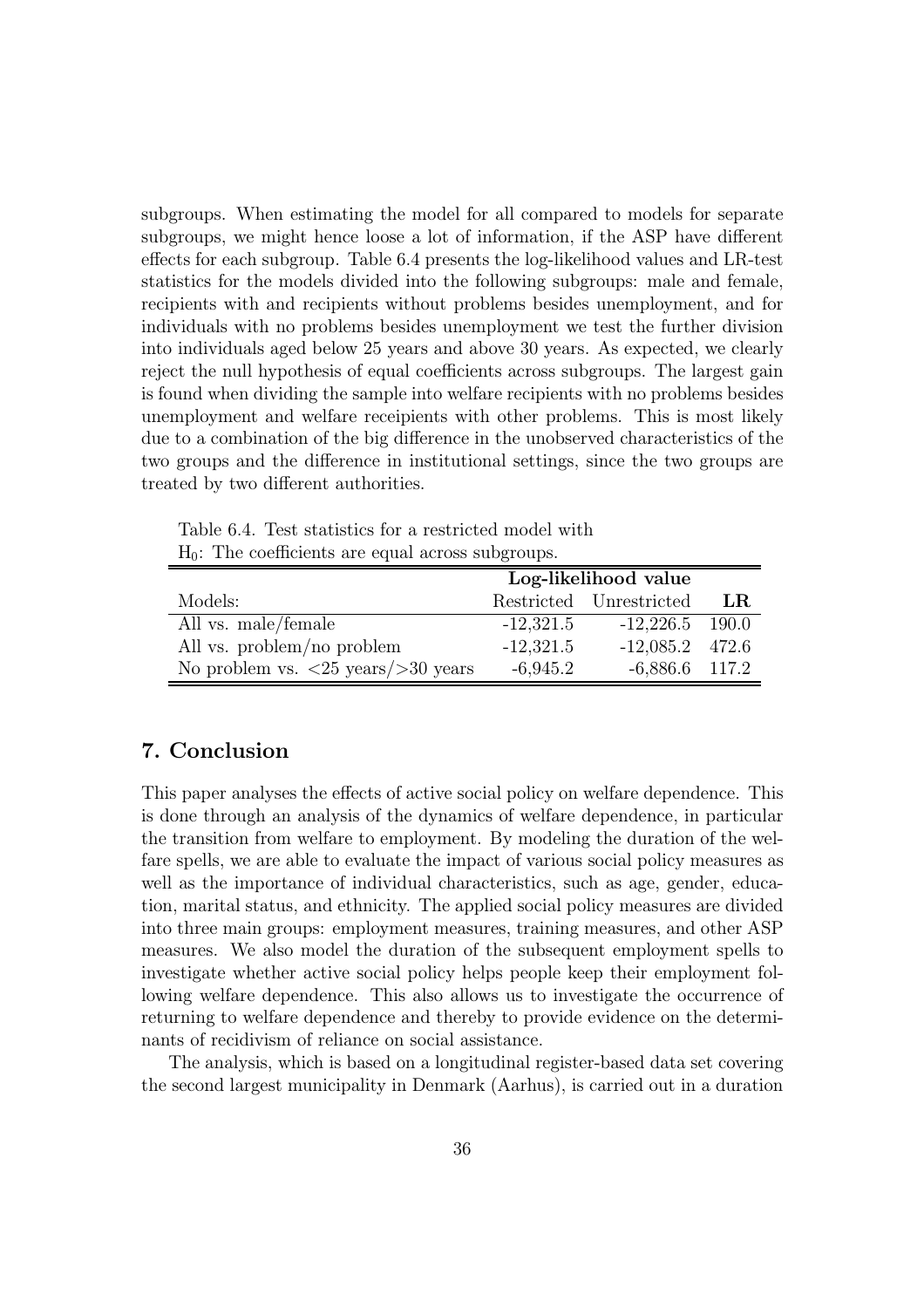model framework. The data enables us to analyse locking-in effects as well as postprogramme effects of the measures applied in the active social policy of Denmark. Furthermore, the selection effect into the different ASP measures is accounted for by specifying a competing risks model for the duration until participation in ASP.

The results show that the effect of ASP depends significantly on the type of measure that is applied. Employment measures have weak or insignificant locking-in effects, whereas training measures have strong locking-in effects. Employment measures have positive post-programme effects, while training measures have negative post-programme effects. Broadly speaking, employment measures improve the chances of leaving welfare dependence whereas training measures have detrimental effects on the exit rate from welfare spells. In the analysis, the postprogramme effect of ASP is also allowed to vary with time until participation in ASP. We generally find an inverse u-shaped relationship, with the post-programme effect of ASP reaching a maximum after about 8-10 months on welfare. Concerning the selection effect into different ASP measures, we find that correcting for selectivity tends to differentiate the effect of the ASP measures further.

The overall effects of the active social policy are evaluated by the calculation of net effects on the expected duration of welfare, and from this it is clear that only employment measures have the desired net effects, whereas training and other measures definitely prolong welfare spells. Moreover, this allows us to determine the optimal timing of ASP. We find evidence in favour of targeting men for very early participation in employment programmes, while women should participate after approximately 6 months of welfare duration in order to achieve the maximum net effect. The reason that employment measures are more effective for men than for women is the difference in locking-in effects.

Although the results clearly favour early participation in employment measures, there might be some caveats to recommending instant ASP participation; first of all, the effects found concern the participants and it is unclear whether and how the effects will change if instant employment-based ASP is applied to all welfare recipients; secondly, the present analysis has not been accounting for the cost of ASP, and instant participation in (employment-based) ASP may result in considerably higher costs of administration etc., thereby making instant participation an undesirable policy.

The results concerning the subsequent employment spells show evidence of a considerable short-term recidivism of welfare dependence. Furthermore, the results show that the active social policy measures applied during the welfare spells only have weakly significant effects on the duration of the subsequent employment spells. When an effect is present, the ASP measures have negative effects, i.e. participation in ASP tends to shorten the duration of subsequent employment.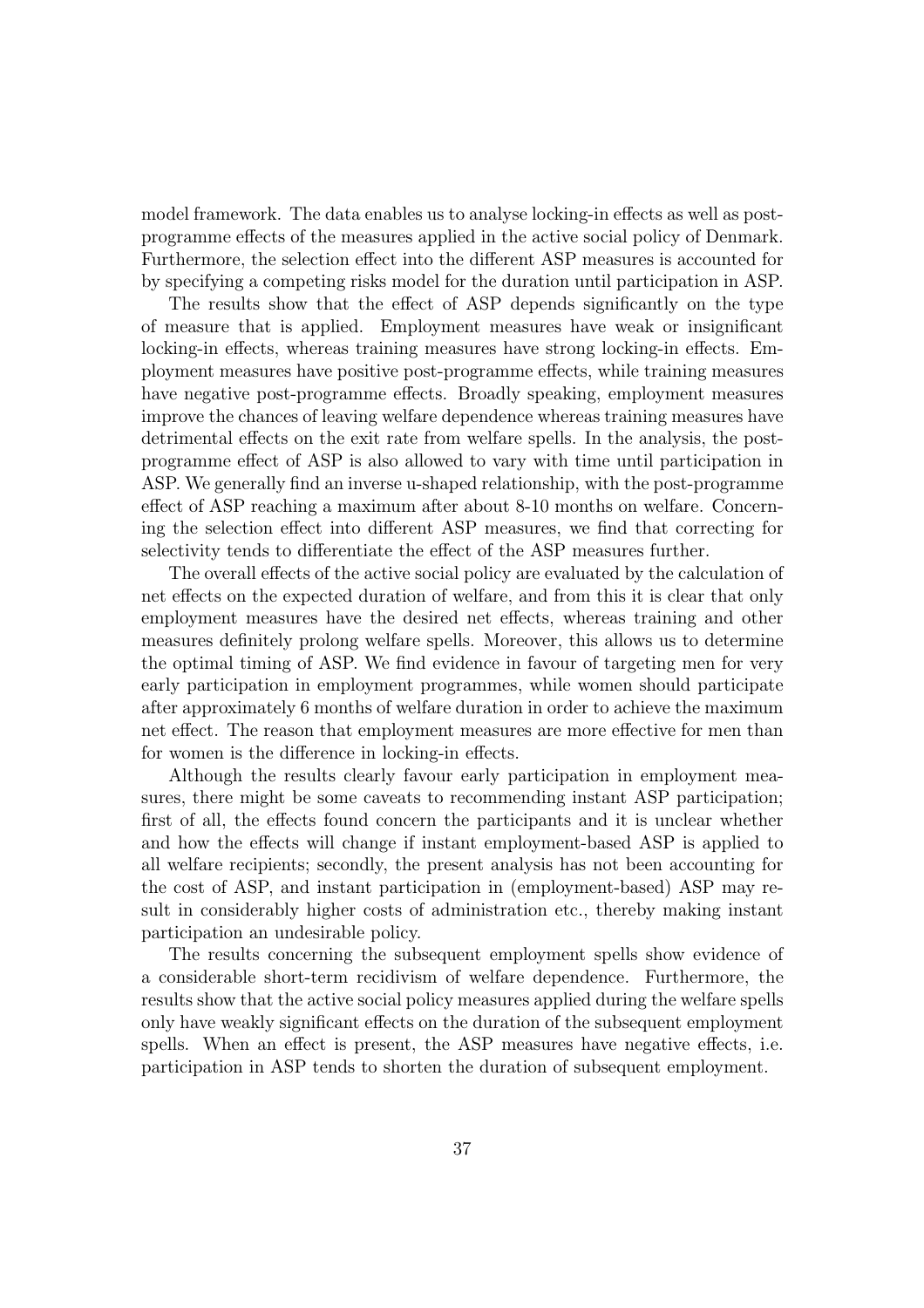#### 8. Acknowledgements

We are grateful to Lars Skipper, Michael Svarer and Torben Tranæs for their helpful comments on the paper. The computational work has been carried out at the Danish National Center for Register-based Research. Financial support from the Municipality of Aarhus, the Danish Ministry of Social Affairs, the Danish Research Agency (the FREJA and SUE grants) and the Danish Social Science Research Council (the grant to the Graduate School for Integration, Production and Welfare) is gratefully acknowledged.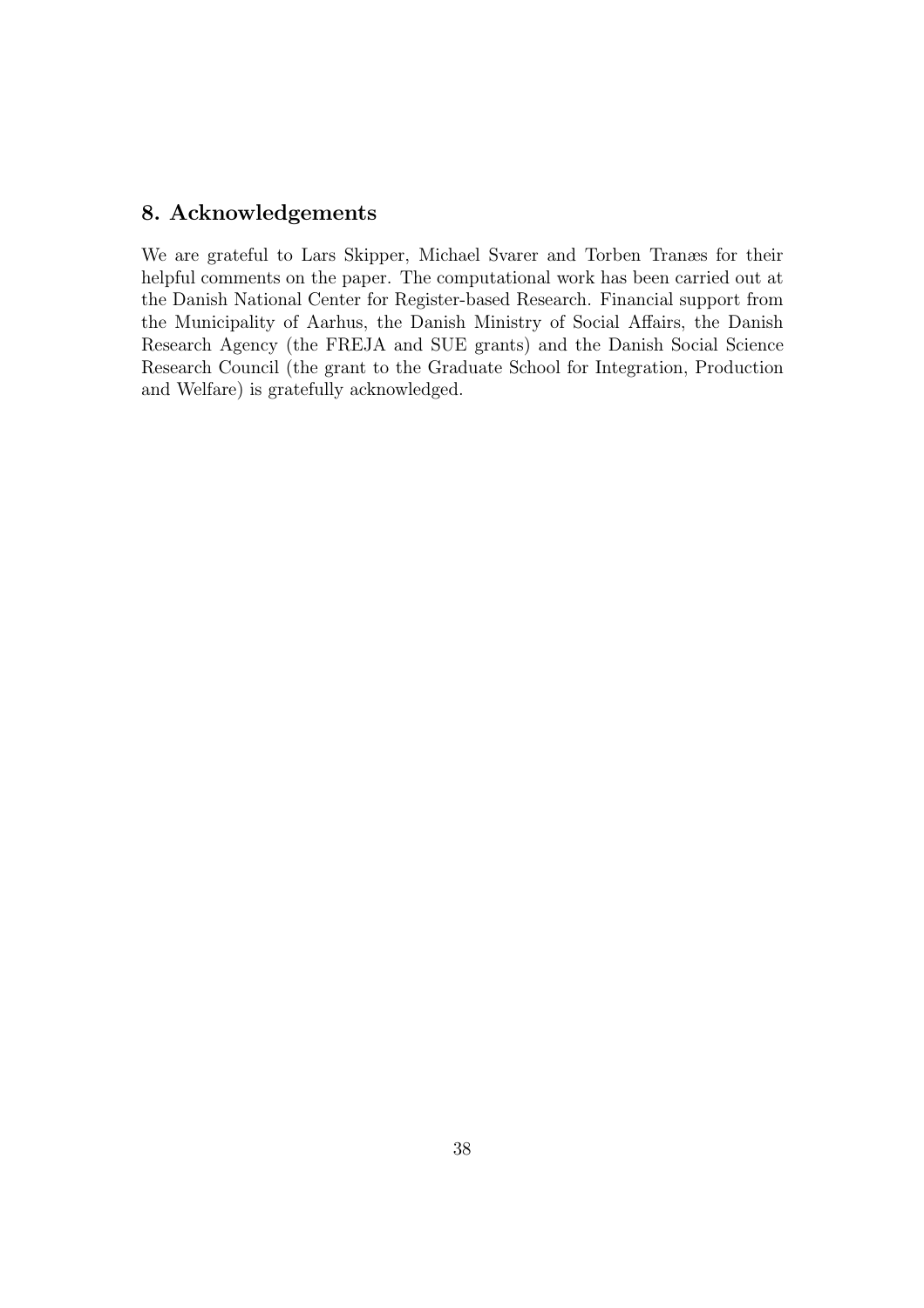#### 9. References

Abbring, J. H. G. J. van den Berg and J. C. van Ours (1996), The Effect of Unemployment Insurance Sanctions on the Transition Rate from Unemployment to Employment. TI-discussion paper 96-132/3, Tinbergen Institute Amsterdam.

Abbring, J. H and G. J. van den Berg (2003), The Non-parametric Identification of Treatment Effects in Duration Models. Econometrica (forthcoming).

Barrett, Garry F. (2000), The Effect of Educational Ettainment on Welfare Dependence: Evidence from Canada. Journal of Public Economics 77, 209-232.

Black, D. A., J. A. Smith, M. C. Berger and B. J. Noel (2002), Is the Threat of Reemployment Services More Effective than the Services Themselves? Experimental Evidence from the UI System. NBER Working Paper 8825.

Blank, Rebecca (1989), Analyzing the Length of Welfare Spells. Journal of Public Economics 39, 245-273.

Blank, Rebecca M. and Patricia Ruggles (1994), Short-term Recidivism Among Public-assistance Recipients. American Economic Review 84, 49-53.

Bonnal, L., D. Fougere, and A. Serandon (1997), Evaluating the Impact of French Employment Policies on Individual Labour Market Histories. Review of Economic Studies 64, 683-718.

Calmfors, Lars, Anders Forslund and Maria Hemström (2002), Does Active Labour Market Policy Work? Lessons from the Swedish Experiences. IFAU Working Paper 2002:4.

Carling, Kenneth and Katarina Richardson (2001), The Relative Efficiency of Labor Market Programs: Swedish Experience From the 1990's. IFAU Working Paper 2001:2.

Cockx, Bart and Geert Ridder (2001), Social Employment of Welfare Recipients in Belgium: an Evaluation. Economic Journal 111, 322-352.

Dolton, P. J., G. H. Makepeace and J. G. Treble, 1994, The Youth Training Scheme and the School-to-Work Transition. Oxford Economic Papers 46, 629-657.

Gritz, R. M. (1993), The Impact of Training on the Frequency and Duration of Employment. Journal of Econometrics 57, 21-51.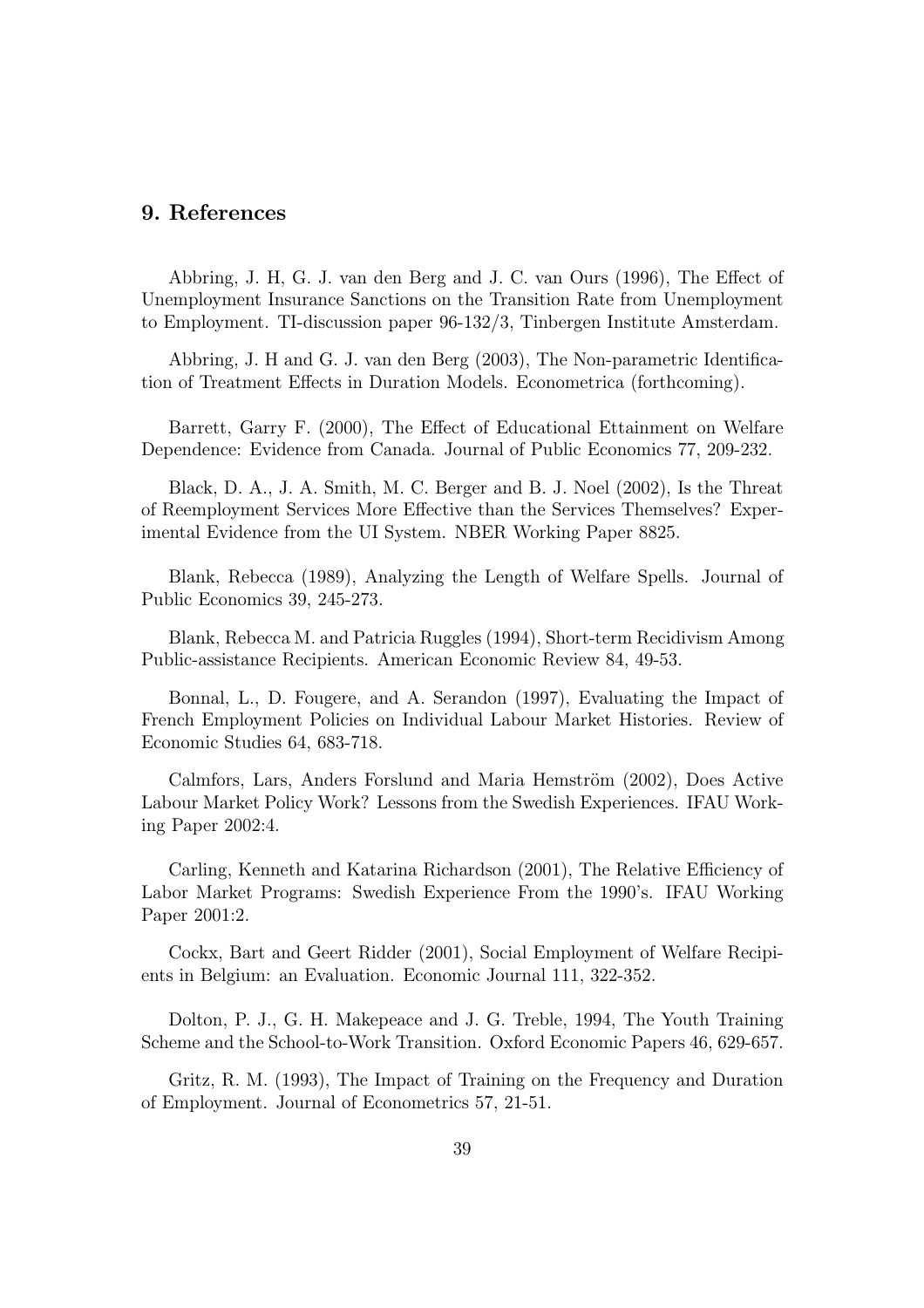Gueron, Judith M. (1990), Work and Welfare: Lessons on Employment Programs. Journal of Economic Perspective 4, 79-98.

Ham, J. C., and R. J. LaLonde (1991), Estimating the Effect of Training on Employment and Unemployment Durations: Evidence from Experimental Data. NBER Working Paper 3912.

Ham, J. C., and R. J. LaLonde (1996), The Effect of Sample Selection and Initial Conditions in Duration Models: Evidence from Experimental Data on Training. Econometrica, 64, 175-205.

Heckman, J. J. (1979), Sample Selection Bias as a Specification Error. Econometrica 47, 153-161.

Heckman, J. J., R. J. LaLonde and J. A. Smith (1999), The Economics and Econometrics af Active Labor Market Programs, in O. Ashenfelter and D. Card, (editors), *Handbook of Labor Economics, Volume III*, North-Holland, Amsterdam.

Hoynes, Hilary W. (2000), Local Labor Markets and Welfare Spells: Do Demand Conditions Matter?. Review of Economics and Statistics 82, 351-368.

Jensen, Anne Møller and Mette Verner (1996), Dagpengenes Betydning for Omfanget af Arbejdsløshed i Danmark (*The Effect of UI-benefit on the Level of* Unemployment in Denmark). Nationaløkonomisk Tidsskrift 134, 238-256.

Kreiner, Claus T. and Torben Transes (2001), Optimal Workfare in a Society of Workers and Non-Workers. Working Paper, University of Copenhagen.

Lalive, Rafael, Jan C. van Ours and Josef Zweimüller (2002), The Effect of Benefit Sanctions on the Duration of Unemployment. IZA Discussion Paper 469.

Martin, John P. and David Grubb (2001), What Works and for Whom: A Review of OECD Countries' Experiences with Active Labour Market Policies. IFAU Working Paper 2001:14.

Mortensen, D. T. (1986), Job Search and Labour Market Analysis. In O. Ashenfelter and R. Layard (editors) Handbook of Labor Economics, Volume II, North-Holland, Amsterdam.

O'Neill, June A., Laurie J. Bassi, and Douglas A. Wolf (1987). The Duration of Welfare Spells. Review of Economics and Statistics 69, 241-248.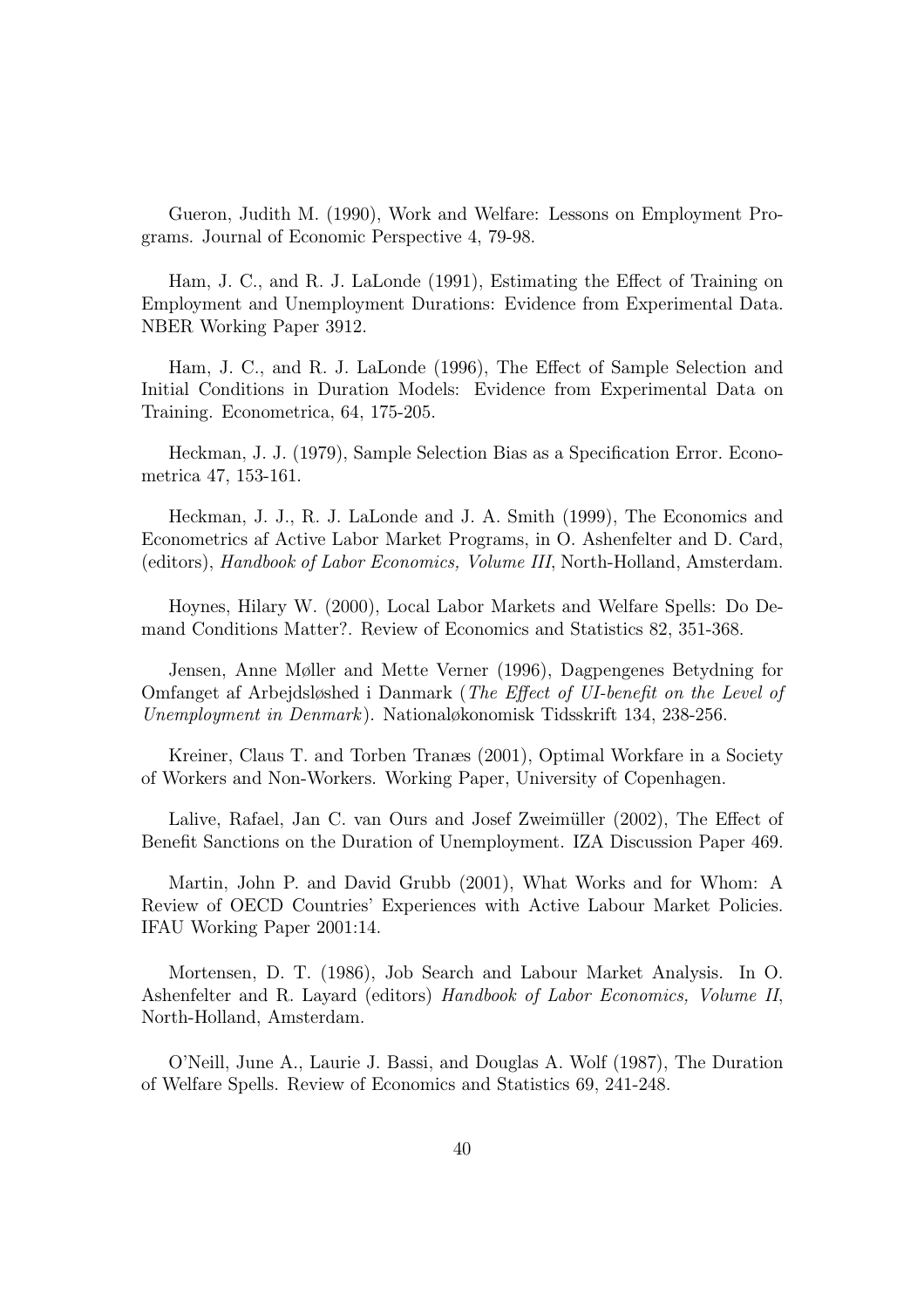Richardson, Linda L. (2001), The Mutual Obligation Initiative and welfare dynamics of young unemployment benefit recipients. Working Paper.

Richardsson, Katarina and Gerard J. van den Berg (2002), The effect of vocational training on the individual transition rate from unemployment to work. IFAU Working Paper 2002:8.

Ridder, Geert (1986), An Event History Approach to the Evaluation of Training, Recruitment and Employment Programmes. Journal of Applied Econometrics 1, 109-126.

Riphahn, Regina T. and Michael Rosholm (2001), Immigrants' Time to Economic Independence: Human Capital Investments and Public Transfer Reliance. Working Paper.

Sianesi, Barbara (2002), Differential Effects of Swedish Active Labour Market Programmes for Unemployed Adults During the 1990's. IFAU Working Paper 2002:5.

van den Berg, Gerard, J., Bas van der Klaauw and Jan C. van Ours (2004), Punitive Sanctions and the Transition Rate from Welfare to Work. Journal of Labor Economics (forthcoming).

Vuong, Quang H. (1989), Likelihood Ratio Test for Model Selection and Non-Nested Hypotheses. Econometrica 57, 307-333.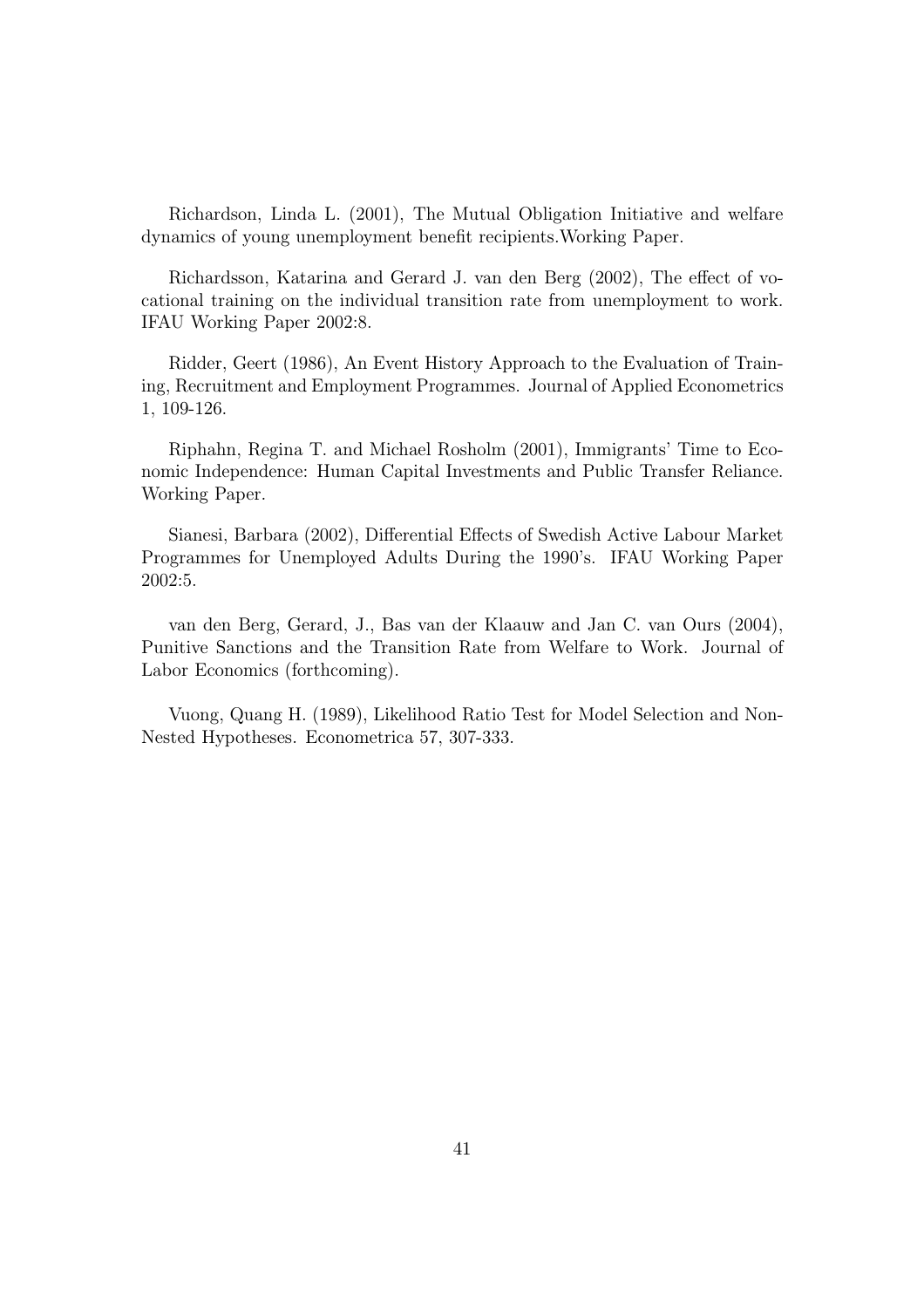## 10. Appendix

|                        | Table A.1. Population characteristics divided into spells with different |  |  |  |
|------------------------|--------------------------------------------------------------------------|--|--|--|
| types of ASP measures. |                                                                          |  |  |  |

|                                                     |        | Employment | Training | Other  |
|-----------------------------------------------------|--------|------------|----------|--------|
|                                                     | No ASP | measures   | measures | $ASP*$ |
| Count                                               |        | 1.29       | 1.10     | 1.00   |
| Female                                              | 0.44   | 0.34       | 0.45     | 0.52   |
| $\text{Male}^R$                                     | 0.56   | 0.66       | 0.55     | 0.48   |
| $Age < 25$ years                                    | 0.44   | 0.46       | 0.41     | 0.24   |
| Age $25-30$ years                                   | 0.19   | 0.17       | 0.21     | 0.20   |
| Age 30-40 years                                     | 0.23   | 0.22       | 0.23     | 0.33   |
| Age 40-50 years <sup>R</sup>                        | 0.10   | 0.11       | 0.13     | 0.16   |
| Age > 50 years                                      | 0.04   | 0.04       | 0.02     | 0.06   |
| Danish origin                                       | 0.80   | 0.73       | 0.42     | 0.79   |
| DC origin <sup><math>R</math></sup>                 | 0.04   | 0.02       | 0.02     | 0.02   |
| LDC origin                                          | 0.12   | 0.20       | 0.42     | 0.13   |
| Other origin <sup><math>R</math></sup>              | 0.04   | 0.05       | 0.14     | 0.06   |
| Experience $< 5$ years                              | 0.63   | 0.70       | 0.84     | 0.49   |
| Experience 5-10 years                               | 0.16   | 0.13       | 0.08     | 0.18   |
| Experience $>10$ years <sup>R</sup>                 | 0.21   | 0.17       | 0.08     | 0.33   |
| Basic schooling                                     | 0.29   | 0.38       | 0.36     | 0.28   |
| High school                                         | 0.20   | 0.09       | 0.07     | 0.10   |
| Vocational education                                | 0.33   | 0.35       | 0.18     | 0.36   |
| Short higher education <sup>R</sup>                 | 0.02   | 0.02       | 0.00     | 0.02   |
| Median length higher edu. <sup><math>R</math></sup> | 0.03   | 0.01       | 0.00     | 0.06   |
| Long higher education                               | 0.03   | 0.01       | 0.01     | 0.06   |
| Missing education information                       | 0.11   | 0.13       | 0.37     | 0.12   |
| Married                                             | 0.16   | 0.17       | 0.32     | 0.21   |
| Not married <sup><math>R</math></sup>               | 0.84   | 0.83       | 0.68     | 0.79   |
| Children 0-6 years                                  | 0.19   | 0.17       | 0.25     | 0.43   |
| No children 0-6 years                               | 0,81   | 0.83       | 0.75     | 0.57   |
| Rented dwelling                                     | 0.68   | 0.71       | 0.83     | 0.71   |
| Owned dwelling                                      | 0.19   | 0.18       | 0.08     | 0.18   |
| Unknown/other dwelling <sup>R</sup>                 | 0.13   | 0.11       | 0.09     | 0.11   |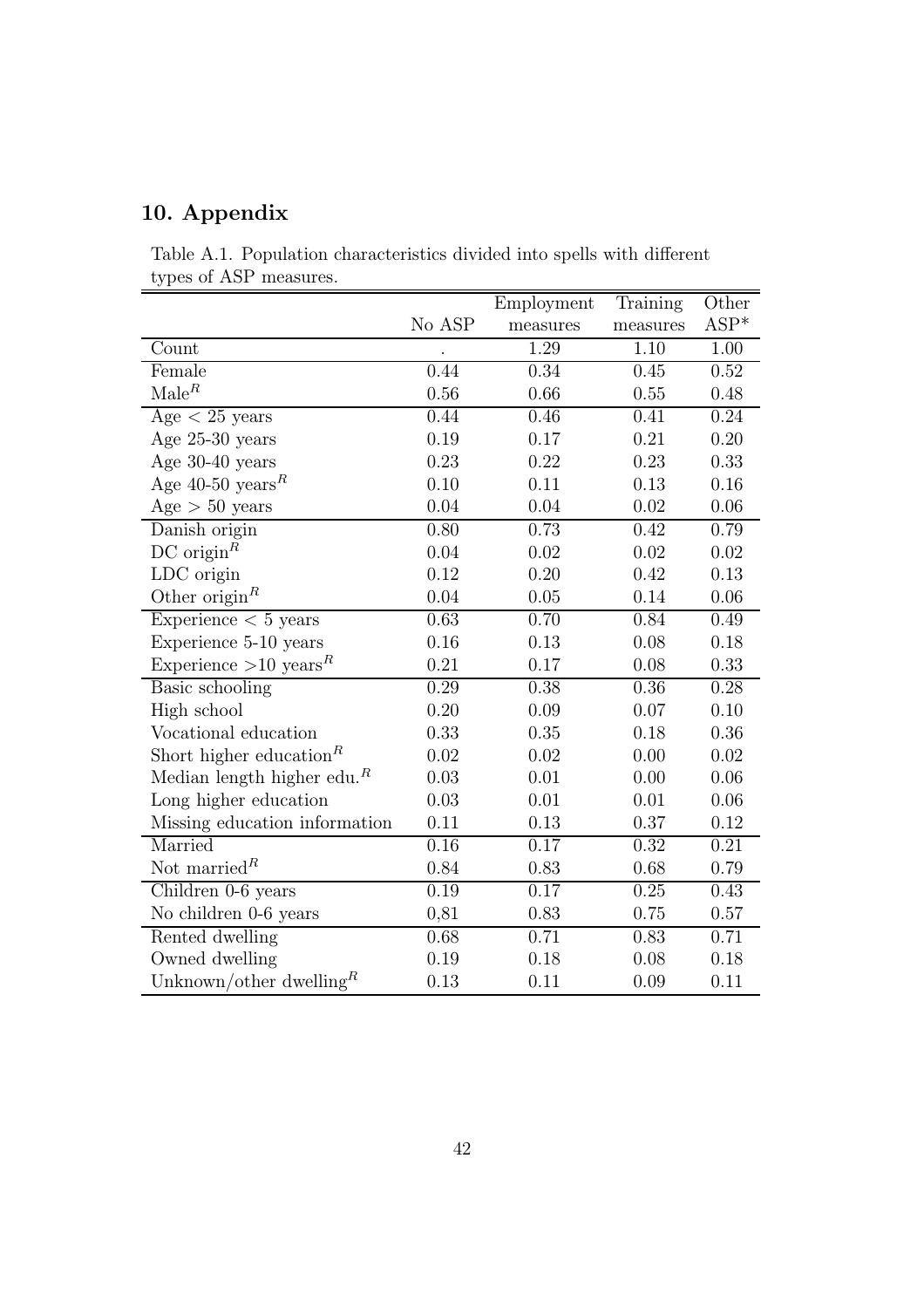| Partner: unemployed <sup>R</sup>                            | 0.16      | 0.23     | 0.19     | 0.23      |
|-------------------------------------------------------------|-----------|----------|----------|-----------|
| Partner: on welfare                                         | 0.10      | 0.12     | 0.14     | 0.12      |
| Partner: employed                                           | 0.22      | 0.28     | 0.18     | 0.39      |
| Partner: others / no partner <sup><math>\kappa</math></sup> | 0.52      | 0.37     | 0.49     | 0.26      |
| Only unemployment as problem                                | 0.76      | 0.77     | 0.42     | 0.33      |
| Problems besides unemployment <sup><math>R</math></sup>     | 0.24      | 0.23     | 0.58     | 0.67      |
| Income in 1997 (DKK)**                                      | 102,265.8 | 99,510.6 | 84,560.2 | 125,724.7 |
| No income in 1997                                           | 0.21      | 0.26     | 0.36     | 0.16      |
| Reason for first welfare application:                       |           |          |          |           |
| Unemployment                                                | 0.37      | 0.69     | 0.44     | 0.33      |
| <b>Sickness</b>                                             | 0.04      | 0.06     | 0.07     | 0.07      |
| Refugee/immigrant                                           | 0.01      | 0.02     | 0.21     | 0.03      |
| Other reasons *** $R$                                       | 0.58      | 0.23     | 0.28     | 0.57      |
| Number                                                      | 1944      | 342      | 466      | 233       |

\* Mainly counselling and job search courses.

\*\* Among those having positive income in 1997.

\*\*\* Such as end of married life, compulsory service, imprisonment, ended education, and end of U.I. benefits.

 $R$ : The reference group in the statistical analyses.